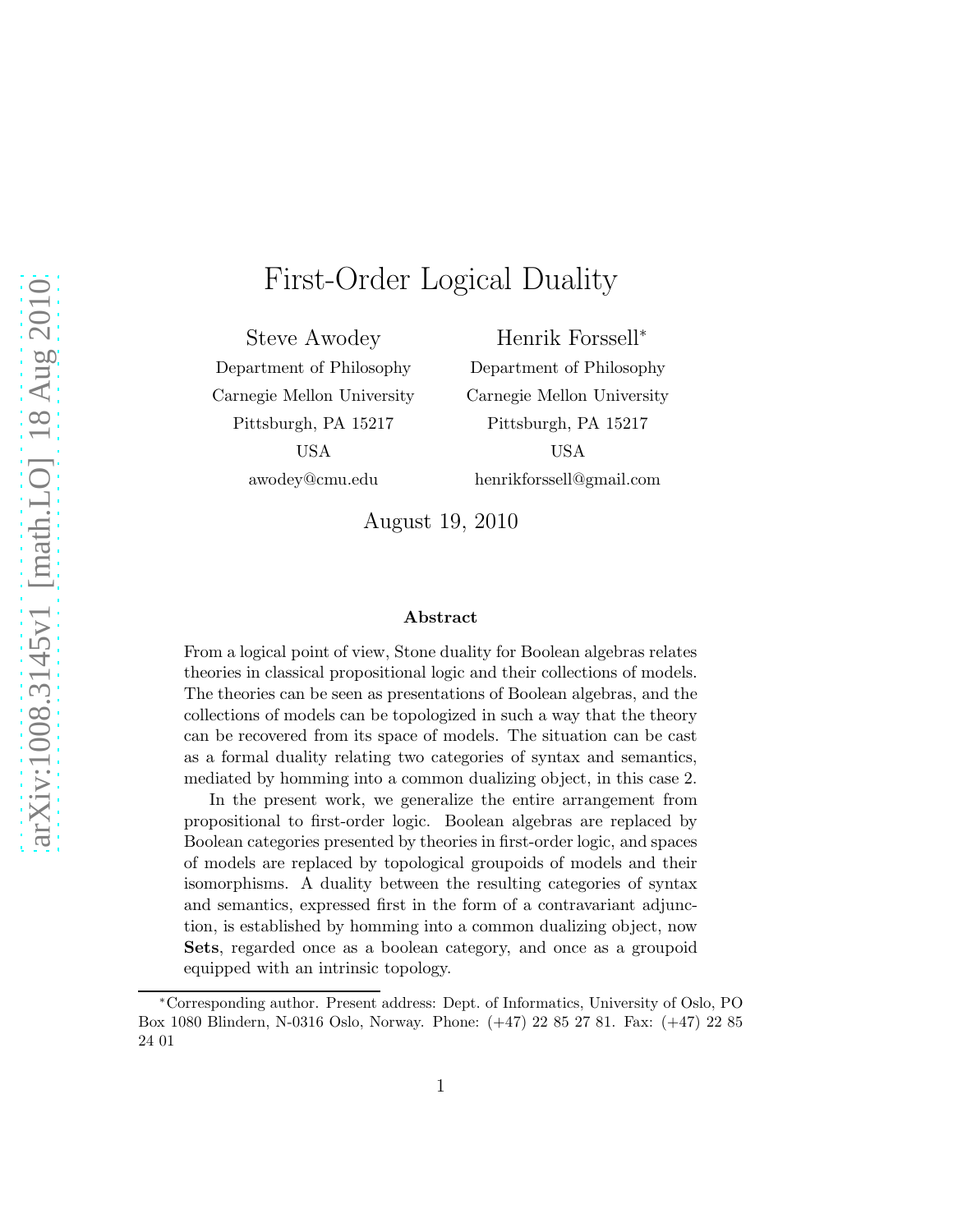The overall framework of our investigation is provided by topos theory. Direct proofs of the main results are given, but the specialist will recognize toposophical ideas in the background. Indeed, the duality between syntax and semantics is really a manifestation of that between algebra and geometry in the two directions of the geometric morphisms that lurk behind our formal theory. Along the way, we construct the classifying topos of a decidable coherent theory out of its groupoid of models via a simplified covering theorem for coherent toposes.

Keywords: First-order logic, duality; categorical logic; topos theory; topological semantics.

AMS classification codes: 03G30; 18B25; 18C10; 18C50; 18F20.

## Contents

| $\mathbf 1$ |         | The Representation Theorem                                              | 9   |
|-------------|---------|-------------------------------------------------------------------------|-----|
|             | 1.1     |                                                                         | - 9 |
|             | 1.2     | Stone Representation $\ldots \ldots \ldots \ldots \ldots \ldots \ldots$ | 12  |
|             | 1.3     | Definable Sets are Sheaves on a Space of Models                         | 14  |
|             | 1.4     |                                                                         |     |
|             | 1.5     | Definable Sets as Equivariant Sheaves 18                                |     |
|             | 1.6     |                                                                         | 20  |
| $\bf{2}^-$  | Duality |                                                                         | 26  |
|             | 2.1     | Representation Theorem for Decidable Coherent Categories                | 26  |
|             | 2.2     |                                                                         | 30  |
|             | 2.3     | The Syntactical Functor Form 31                                         |     |
|             |         | 2.3.3 The Decidable Object Classifier 33                                |     |
|             |         |                                                                         |     |
|             | 2.4     | The Syntax-Semantics Adjunction 41                                      |     |
|             | 2.5     | Stone Duality for Classical First-Order Logic 46                        |     |
|             |         |                                                                         |     |

## Introduction

We present an extension of Stone duality for Boolean algebras from classical propositional logic to classical first-order logic. In broad strokes, the leading idea is to take the traditional logical distinction between syntax and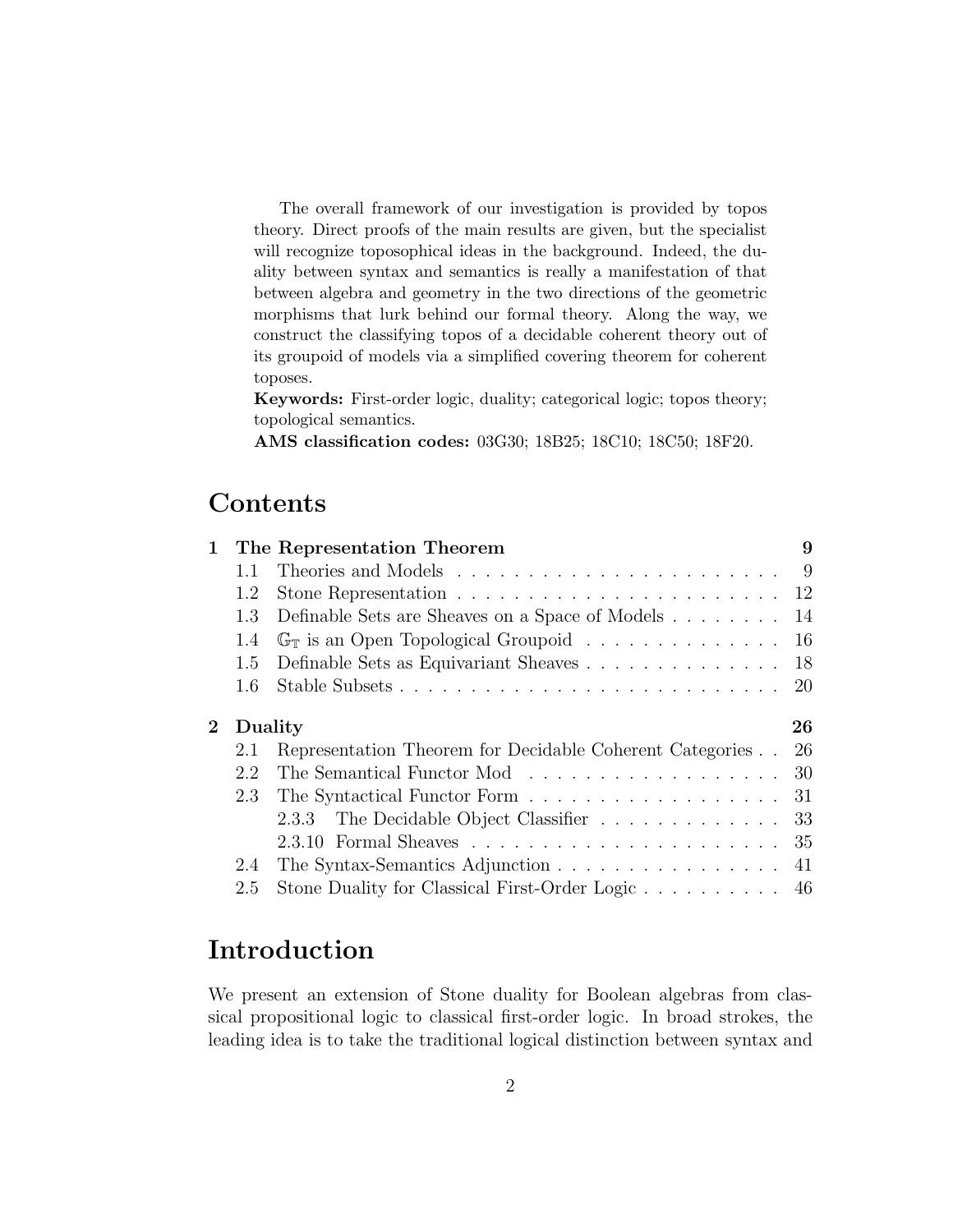semantics and analyze it in terms of the classical mathematical distinction between algebra and geometry, with syntax corresponding to algebra and semantics to geometry. Insights from category theory allow us to recognize a certain duality between the notions of algebra and geometry. We see a first glimpse of this in Stone's duality theorem for Boolean algebras, the categorical formulation of which states that a category of 'algebraic' objects (Boolean algebras) is the categorical dual of a category of 'geometrical' objects (Stone spaces). "Categorically dual" means that the one category is opposite to the other, in that it can be obtained (up to equivalence) from the other by formally reversing the morphisms. In a more far reaching manner, this form of algebra-geometry duality is exhibited in modern algebraic geometry as reformulated in the language of schemes in the Grothendieck school, e.g. in the duality between the categories of commutative rings and the category of affine schemes.

On the other hand, we are informed by the category theoretic analysis of logic that it is closely connected with algebra, in the sense that logical theories can be regarded as categories and suitable categories can be presented as logical theories. For instance, Boolean algebras can be seen as classical propositional theories, categories with finite products can be seen as equational theories, Boolean coherent categories as theories in classical first-order logic, and elementary toposes – e.g. the topos of sheaves on a space – as theories in higher-order intuitionistic logic. Thus the study of these algebraic objects has a logical interpretation and, vice versa, reasoning in or about logical theories has application in their corresponding algebraic objects. With the connection between algebra and logic in hand, instances of the algebrageometry duality can be seen to manifest a syntax-semantics duality between an algebra of syntax and a geometry of semantics. This notion of syntax as 'dual to semantics' is, expectedly, one which ignores presentation and other features which, so to speak, models can not distinguish. In the propositional case, one passes from a propositional theory to a Boolean algebra by constructing the Lindenbaum-Tarski algebra of the theory, a construction which identifies provably equivalent formulas (and orders them by provable implication). Thus any two complete theories, for instance, are 'algebraically equivalent' in the sense of having isomorphic Lindenbaum-Tarski algebras. The situation is precisely analogous to a presentation of an algebra by generators and relations: a logical theory corresponds to such a presentation, and two theories are equivalent if they present 'the same' – i.e. isomorphic – algebras. A similar construction is used to obtain, for a classical first-order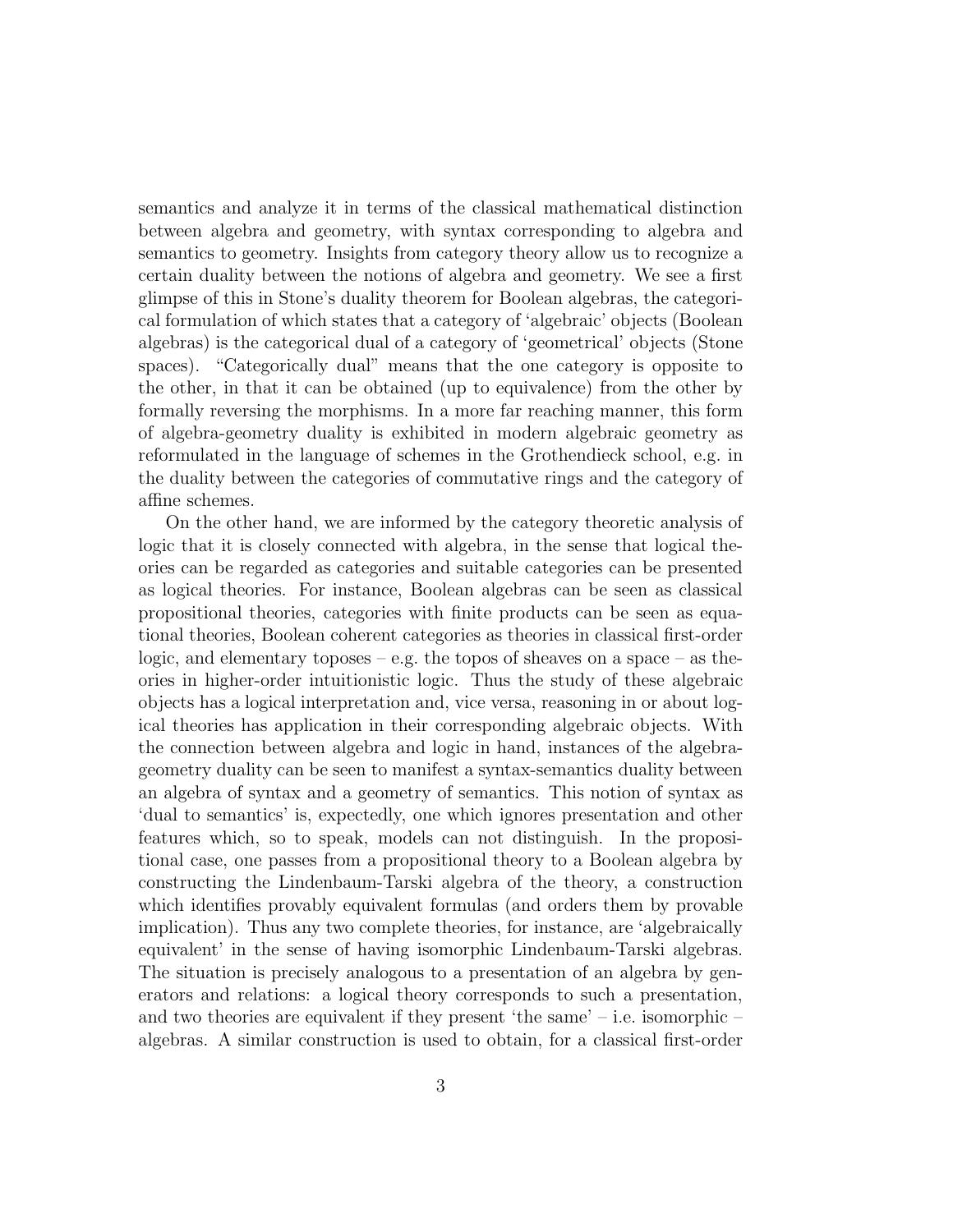theory, its 'corresponding' Boolean coherent category, resulting in a similar notion of algebraic or categorical equivalence.

Given this connection between formal theories and categories, Stone duality manifests a syntax-semantics duality for propositional logic as follows. While a Boolean algebra can be regarded as a propositional theory modulo 'algebraic' equivalence, on the other hand a Stone space can be seen as a space of corresponding two-valued models of such a theory. A model of a propositional theory is of course just a valuation of the propositional letters, or equivalently, a Boolean homomorphic valuation of all formulas. Thus we obtain the set of models of the theory corresponding to a Boolean algebra by taking morphisms in the category of Boolean algebras from the given algebra into the two-element Boolean algebra, 2,

$$
Mod_{\mathcal{B}} \cong Hom_{\mathbf{BA}}(\mathcal{B}, 2).
$$
 (1)

And with a suitable topology in place—given in terms of the elements of the Boolean algebra  $\beta$ —we can retrieve  $\beta$  from the space of models Mod<sub>B</sub> by taking morphisms in the category of Stone spaces from it into the two-element Stone space, 2,

$$
\mathcal{B} \cong \mathrm{Hom}_{\mathbf{Stone}}(\mathrm{Mod}_{\mathcal{B}}, 2)
$$

Here, the two-element set, 2, is in a sense living a 'dual' life, and 'homming into 2' forms a contravariant adjunction between the 'syntactical' category of Boolean algebras and the category of topological spaces, which, moreover, becomes an equivalence once we restrict to the 'semantical' subcategory of Stone spaces.

$$
\mathbf{BA} \xrightarrow{\text{Hom}_{\mathbf{Stone}(-,2)}} \mathbf{Stone}
$$

Our construction for first-order logic generalizes this set-up by, on the 'syntax' side, representing first-order theories by Boolean coherent categories. On the semantical side we have, for each theory, a space of models, augmented with a space consisting of the isomorphisms between those models, such that these spaces form a *topological groupoid*, that is to say, such that the composition, domain and codomain, inverse arrow and identity arrow maps are all continuous. Our 'semantic' side is, accordingly, a category consisting of topological groupoids and continuous homomorphisms between them. Where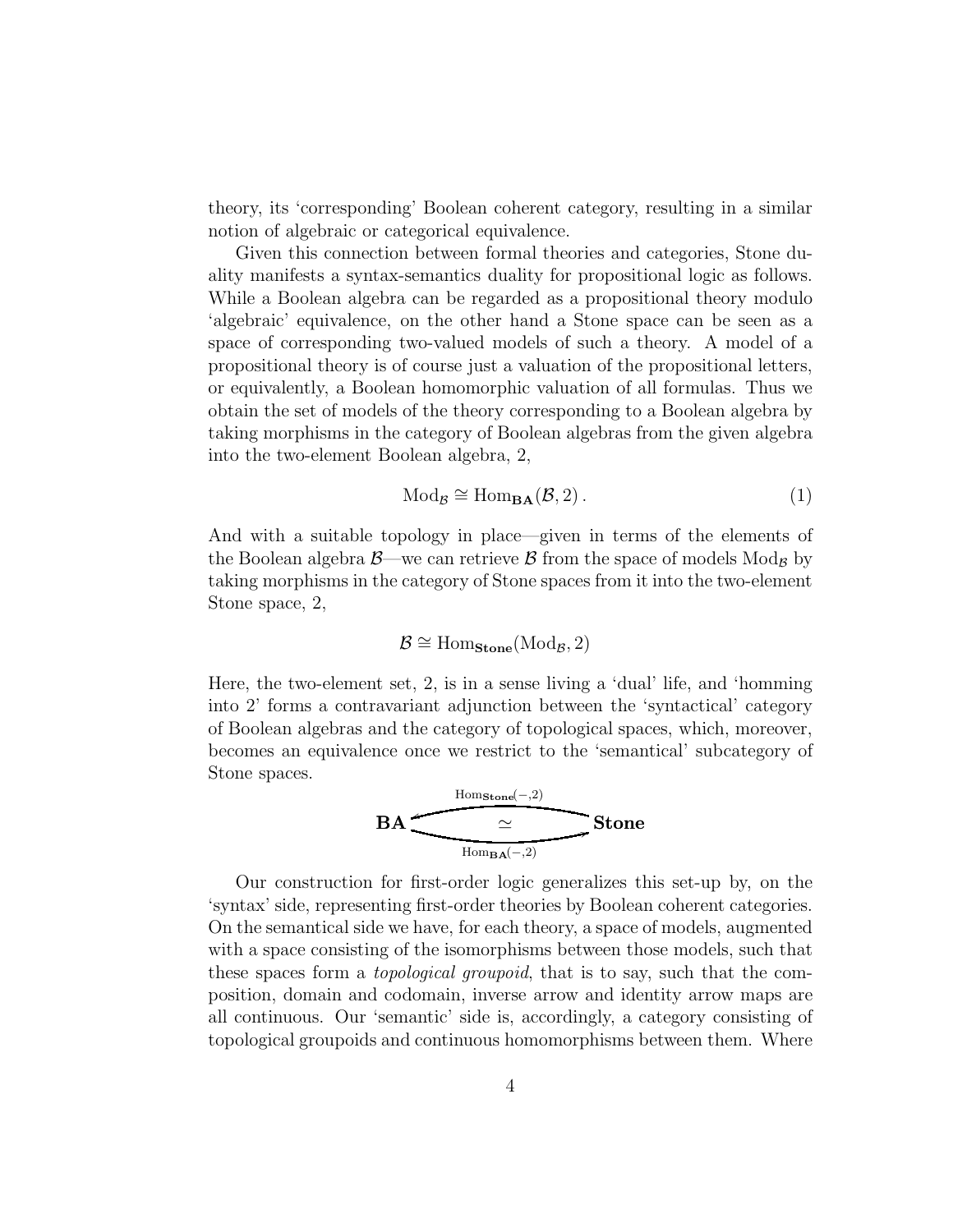in Stone Duality one considers the lattice of open sets of a space in order to recover a Boolean algebra, we consider the topos (or 'generalized space') of so-called equivariant sheaves on a topological groupoid in order to recover a Boolean coherent category. In particular, we show that the topos of equivariant sheaves on the topological groupoid of models and isomorphisms of a theory is the so-called classifying topos of (the Morleyization of) the theory, from which it is known that the theory can be recovered up to a notion of equivalence. (Here we build upon earlier results in [1] to the effect that any such topos can be represented by a topological groupoid constructed from its points. Our construction differs from the one given there in choosing a simpler cover which is better suited for our purpose).

Our semantic representation of this topos can also be understood from the perspective of definable sets. Suppose we have a theory, T, in first order logic or some fragment of it, and that  $\phi(\vec{x})$  is some formula in the language of the theory. Then  $\phi(\vec{x})$  induces a definable set functor,

### $[\![\phi(\vec{x})]\!] : \text{Mod}_{\mathbb{T}} \longrightarrow \textbf{Sets}$

from the groupoid of T-models to the category of sets, which sends a model M to the extension,  $[\![\phi(\vec{x})]\!]^{\mathbf{M}}$ , of  $\phi(\vec{x})$  in **M**. The question is, then, whether these definable set functors can somehow be characterized among all functors of the form  $Mod_{\mathbb{T}} \to \mathbf{Sets}$ , so that the theory can be recovered from its models in terms of them. Notice, incidentally, that in case of a positive answer, the category of sets takes on the role of a dualizing object, in analogy with 2 for Stone duality. For the models of a theory can be seen as suitable functors from the algebraic representation of the theory,  $\mathcal{C}_{\mathbb{T}}$ , into **Sets**, so that both obtaining the models from the theory and recovering the theory from the models is done by 'homming' into Sets,

$$
\begin{aligned} \mathrm{Mod}_{\mathbb{T}}&\simeq \mathrm{Hom}(\mathcal{C}_{\mathbb{T}},\mathbf{Sets})\\ \mathcal{C}_{\mathbb{T}}&\simeq \mathrm{Hom}(\mathrm{Mod}_{\mathbb{T}},\mathbf{Sets})\end{aligned}
$$

Here the hom-sets must be suitably restricted from all functors to just those preserving the relevant structure, the determination of which is part of the task at hand.

Now, positive, and elegant, answers to the question of the characterization of definable set functors exist, to begin with, for certain fragments of first-order logic. For algebraic theories—axiomatized only by equations in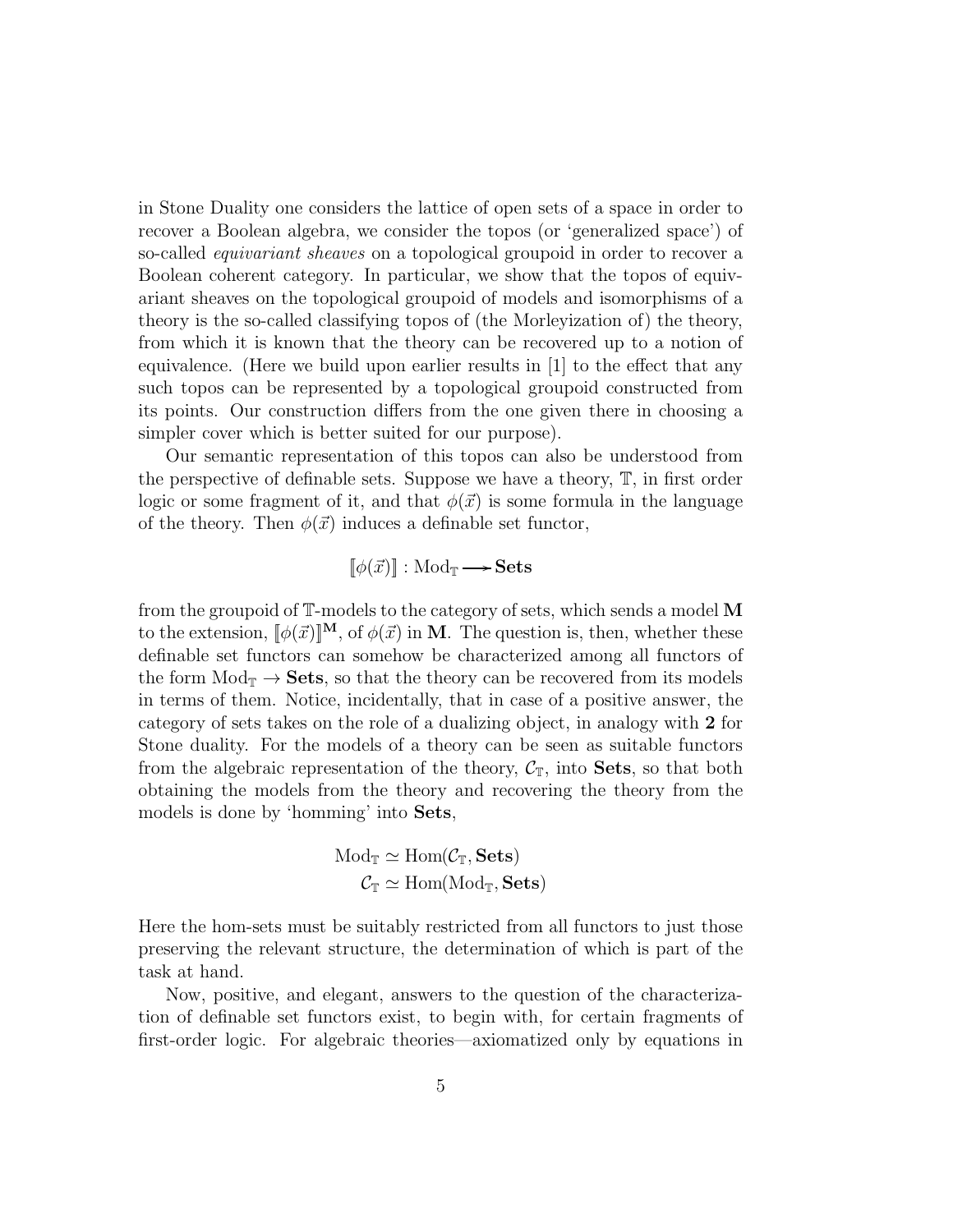languages with only function symbols (and equality)—the categories of models (algebras) have all limits and colimits, and Lawvere duality tells us that an algebraic theory  $\mathbb T$  can be recovered (up to splitting of idempotents) from its category of models in the form of those functors  $Mod_{\mathbb{T}} \longrightarrow$ **Sets** which preserve limits, filtered colimits, and regular epimorphisms (see [2],[3]). Expanding from the algebraic case, recall, e.g. from [4, D1.1.], that the *Horn* formulas over a first-order signature are those formulas which are constructed using only connectives  $\top$  and  $\wedge$ . Allowing also existential quantification brings us to regular formulas. A Horn (regular) theory is one which can be axiomatized using sequents involving only Horn (regular) formulas. In between, a Cartesian theory is a regular theory which can be axiomatized using only formulas that are Cartesian relative to the theory, in the sense, briefly, that existential quantification does not occur except under a certain condition. Now, the category  $Mod_{\mathbb{T}}$  of models and homomorphisms of a Cartesian theory T has limits and filtered colimits (but not, in general, regular epis), and Gabriel-Ulmer duality (see e.g. [5]) informs us, among other things, that the definable set functors for Cartesian formulas (relative to T) can be characterized as the limit and filtered colimit preserving functors  $Mod_{\mathbb{T}} \to Sets$ (and that the theory can be recovered in terms of them). If we allow for unrestricted existential quantification and pass to regular logic, then categories of models need no longer have arbitrary limits. But they still have products and filtered colimits, and, as shown by M. Makkai [6], the definable set functors for regular formulas can now be characterized as those functors  $\text{Mod}_{\mathbb{T}} \to \textbf{Sets}$  that preserve precisely that.

Adding the connectives  $\perp$  and  $\vee$  to regular logic gives us the fragment known as *coherent logic* (see [4,  $D1.1$ .]), in which a far greater range of theories can be formulated. The theory of fields, for instance, cannot be expressed as a regular theory (since the category of fields does not have arbitrary products), but it can be expressed as a coherent theory (see [4,  $D1.1.7.(h)$ ]). (In fact, it is a decidable coherent theory, where "decidable" means, here, that there is an inequality predicate, in the sense of a coherent formula which is provably the complement of equality.) Moreover, any classical first-order theory can be Morleyized to yield a coherent theory with the same category of models, see [4, D1.5.13] (we take the morphisms between models of a classical first-order theory to be the elementary embeddings). Thus the categories of models of coherent theories can not, in general, be expected to have more structure than those for classical first-order theories. What they do have are ultra-products. Although ultra-products are not an intrin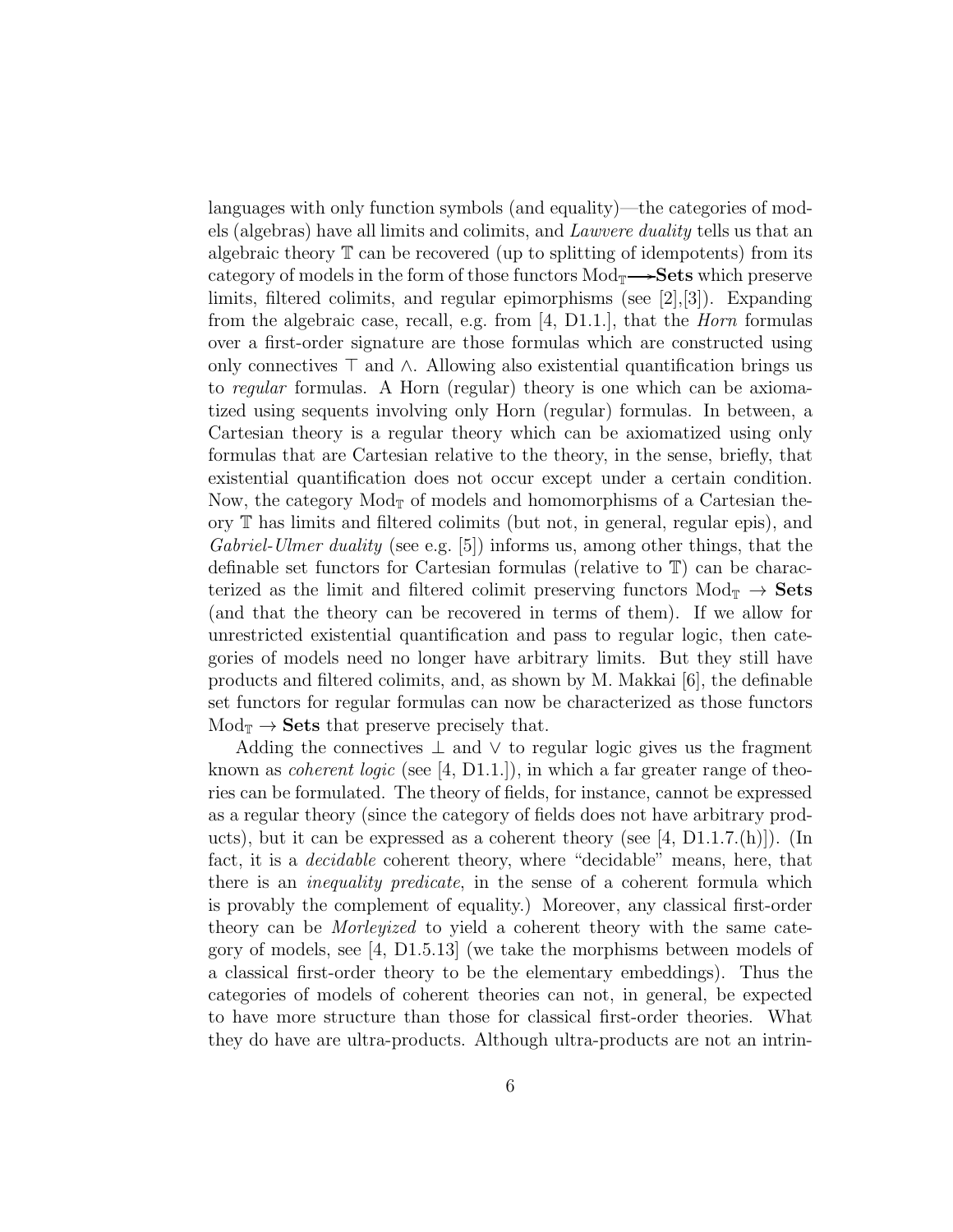sic feature of categories of models (for coherent theories), in the sense that they are not a categorical invariant, Makkai [7] shows that model categories and the category of sets can be equipped with a notion of ultra-product structure—turning them into so-called ultra-categories—which allows for the characterization of definable set functors as those functors that preserve this additional structure. Moreover, this approach can be modified in the case of classical first-order theories so that only the ultra-groupoids of models and isomorphisms, equipped with ultra-product structure, need be considered, see [8].

Our approach, similarly, relies on equipping the models of a theory with external structure, but in our case the structure is topological. We, too, restrict consideration to groupoids of models and isomorphisms, instead of categories of models and homomorphisms or elementary embeddings. We carry our construction out for decidable coherent theories, corresponding to (small) decidable coherent categories ("decidable" meaning, in the categorical setting, that diagonals are complemented). As we remarked, the theory of fields is a notable example of such a theory, and the decidable coherent theories do include all classical first-order theories in the sense that the Morleyization of a classical theory is decidable coherent. Accordingly, our construction restricts to the classical first-order case, corresponding to Boolean coherent theories.

The first part of the construction (Section 1) concerns the characterization of definable set functors for a theory and the recovery of the theory from its groupoid of models in terms of them. The idea is that definable sets can be characterized as being, in a sense, compact; not by regarding each individual set as compact, but by regarding the definable set functor as being a compact object in a suitable category. Pretend, for a moment, that the models of a theory T form a set and not a proper class, and suppose, for simplicity, that the models are all disjoint. A definable set functor from the groupoid of T-models and isomorphisms,

$$
[\![\phi(\vec{x})]\!]^{(-)} : \text{Mod}_{\mathbb{T}} \longrightarrow \textbf{Sets}
$$

can, equivalently, be considered as a set (indexed) over the set  $(Mod_{\mathbb{T}})_0$  of models,

$$
\underset{\mathbf{M}\models\mathbb{T}}{\coprod} \left[\phi(\vec{x})\right]^{\mathbf{M}} \xrightarrow{p} (\text{Mod}_{\mathbb{T}})_0
$$
\n(2)

with  $p^{-1}(\mathbf{M}) = [p(\vec{x})]^{\mathbf{M}}$ , together with an action on this set by the set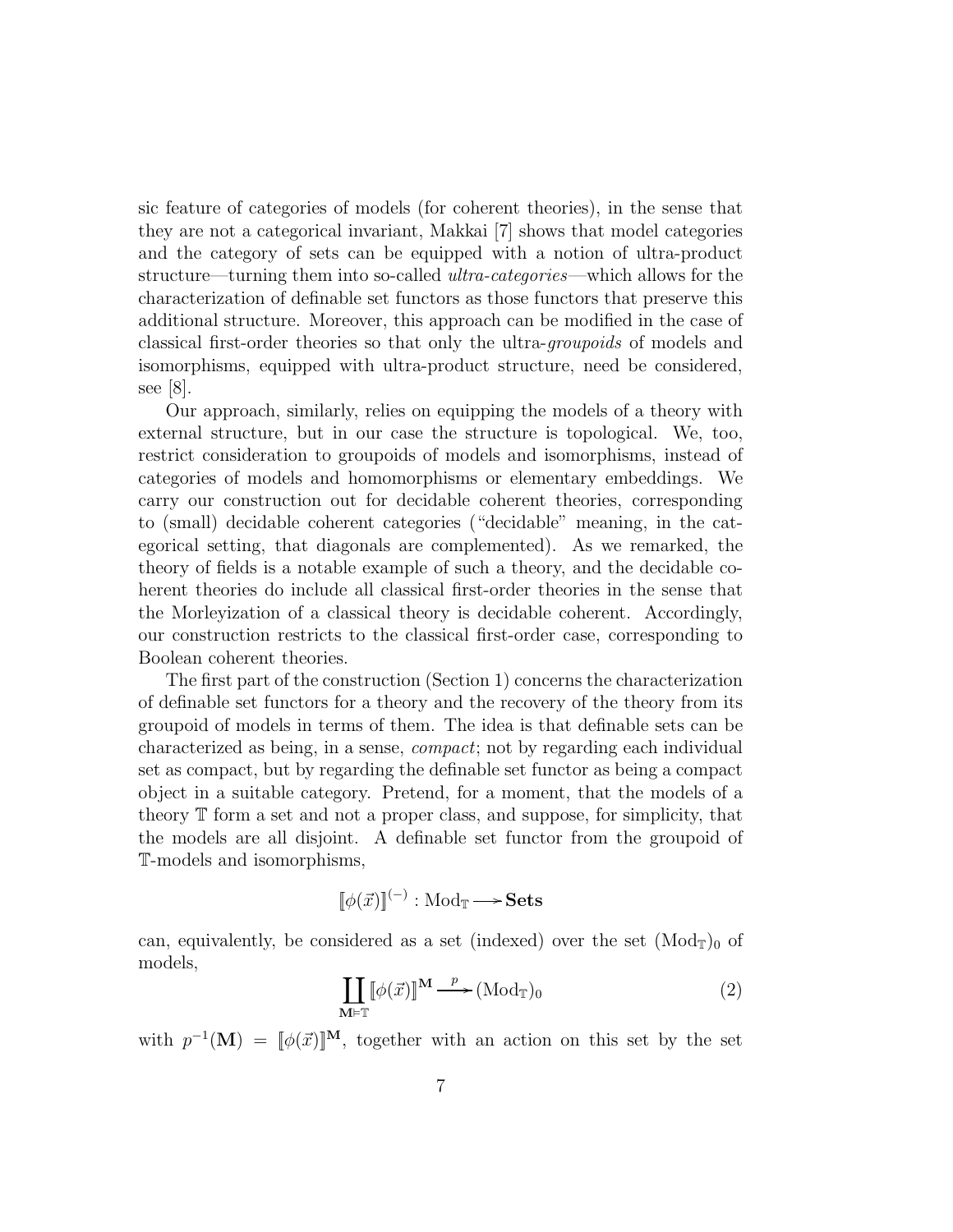$(\text{Mod}_{\mathbb{T}})_1$  of isomorphisms,

$$
(\text{Mod}_{\mathbb{T}})_{1} \times_{(\text{Mod}_{\mathbb{T}})_{0}} \coprod_{\mathbf{M} \models \mathbb{T}} [\![\phi(\vec{x})\!]^{\mathbf{M}} \xrightarrow{\alpha} \coprod_{\mathbf{M} \models \mathbb{T}} [\![\phi(\vec{x})\!]^{\mathbf{M}}
$$
(3)

such that for any T-model isomorphism,  $f : M \to N$ , and element,  $\vec{m} \in$  $[\![\phi(\vec{x})\!]^{\mathbf{M}},$  we have  $\alpha(\mathbf{f}, \vec{m}) = \mathbf{f}(\vec{m}) \in [\![\phi(\vec{x})\!]^{\mathbf{N}}$ . Now, if the set of T-models and the set of isomorphisms are topological spaces forming a topological groupoid, then we can ask for the collection

$$
\coprod_{{\mathbf{M}}\vDash {\mathbb{T}}}{[\![\phi({\vec{x}})]\!]^{\mathbf{M}}}
$$

of elements of the various definable sets to be a space, in such a way that the projection function  $p$  in (2) is a local homeomorphism, and such that the action  $\alpha$  in (3) is continuous. This makes definable set functors into equivariant sheaves on the groupoid, and we show that in the topos of all such sheaves they can be characterized as the compact decidable objects (up to a suitable notion of equivalence).

The second part (Section 2) concerns the construction, based on the representation result of the first part, of a duality between the category of decidable coherent categories (representing theories in first-order logic) and the category of topological groupoids of models. Specifically, we construct an adjunction between the category of decidable coherent categories and a category of 'coherent' topological groupoids, such that the counit component of the adjunction is an equivalence, up to pretopos completion. As a technical convenience, we introduce a size restriction both on theories and their models (corresponding to the pretence, above, that the collection of models of a theory forms a set). The restriction, given a theory, to a set of models large enough for our purposes can be thought of as akin to the fixing of a 'monster' model for a complete theory, although in our case a much weaker saturation property is asked for, and a modest cardinal bound on the size of the models is sufficient.

In summary, we present a 'syntax-semantics' duality which shows how to recover a coherent decidable or a classical first-order theory from its models. Compared with the duality theory of Makkai [7, 8], we give an alternative notion of external structure with which to equip the models, which in our case is topological instead of based on ultra-products. This permits the use of topos theory in establishing the main results, and in particular results in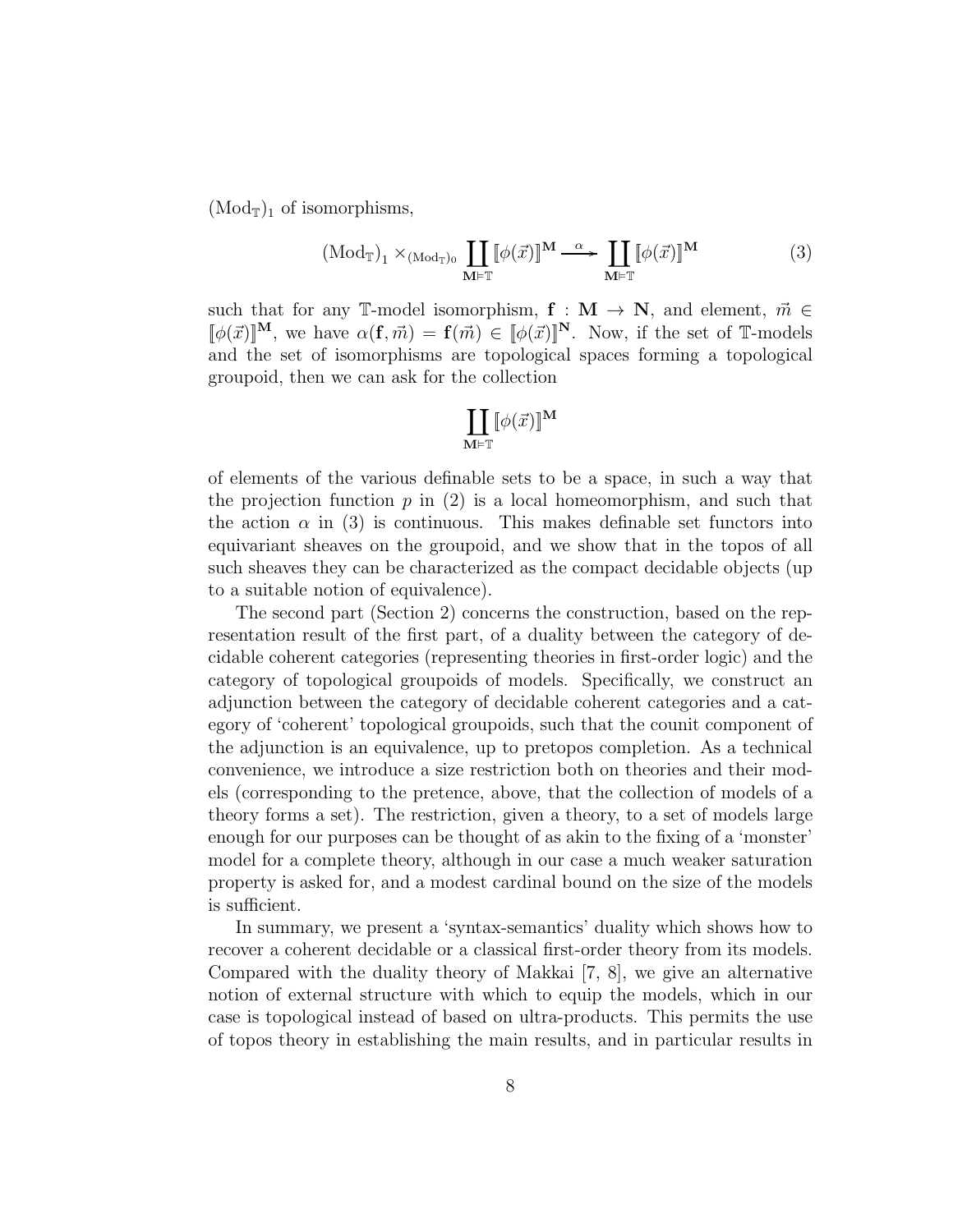a semantic construction of the classifying topos of the theory. Finally, our construction restricts to classical Stone duality in the propositional case.

Many more details of the results contained herein can be found in the second author's doctoral dissertation [9].

## 1 The Representation Theorem

### 1.1 Theories and Models

We show how to recover a classical, first-order theory from its groupoid of models and model-isomorphisms, bounded in size and equipped with topological structure. We present this from a logical perspective, that is, from the perspective of the syntax and model theory of first-order theories. One can, of course, go back and forth between this perspective and the categorical perspective of decidable or Boolean coherent categories and set-valued coherent functors. Section 2 briefly outlines the translation between the two, and presents a duality between the 'syntactical' category of theories and a 'semantical' category of model-groupoids. In categorical terms, the purpose of the current section is to show that the topos of coherent sheaves on a decidable coherent category can be represented as the topos of equivariant sheaves on a topological groupoid of 'points', or set-valued coherent functors, and invertible natural transformations. This builds upon earlier results in [1] and [10] to the effect that a coherent topos can be represented by a topological groupoid constructed from its points (our construction differs from the one given in loc.cit. in choosing a simpler cover which is better suited for our purpose).

Let  $\Sigma$  be a (first-order, possibly many-sorted) signature. Recall that a formula over  $\Sigma$  is *coherent* if it is constructed using only the connectives  $\top$ ,  $\wedge$ ,  $\exists$ ,  $\bot$ , and  $\vee$ . We consider formulas in suitable contexts,  $[\vec{x} \mid \phi]$ , where the context  $\vec{x}$  is a list of distinct variables containing (at least) the free variables of  $\phi$ . A sequent,  $\phi \vdash_{\vec{x}} \psi$ —where  $\vec{x}$  is a suitable context for both  $\phi$  and  $\psi$ —is coherent if both  $\phi$  and  $\psi$  are coherent. Henceforth we shall not be concerned with axiomatizations, and so we consider a (coherent) theory to be a deductively closed set of (coherent) sequents.

Let  $\mathbb T$  be a coherent (alternatively first-order) theory over a signature, Σ. Recall that the *syntactic category*,  $\mathcal{C}_{\mathbb{T}}$ , of  $\mathbb{T}$  has as objects equivalence classes of coherent (alt. first-order) formulas in context, e.g.  $[\vec{x} | \phi]$ , which is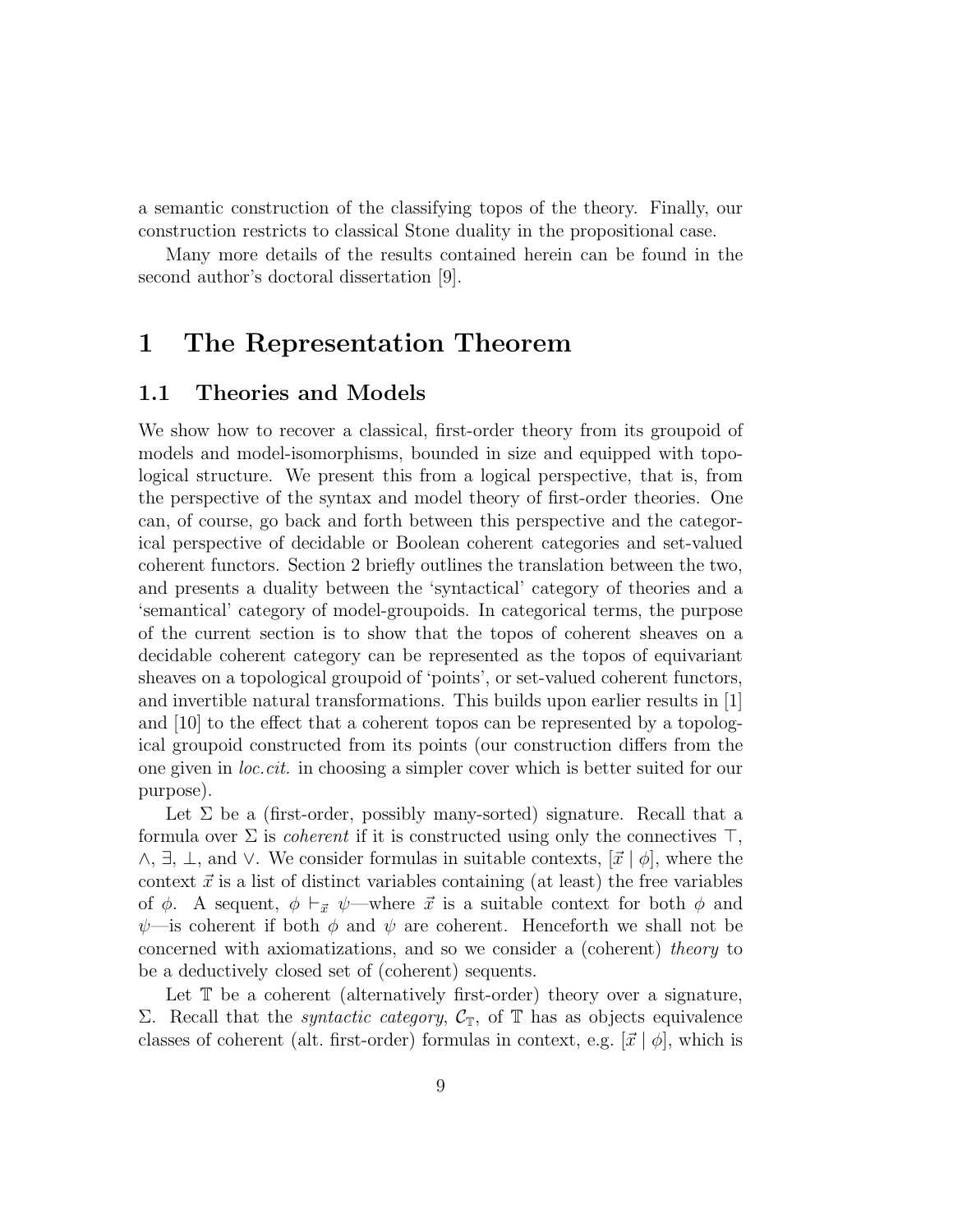equivalent to a formula in context,  $[\vec{y} | \psi]$ , if the contexts are  $\alpha$ -equivalent and  $\mathbb T$  proves the formulas equivalent<sup>1</sup>, i.e.  $\mathbb T$  proves the following sequents.

$$
\phi \vdash_{\vec{x}} \psi[\vec{x}/\vec{y}]
$$
  

$$
\psi[\vec{x}/\vec{y}] \vdash_{\vec{x}} \phi
$$

An arrow between two objects, say  $[\vec{x} | \phi]$  and  $[\vec{y} | \psi]$  (where we may assume that  $\vec{x}$  and  $\vec{y}$  are distinct), consists of a class of T-provably equivalent formulas in context, say  $[\vec{x}, \vec{y} \mid \sigma]$ , such that T proves that  $\sigma$  is a functional relation between  $\phi$  and  $\psi$ :

$$
\sigma \vdash_{\vec{x}, \vec{y}} \phi \land \psi
$$

$$
\phi \vdash_{\vec{x}} \exists \vec{y}. \sigma
$$

$$
\sigma \land \sigma(\vec{z}/\vec{y}) \vdash_{\vec{x}, \vec{y}, \vec{z}} \vec{y} = \vec{z}
$$

If  $\mathbb T$  is a coherent theory, then  $\mathcal{C}_{\mathbb T}$  is a coherent category. If  $\mathbb T$ , in addition, has an inequality predicate (for each sort), that is, a formula with two free variables (of that sort),  $x \neq y$ , such that T proves

$$
x \neq y \land x = y \vdash_{x,y} \bot
$$
  

$$
\top \vdash_{x,y} x \neq y \lor x = y
$$

then  $\mathcal{C}_{\mathbb{T}}$  is *decidable*, in the sense that for each object, A, the diagonal,  $\Delta$ :  $A \rightarrow A \times A$ , is complemented as a subobject. We call a coherent theory which has an inequality predicate (for each sort) a *decidable* coherent theory for that reason (and with apologies for overloading the term). Finally, if  $\mathbb T$  is a first-order theory, then  $\mathcal{C}_{\mathbb{T}}$  is a Boolean coherent category, i.e. a coherent category such that every subobject is complemented.

Conversely, given a coherent category,  $\mathcal{C}$ , one can construct the coherent theory,  $\mathbb{T}_{\mathcal{C}}$ , of C by having a sort for each object and a function symbol for each arrow, and taking as axioms all sequents which are true under the canonical interpretation of this language in  $\mathcal C$  (again, see [4] for details). A coherent decidable category allows for the construction of a coherent decidable theory (including an inequality predicate for each sort), and Boolean coherent C allows for the construction of a first-order  $\mathbb{T}_{\mathcal{C}}$ . Thus we can turn theories

<sup>&</sup>lt;sup>1</sup>See [4, D1] for further details. Note that we, unlike [4], choose to identify  $\mathbb{T}$ -provably equivalent formulas. The reason is that they define exactly the same sets, i.e. the same definable set functors.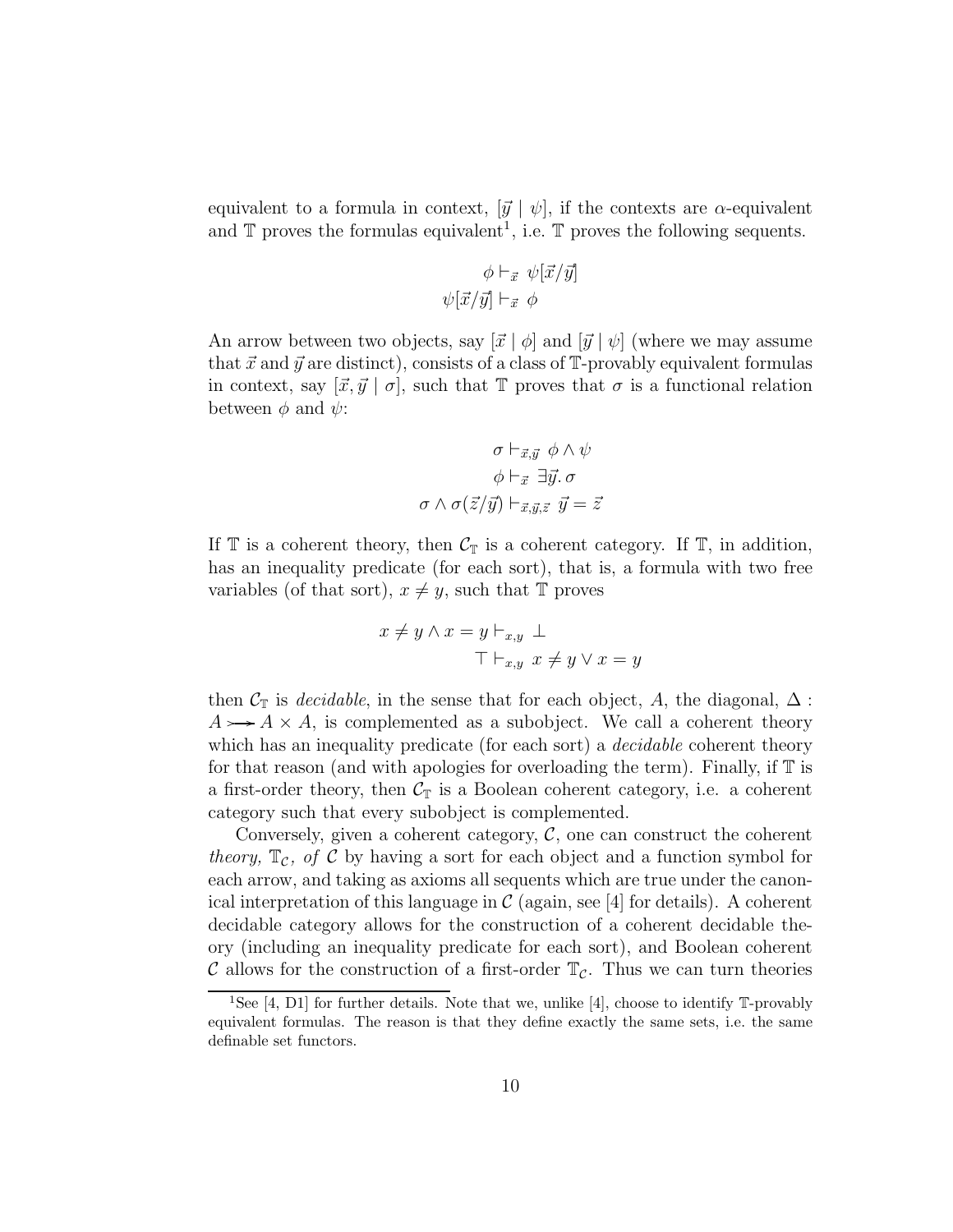into categories and categories back into theories. It is in this sense that we say that (decidable) coherent categories represent (decidable) coherent theories, and Boolean coherent categories represent first-order theories. (Since Boolean coherent categories are, of course, coherent, building the Boolean coherent syntactical category of a classical first-order theory and then taking its coherent internal theory will produce a decidable coherent theory with the same models as the original classical one; thus yielding an alternative, but less economical, way of Morleyizing a classical theory than the one presented in [4, D1.5.13].) We show how to recover a theory from its models in the sense that we recover its syntactic category, up to pretopos completion. Roughly, the pretopos completion of a theory is the theory equipped with disjoint sums and quotients of equivalence relations, see e.g. [8]. A theory and its pretopos completion have the same models in (the pretopos) Sets.

The category of models and homomorphisms of a coherent theory  $\mathbb T$  is equivalent to the category of coherent functors from  $\mathcal{C}_{\mathbb{T}}$  into the category Sets of sets and functions and natural transformations between them,

$$
\mathrm{Mod}_{\mathbb{T}} \simeq \mathrm{Hom}(\mathcal{C}_{\mathbb{T}},\mathbf{Sets})
$$

and the same holds for models in an arbitrary coherent category,  $\mathcal{E}$ ,

$$
\mathrm{Mod}_{\mathbb{T}}(\mathcal{E}) \simeq \mathrm{Hom}(\mathcal{C}_{\mathbb{T}}, \mathcal{E})
$$

Indeed, this is the universal property that characterizes  $\mathcal{C}_{\mathbb{T}}$ . The same is true for classical first-order theories if "homomorphism" is replaced by "elementary embedding" (Note that the elementary embeddings between models of a classical first-order theory coincide with the homomorphisms between models of its Morleyization.) We pass freely between considering models traditionally as structures and algebraically as functors. In passing, we note that decidability for coherent theories can be characterized semantically:

**Lemma 1.1.1** Let  $\mathbb{T}$  be a coherent theory over a signature  $\Sigma$ , and Mod<sub>T</sub> the category of  $\mathbb{T}$ -models and homomorphisms. Then  $\mathbb{T}$  is decidable (i.e. has an inequality predicate for each sort) if and only if for every T-model homomorphism,  $f : M \to N$  and every sort A of  $\Sigma$ , the component function  $f_A: [\![A]\!]^{\mathbf{M}} \to [\![\AA]\!]^{\mathbf{N}}$  is injective.

PROOF This follows from a slight rewriting of the proof of [4, D3.5.1].  $\Box$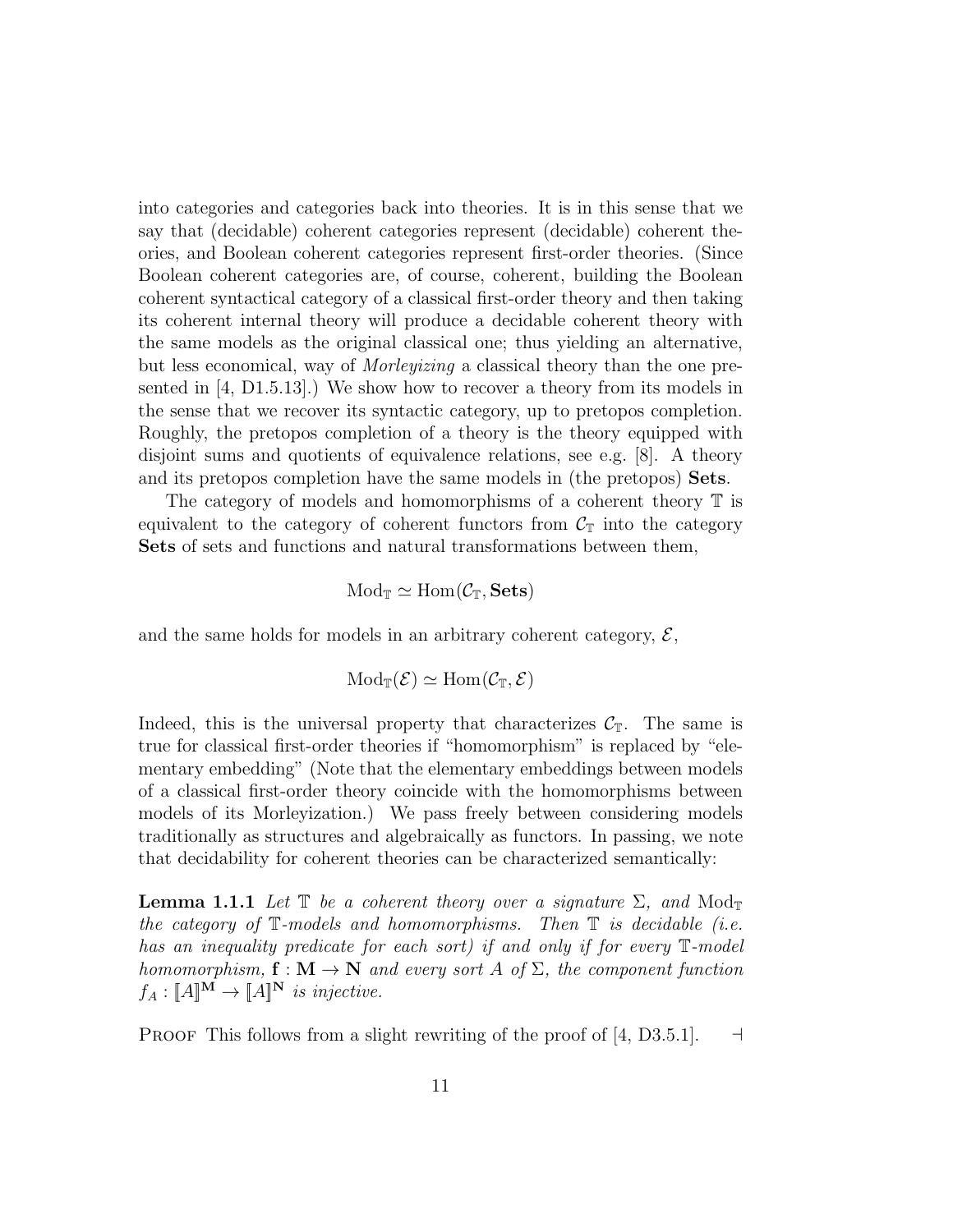Given a coherent theory  $\mathbb T$  taking sheaves on  $\mathcal C_{\mathbb T}$  equipped with the coherent coverage (finite epimorphic covering families) results in a topos  $\text{Sh}(\mathcal{C}_{\mathbb{T}})$ with the universal property that the category of  $\mathbb{F}$ -models in any topos  $\mathcal E$ is equivalent to the category of geometric morphisms from  $\mathcal E$  to  $\text{Sh}(\mathcal C_\mathbb T)$  and geometric transformations between them,

$$
\mathrm{Mod}_{\mathbb{T}}(\mathcal{E}) \simeq \mathrm{Hom}(\mathcal{E}, \mathrm{Sh}(\mathcal{C}_{\mathbb{T}}))
$$

The topos  $\text{Sh}(\mathcal{C}_{\mathbb{T}})$  is known as the *classifying topos* of  $\mathbb{T}$  (see [4, D3]).

### 1.2 Stone Representation

Let T be a classical first-order theory or a decidable coherent theory. We cut down to a set of T-models by choosing an regular cardinal,  $\kappa$ , such that T (as a deductively closed set of sequents) is of cardinality  $\lt \kappa$ . Denote by  $\textbf{Sets}_{\kappa}$ the category of sets of size (hereditarily) less than  $\kappa$  – or, as we shall say briefly,  $\kappa$ -small sets – and by  $X_{\mathbb{T}}$  the set of  $\mathbb{T}$ -models in  $\mathbf{Sets}_{\kappa}$ . This set of models is large enough for our purposes in that, using Deligne's Theorem (and thus the Axiom of Choice), the coherent functors from the coherent category  $\mathcal{C}_{\mathbb{T}}$  to  $\mathbf{Sets}_{\kappa}$  *jointly reflect covers* with respect to the coherent coverage on  $\mathcal{C}_{\mathbb{T}}$ and the canonical coverage on  $\textbf{Sets}_{\kappa}$ . Precisely:

**Lemma 1.2.1** For any family  $\{f_i : C_i \to C \mid i \in I\}$  in  $C_T$ , if for all coherent functors  $F: \mathcal{C} \longrightarrow \mathbf{Sets}_{\kappa}$ , we have that the  $F(f_i)$  are jointly surjective, then there exists  $i_1, \ldots, i_n$  such that  $\{f_{i_1}, \ldots, f_{i_n}\}$  cover C in  $\mathcal{C}_{\mathbb{T}}$ .

For a first-order theory, this comes to saying that for any  $\mathbb{T}$ -type p, there exists a model M in  $X_{\mathbb{T}}$  such that M realizes p. We say that  $X_{\mathbb{T}}$  is a saturated set of models for T.

Next, for  $[\vec{x} \mid \phi] \in C_{\mathbb{T}}$ , the definable set functor given by  $\phi$  restricts to a functor

$$
[\![\vec{x}\! \mid \phi\!]^{(-)} : X_{\mathbb{T}} \longrightarrow \mathbf{Sets}
$$

$$
\mathbf{M} \longmapsto [\![\vec{x}\! \mid \phi\!]^{\mathbf{M}}
$$

which, following the equivalence  $\mathbf{Sets}^{X_T} \simeq \mathbf{Sets}/X_T$ , corresponds to the set over  $X_{\mathbb{T}}$ :

$$
[\![\vec{x}\! \mid \phi]\!]_{X_{\mathbb{T}}} := \left\{ \langle \mathbf{M}, \vec{b} \rangle \; \middle| \; \mathbf{M} \in X_{\mathbb{T}}, \vec{b} \in [\![\vec{x}\! \mid \phi]\!]^{\mathbf{M}} \right\} \xrightarrow{\pi_1} X_{\mathbb{T}}
$$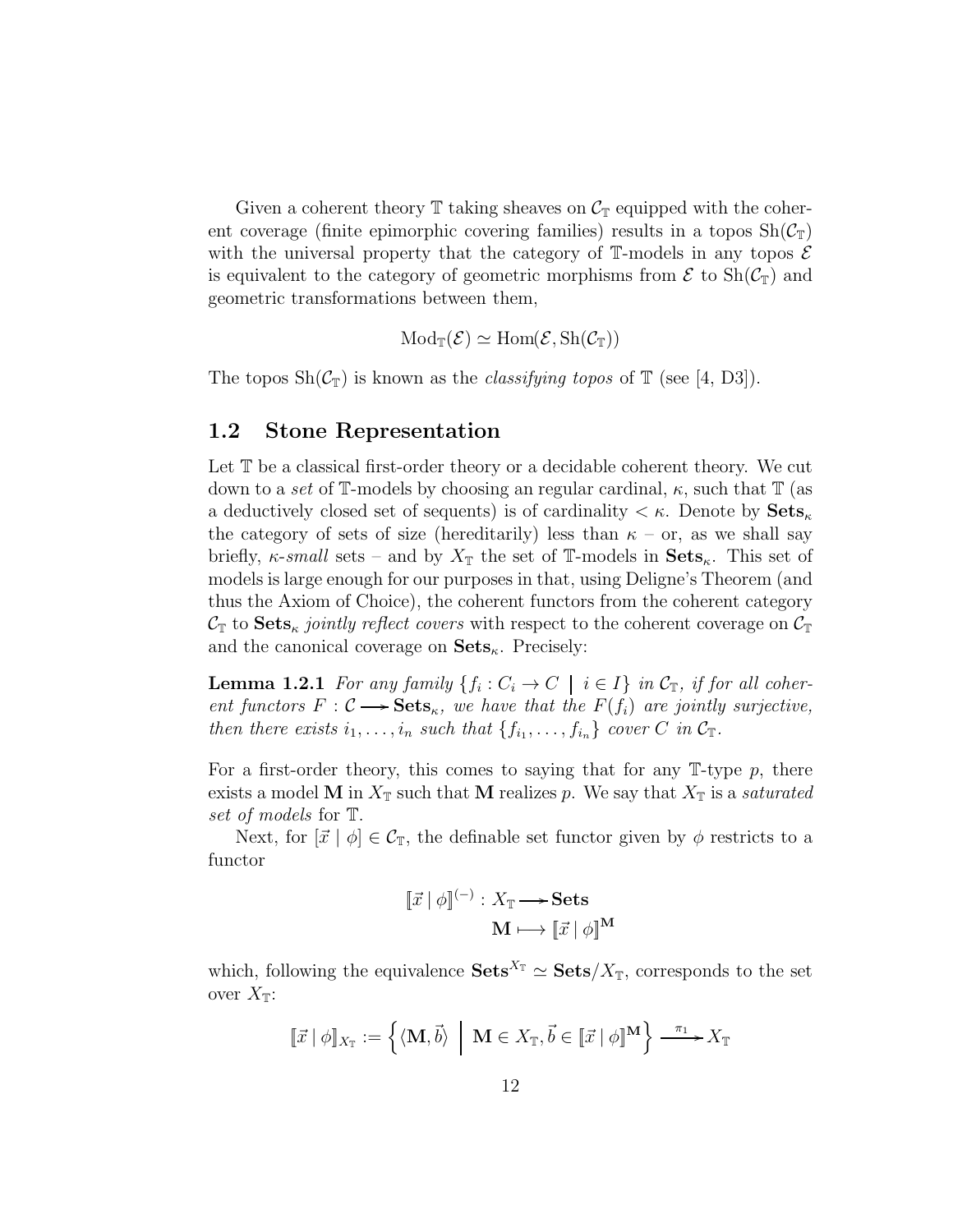Where  $\pi_1$  projects out the model **M**. Note the notation " $[\![\vec{x}\!]\!] \phi \Vert_{X_T}$ " for the set on the left, which we shall make extensive use of below. The mapping  $[\vec{x} | \phi] \mapsto (\pi_1 : [\vec{x} | \phi]_{X_{\mathbb{T}}} \to X_{\mathbb{T}})$  gives us the object part of a functor,

$$
\mathcal{M}_d:\mathcal{C}_\mathbb{T}\mathchoice{\longrightarrow}{\rightarrow}{\rightarrow}{\rightarrow} \mathbf{Sets}/X_\mathbb{T}
$$

(which sends an arrow of  $C_{\mathbb{T}}$  to the obvious function over  $X_{\mathbb{T}}$ ).

Proposition 1.2.2 (Stone representation for coherent categories) The functor

$$
\mathcal{M}_d: \mathcal{C}_\mathbb{T} \longrightarrow \mathbf{Sets}/X_\mathbb{T}
$$

is coherent and reflects covers with respect to the coherent coverage on  $\mathcal{C}_{\mathbb{T}}$  and the canonical coverage on Sets/ $X_{\mathbb{T}}$ . As a consequence,  $\mathcal{M}_d$  is conservative, that is,  $\mathcal{M}_d$  is faithful and reflects isomorphisms.

PROOF Considering each  $\mathbb{T}$ -model M as a coherent functor from  $\mathcal{C}_{\mathbb{T}}$  to **Sets**, we have a commuting triangle:



Then  $\mathcal{M}_d$  is coherent since all  $\mathbf{M} \in X_{\mathbb{T}}$  are coherent, and  $\mathcal{M}_d$  reflects covers since the  $\mathbf{M} \in X_{\mathbb{T}}$  jointly reflect covers.

Let  $G_{\mathbb{T}}$  be the set of isomorphisms between models in  $X_{\mathbb{T}}$ , giving us a groupoid,

$$
G_{\mathbb{T}} \times_{X_{\mathbb{T}}} G_{\mathbb{T}} \xrightarrow{c} G_{\mathbb{T}} \xrightarrow{\qquad \qquad \downarrow \qquad } G_{\mathbb{T}} \xrightarrow{\qquad \qquad s \qquad } X_{\mathbb{T}}
$$

where c is composition of arrows; i sends an arrow to its inverse; s sends an arrow to its source/domain and t to its target/codomain; and Id sends an object to its identity arrow. By equipping  $X_{\mathbb{T}}$  with the logical topology defined below, and then introducing continuous  $G_{\mathbb{T}}$ -actions, we will make the objects in the image of  $\mathcal{M}_d$ —that is, the definable set functors—compact and generating, and the embedding full. That is, we factor  $\mathcal{M}_d$ , first, through the category of sheaves on  $X_{\mathbb{T}}$  (equipped with the logical topology) and, second,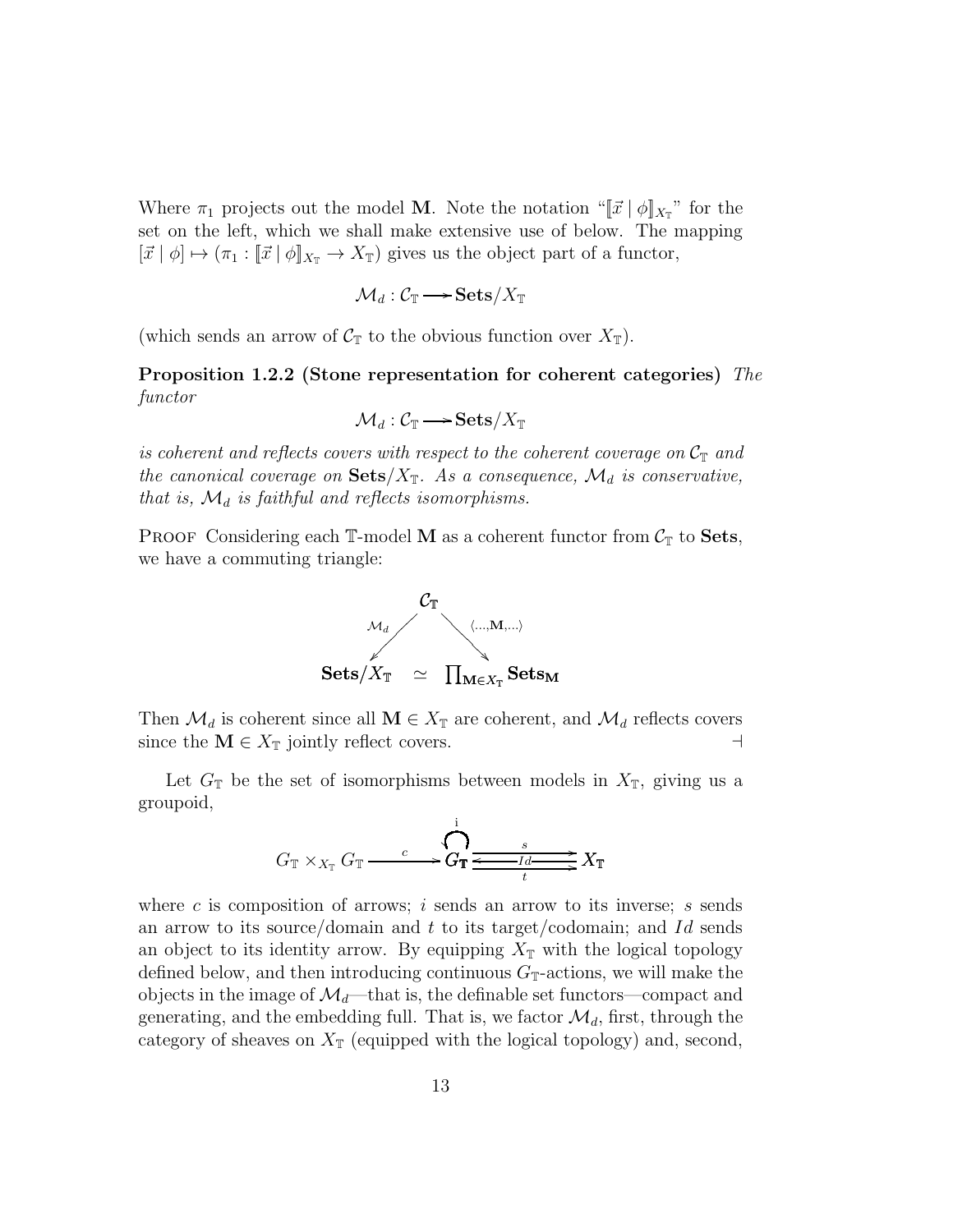through the category of equivariant sheaves, or sheaves with a continuous  $G_{\mathbb{T}}$ -action  $(u^*$  and  $v^*$  are forgetful functors):



The diagram on the right then shows the induced geometric morphisms. Our main result of Section 1 (Theorem 1.6.11) is that  $\mathcal{M}^{\dagger}$  is full, faithful, and cover reflecting, and that  $\mathcal{C}_{\mathbb{T}}$  generates  $\text{Sh}_{G_{\mathbb{T}}}(X_{\mathbb{T}})$  (as a full subcategory), whence  $m^{\dagger}$  is an equivalence:

$$
Sh_{G_{\mathbb{T}}}(X_{\mathbb{T}}) \simeq Sh(\mathcal{C}_{\mathbb{T}})
$$

### 1.3 Definable Sets are Sheaves on a Space of Models

We introduce the following 'logical' topology on the set  $X_{\mathbb{T}}$  of  $\mathbb{T}$ -models.

**Definition 1.3.1** The *logical topology* on  $X_{\mathbb{T}}$  is defined by taking as basic open sets those of the form

$$
\left\langle [\vec{x} \mid \phi], \vec{b} \right\rangle := \left\{ \mathbf{M} \in X_{\mathbb{T}} \middle| \vec{b} \in [\![\vec{x} \mid \phi]\!]^{\mathbf{M}} \right\} \subseteq X_{\mathbb{T}}
$$

for  $[\vec{x} \mid \phi] \in C_{\mathbb{T}}$  and  $b \in \mathbf{Sets}_{\kappa}$ , with  $\vec{b}$  the same length as  $\vec{x}$ .

In Section 2.1 we will give a more intrinsic specification, in terms of the objects and morphisms of a decidable coherent category, rather than in terms of the formulas of a decidable coherent theory.

Next, we factor  $\mathcal{M}_d : \mathcal{C}_{\mathbb{T}} \longrightarrow \mathbf{Sets}/X_{\mathbb{T}}$  through  $\mathrm{Sh}(X_{\mathbb{T}})$  by making each  $[\![\vec{x}]\phi]\!]_{X_{\mathbb{T}}}$  into a sheaf on  $X_{\mathbb{T}}$  with respect to the following topological structure. We shall use ∗ to denote concatenation of tuples,

$$
\langle a_1,\ldots,a_n\rangle * \langle b_1,\ldots,b_m\rangle = \langle a_1,\ldots,a_n,b_1,\ldots,b_m\rangle.
$$

**Definition 1.3.2** For an object  $[\vec{x} | \phi]$  of  $\mathcal{C}_{\mathbb{T}}$ , the *logical topology* on the set

$$
[\![\vec{x}\!~|~\phi]\!]_{X_{\mathbb{T}}} = \left\{ \langle \mathbf{M}, \vec{a} \rangle \; \middle| \; \mathbf{M} \in X_{\mathbb{T}}, \vec{a} \in [\![\vec{x}\!~|~\phi]\!]^{\mathbf{M}} \right\}
$$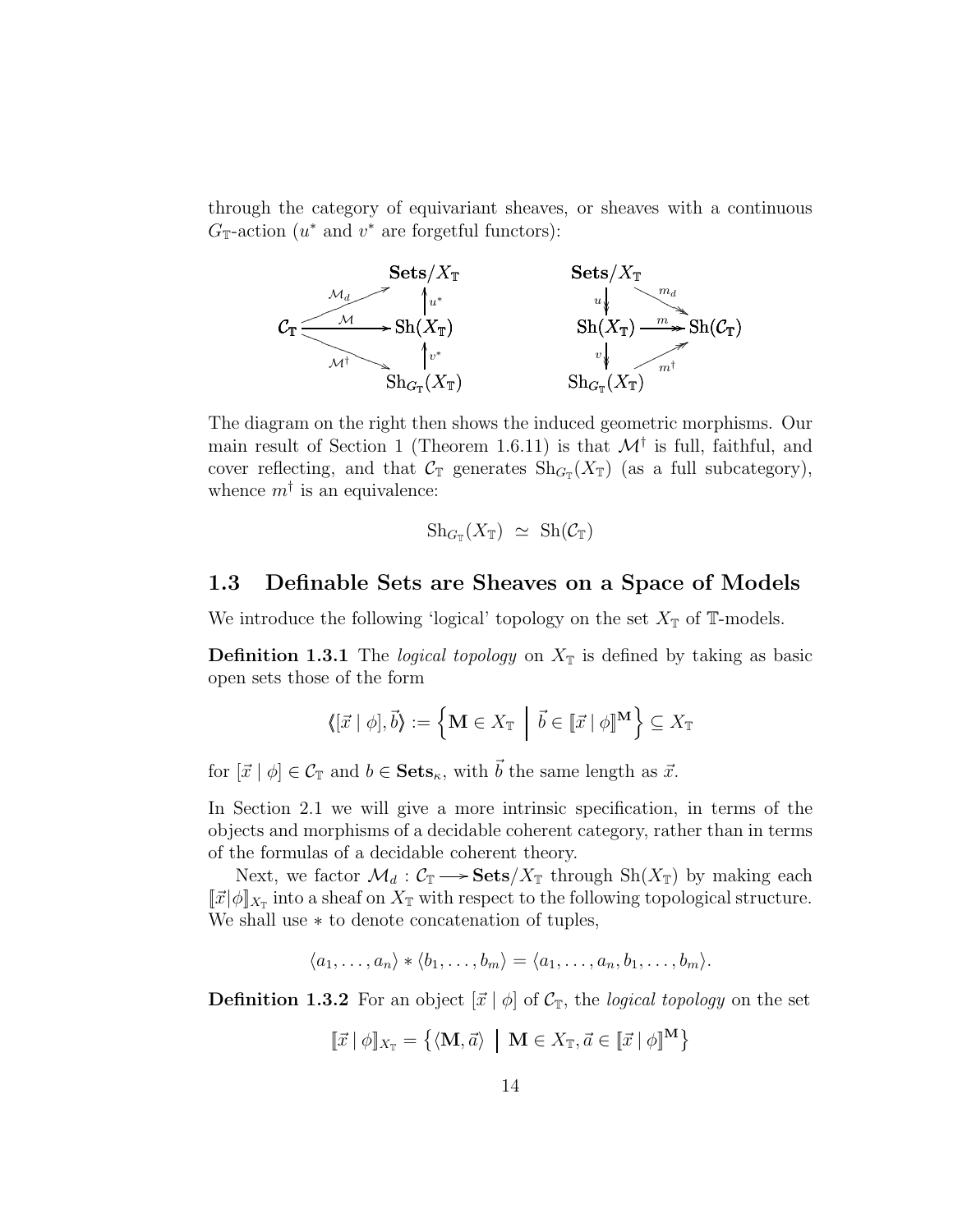is given by basic opens of the form

$$
\langle [\vec{x}, \vec{y} | \psi], \vec{b} \rangle := \left\{ \langle \mathbf{M}, \vec{a} \rangle \middle| \vec{a} * \vec{b} \in [\![\vec{x}, \vec{y} | \phi \wedge \psi]\!]^{\mathbf{M}} \right\}
$$

(where  $\vec{b}$  is of the same length as  $\vec{y}$ )

For any object  $[\vec{x} | \phi]$  in  $\mathcal{C}_{\mathbb{T}}$ , we now have the following:

**Lemma 1.3.3** The projection  $\pi_1 : [\![\vec{x}]\!] \phi \mathbb{I}_{X_{\mathbb{T}}} \to X_{\mathbb{T}}$  is a local homeomorphism.

PROOF First, the projection is continuous. For let a basic open  $\langle [\vec{y} | \psi], \vec{b} \rangle \subseteq$  $X_{\mathbb{T}}$  be given. Then

$$
\pi_1^{-1} \left( \langle [\vec{y} \mid \psi], \vec{b} \rangle \right) = \langle [\vec{x}, \vec{y} \mid \psi], \vec{b} \rangle \subseteq [\![\vec{x} \mid \phi]\!]_{X_{\mathbb{T}}}
$$

Next, the projection is open. For given a basic open  $\langle [ \vec{x}, \vec{y} \mid \psi], \vec{b} \rangle \subseteq [ \vec{x} \mid \phi] \rangle_{X_T}$ we have

$$
\pi_1\left(\left\langle [\vec{x}, \vec{y} \mid \psi], \vec{b}\right\rangle\right) = \left\langle [\vec{y} \mid \exists \vec{x}. \phi \land \psi], \vec{b}\right\rangle \subseteq X_{\mathbb{T}}
$$

which is open. Finally, let  $\langle \mathbf{M}, \vec{a} \rangle \in [\![\vec{x} \mid \phi]\!]_{X_T}$  be given. Then

$$
\langle \mathbf{M}, \vec{a} \rangle \in V := \langle [\vec{x}, \vec{y} \mid \vec{x} = \vec{y}], \vec{a} \rangle \subseteq [\![\vec{x} \mid \phi]\!]_{X_{\mathbb{T}}}
$$

and  $\langle \mathbf{N}, \vec{a'} \rangle \in V$  if and only if  $\vec{a} = \vec{a'}$ . Thus  $\pi_1 \upharpoonright_V$  is injective. We now have that  $\pi_1 \restriction_V: V \to \pi_1(V)$  is continuous, open, and bijective, and therefore a homeomorphism. ⊣

Lemma 1.3.4 Given an arrow

 $[\vec{x}, \vec{y} | \sigma] : [\vec{x} | \phi] \longrightarrow [\vec{y} | \psi]$ 

in  $\mathcal{C}_{\mathbb{T}}$ , the corresponding function  $f_{\sigma} : [\![\vec{x} \, | \, \phi]\!]_{X_{\mathbb{T}}} \to [\![\vec{y} \, | \, \psi]\!]_{X_{\mathbb{T}}}$  is continuous.

PROOF Given a basic open  $\langle [\vec{y}, \vec{z}] | \xi |, \vec{c} \rangle \subseteq [\vec{y} | \psi]_{X_{\mathbb{T}}}$ , then

$$
f_{\sigma}^{-1}(\langle [\vec{y}, \vec{z} \mid \xi], \vec{c} \rangle) = \langle [\vec{x}, \vec{z} \mid \exists \vec{y}. \sigma \wedge \xi], \vec{c} \rangle
$$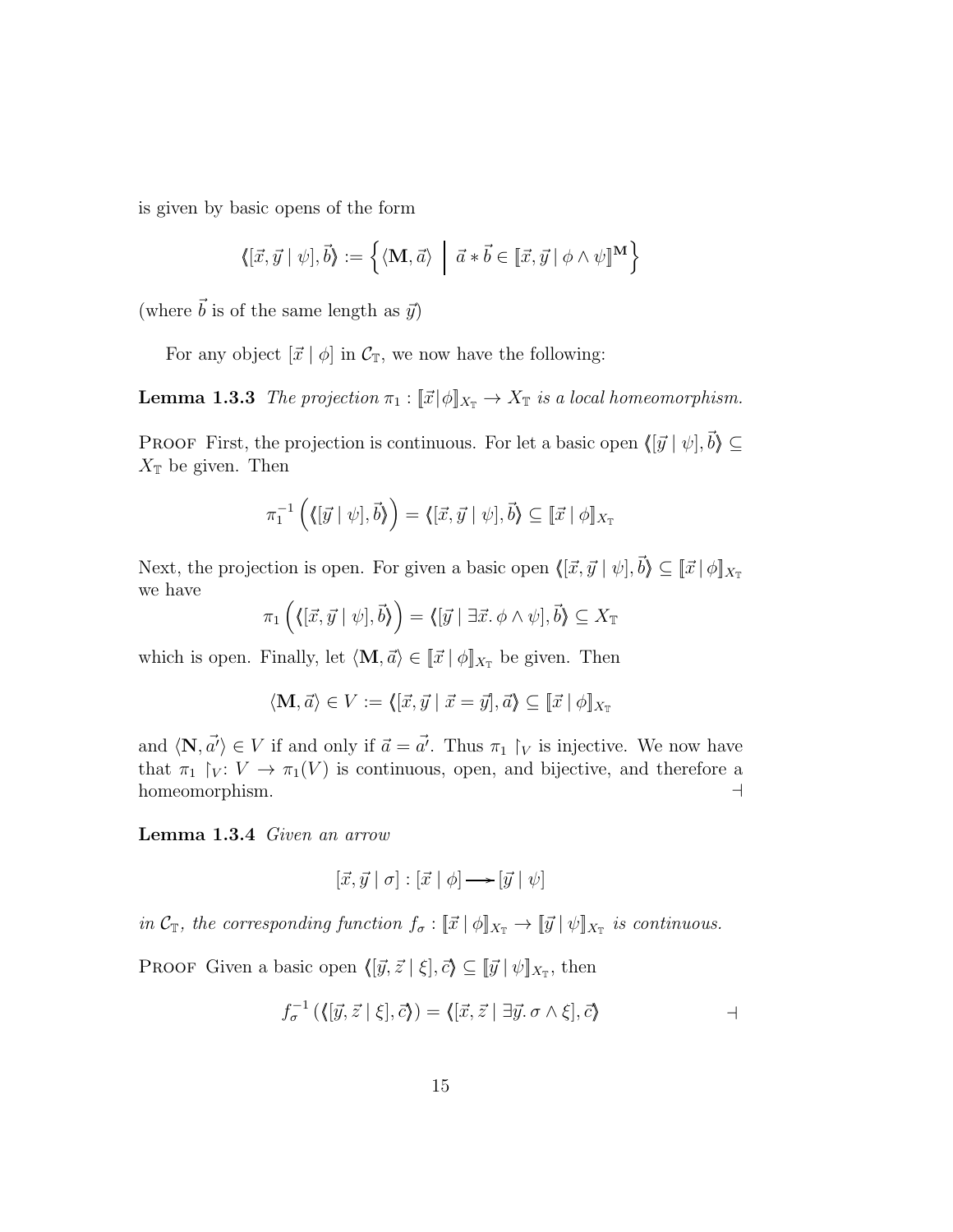**Proposition 1.3.5** The functor  $\mathcal{M}_d : \mathcal{C}_\mathbb{T} \longrightarrow \textbf{Sets}/X_\mathbb{T}$  factors through the category  $\text{Sh}(X_{\mathbb{T}})$  of sheaves as



where  $u^*$ : Sh $(X_{\mathbb{T}}) \longrightarrow$  Sets/ $X_{\mathbb{T}}$  is the forgetful (inverse image) functor. Moreover, M is coherent and reflects covers.

**PROOF** M is obtained by Lemma 1.3.3 and Lemma 1.3.4. Since  $\mathcal{M}_d$  is coherent and the forgetful functor  $u^*$  reflects coherent structure,  $\mathcal M$  is coherent. Since  $u^*$  preserves covers (being geometric) and  $\mathcal{M}_d$  reflects them,  $\mathcal M$  reflects  $\alpha$  covers.

## 1.4  $\mathbb{G}_{\mathbb{T}}$  is an Open Topological Groupoid

Consider now the set  $G_{\mathbb{T}}$  of  $\mathbb{T}$ -model isomorphisms between the models in  $X_{\mathbb{T}}$ . Such an isomorphism,  $f : M \to N$ , consists of a family of bijections,  $f_A: [x : A | \top]^M \to [x : A | \top]^N$ , indexed by the sorts of T, subject to the usual conditions ensuring that f is an invertible homomorphism of T-models. We equip  $G_{\mathbb{T}}$  with a topology to make the groupoid,

$$
G_{\mathbb{T}} \times_{X_{\mathbb{T}}} G_{\mathbb{T}} \xrightarrow{c} G_{\mathbb{T}} \xrightarrow{\iota} G_{\mathbb{T}} \xrightarrow{\mathbf{s}} X_{\mathbb{T}}
$$

of T-models and isomorphisms a topological groupoid. (For shorter notation we write " $\mathbb{G}_{\mathbb{T}}$ ", or " $G_{\mathbb{T}} \rightrightarrows X_{\mathbb{T}}$ " if we want to display the set of objects and the set of arrows of the groupoid.)

**Definition 1.4.1** The *logical topology* on  $G<sub>T</sub>$  is defined by taking as subbasic open sets those of the form

- $\bullet~~ s^{-1}\left( \left\langle [\vec{x} \mid \phi], \vec{a} \right\rangle \right) = \left\{ \mathbf{f} \in G_\mathbb{T}~~ \middle|~~ \vec{a} \in [\![\vec{x} \mid \phi]\!]^{s(\mathbf{f})} \right\}$
- $\langle B : b \mapsto c \rangle := \{ \mathbf{f} \in G_{\mathbb{T}} \mid b \in [x : B | \top]^{s(\mathbf{f})} \wedge f_B(b) = c \},$  where B is a sort of T.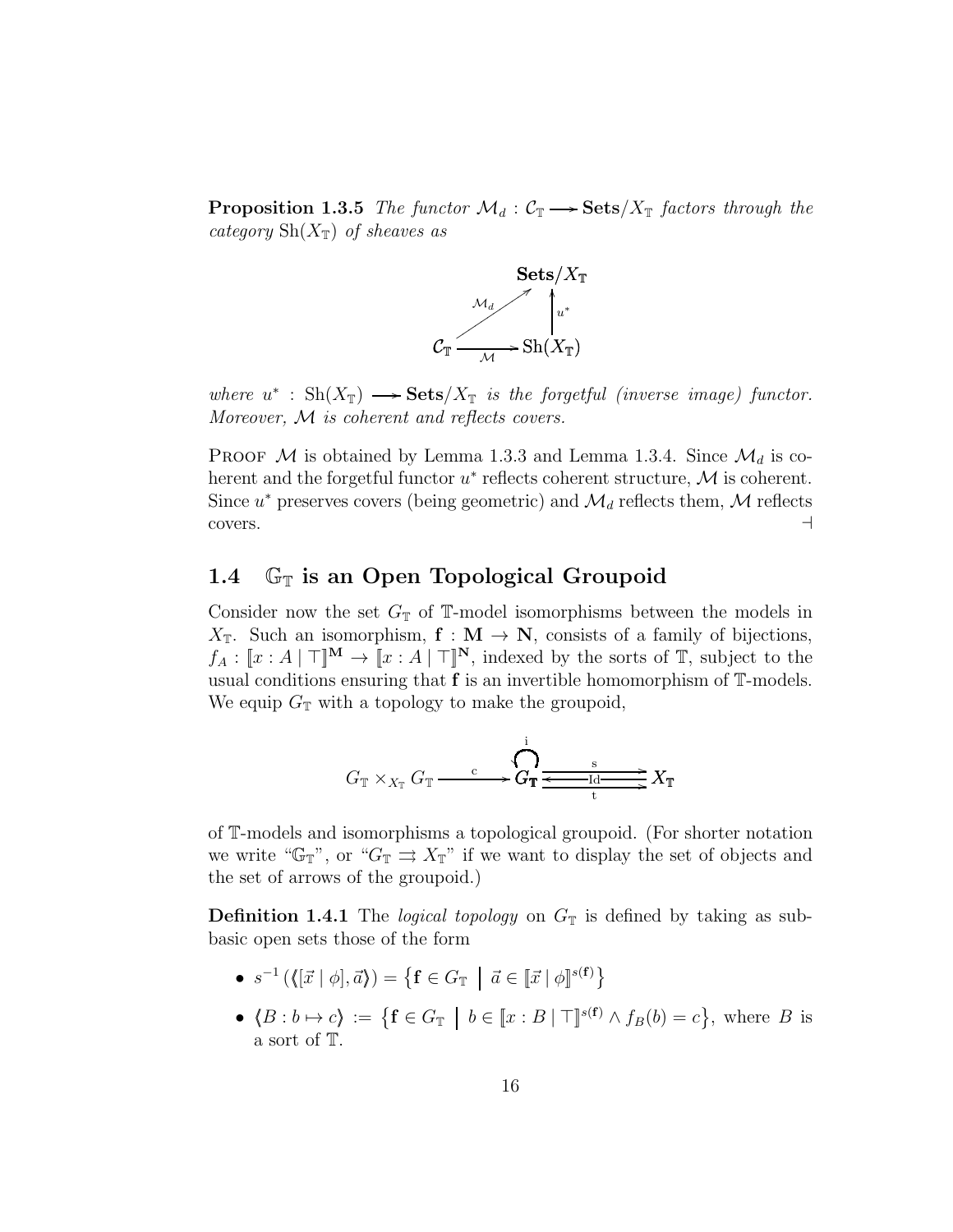• 
$$
t^{-1}(\langle [\vec{x} | \psi], \vec{e} \rangle) = \{ \mathbf{f} \in G_{\mathbb{T}} | \vec{e} \in [\vec{x} | \psi]^{\mathsf{t}(\mathbf{f})} \}
$$

The most readable form to present a basic open set  $U$  is as an array displaying the 'source condition', the 'preservation condition', and the 'target condition', e.g.:

$$
U = \begin{pmatrix} \begin{bmatrix} \vec{x} & \phi \end{bmatrix}, \vec{a} \\ \vec{B} & \vec{b} \mapsto \vec{c} \\ \begin{bmatrix} \vec{y} & \psi \end{bmatrix}, \vec{d} \end{pmatrix}
$$
  
= 
$$
\left\{ \mathbf{f} : \mathbf{M} \Rightarrow \mathbf{N} \middle| \vec{a} \in [\![\vec{x}\mid \phi\!]^{\mathbf{M}} \land \vec{b} \in [\![\vec{x} : \vec{B} \mid \top\!]^{\mathbf{M}} \land f_{\vec{B}}(\vec{b}) = \vec{c} \land \vec{d} \in [\![\vec{y} \mid \psi\!]^{\mathbf{N}} \right\}
$$

**Lemma 1.4.2** With respect to the logical topologies on  $G_{\mathbb{T}}$  and  $X_{\mathbb{T}}$ , the groupoid

$$
G_{\mathbb{T}} \times_{X_{\mathbb{T}}} G_{\mathbb{T}} \xrightarrow{c} G_{\mathbb{T}} \xrightarrow{\iint_{t}^{S} X_{\mathbb{T}}}{X}
$$

is a topological groupoid (i.e. the source, target, identity, inverse, and composition maps are all continuous).

PROOF Straightforward verification. ⊣

It is clear that if we are presented with a basic open set

$$
\langle [\vec{y} : \vec{B} | \phi], \vec{b} \rangle \subseteq X_{\mathbb{T}}
$$
 or  $\langle [\vec{x} : \vec{A}, \vec{y} : \vec{B} | \psi], \vec{b} \rangle \subseteq [\![\vec{x} : \vec{A} | \phi]\!]_{X_{\mathbb{T}}}$ 

we can assume without loss of generality that, for  $i \neq j$ ,  $B_i = B_j$  implies  $b_i \neq b_j$ . We say that  $\langle [\vec{y} : \vec{B} \mid \phi], \vec{b} \rangle$  is presented in reduced form if this condition is satisfied. It is clear that, as long as we are careful, we can replace elements in a model by switching to an isomorphic model. We write this out as a technical lemma for reference.

**Lemma 1.4.3** Let a list of sorts  $\vec{A}$  of  $\mathbb T$  and two tuples  $\vec{a}$  and  $\vec{b}$  of  $\textbf{Sets}_{\kappa}$  be given, of the same length as  $\vec{A}$ , and satisfying the requirement that whenever  $i \neq j$ ,  $A_i = A_j$  implies  $a_i \neq a_j$  and  $b_i \neq b_j$ . Then for any  $\mathbf{M} \in X_{\mathbb{T}}$ , if  $\vec{a} \in [\vec{x} : \vec{A}] \top M$ , there exists an  $N \in X_{\mathbb{T}}$  and an isomorphism  $f : M \to N$ in  $G_{\mathbb{T}}$  such that  $f_{\vec{A}}(\vec{a}) = \vec{b}$ .

**Proposition 1.4.4** The groupoid  $\mathbb{G}_{\mathbb{T}}$  is an open topological groupoid.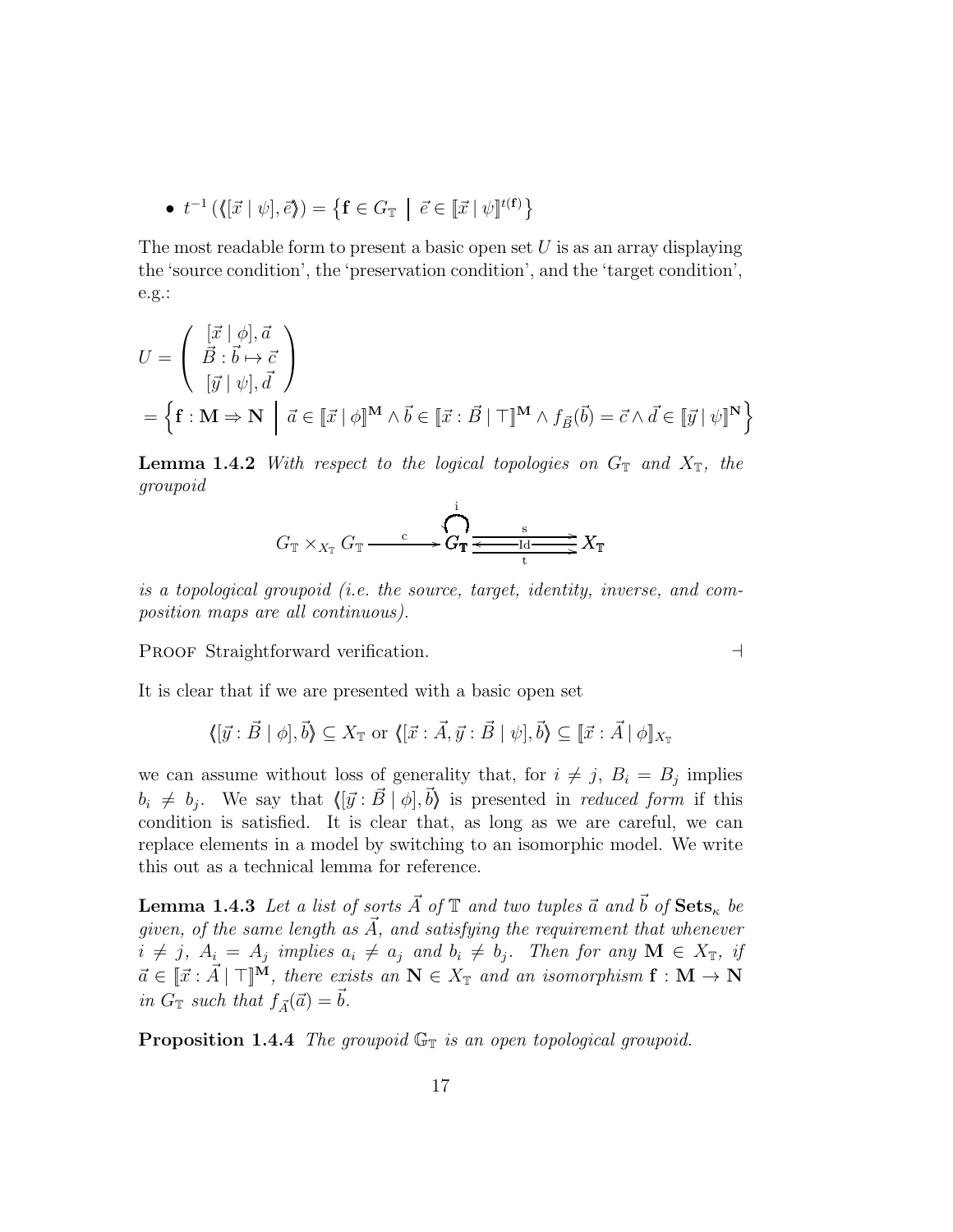PROOF It remains (by Lemma 1.4.2) to verify that the source map is open, from which it follows that the target map is open as well. Let a basic open subset

$$
V = \begin{pmatrix} [\vec{x} : \vec{A} | \phi], \vec{a} \\ \vec{B} : \vec{b} \mapsto \vec{c} \\ [\vec{y} : \vec{D} | \psi], \vec{d} \end{pmatrix}
$$

of  $G_{\mathbb{T}}$  be given, and suppose  $f : M \to N$  is in V. We must find an open neighborhood around M which is contained in  $s(V)$ . We claim that

$$
U = \langle [\vec{x} : \vec{A}, \vec{y} : \vec{D}, \vec{z} : \vec{B} \mid \phi \wedge \psi], \vec{a} * f_{\vec{D}}^{-1}(\vec{d}) * \vec{b} \rangle
$$

does the trick. Clearly,  $\mathbf{M} \in U$ . Suppose  $\mathbf{K} \in U$ . Consider the tuples  $f_{\vec{D}}^{-1}$  $\vec{D}^{-1}(\vec{d}) * \vec{b}$  and  $\vec{d} * \vec{c}$  together with the list of sorts  $\vec{D} * \vec{B}$ . Since  $f_{\vec{D} * \vec{B}}$  sends the first tuple to the second, we can assume that the conditions of Lemma 1.4.3 are satisfied (or a simple rewriting will see that they are), and so there exists a T-model **L** and an isomorphism  $g : K \to L$  such that  $g \in V$ . So  $U \subseteq s(V)$ .

### 1.5 Definable Sets as Equivariant Sheaves

Recall that if  $\mathbb H$  is an arbitrary topological groupoid, which we also write as  $H_1 \Rightarrow H_0$ , the topos of *equivariant sheaves* (or *continuous actions*) on  $\mathbb{H}$ , written Sh( $\mathbb{H}$ ) or Sh<sub>H<sub>1</sub></sub>( $H_0$ ), consists of the following [4, B3.4.14(b)], [11], [12]. An object of Sh( $\mathbb{H}$ ) is a pair  $\langle a : A \to H_0, \alpha \rangle$ , where a is a local homeomorphism (that is, an object of  $\text{Sh}(H_0)$ ) and  $\alpha: H_1 \times_{H_0} A \to A$  is a continuous function from the pullback (in **Top**) of a along the source map  $s : H_1 \to H_0$ to A such that

$$
a(\alpha(f, x)) = t(f)
$$

and satisfying the axioms for an action:

- (i)  $\alpha(1_h, x) = x$  for  $h \in H_0$ .
- (ii)  $\alpha(q, \alpha(f, x)) = \alpha(q \circ f, x).$

For illustration, it follows that for  $f \in H_1$ ,  $\alpha(f, -)$  is a bijective function from the fiber over  $s(f)$  to the fiber over  $t(f)$ . An arrow

$$
h: \langle a: A \to H_0, \alpha \rangle \longrightarrow \langle b: B \to H_0, \beta \rangle
$$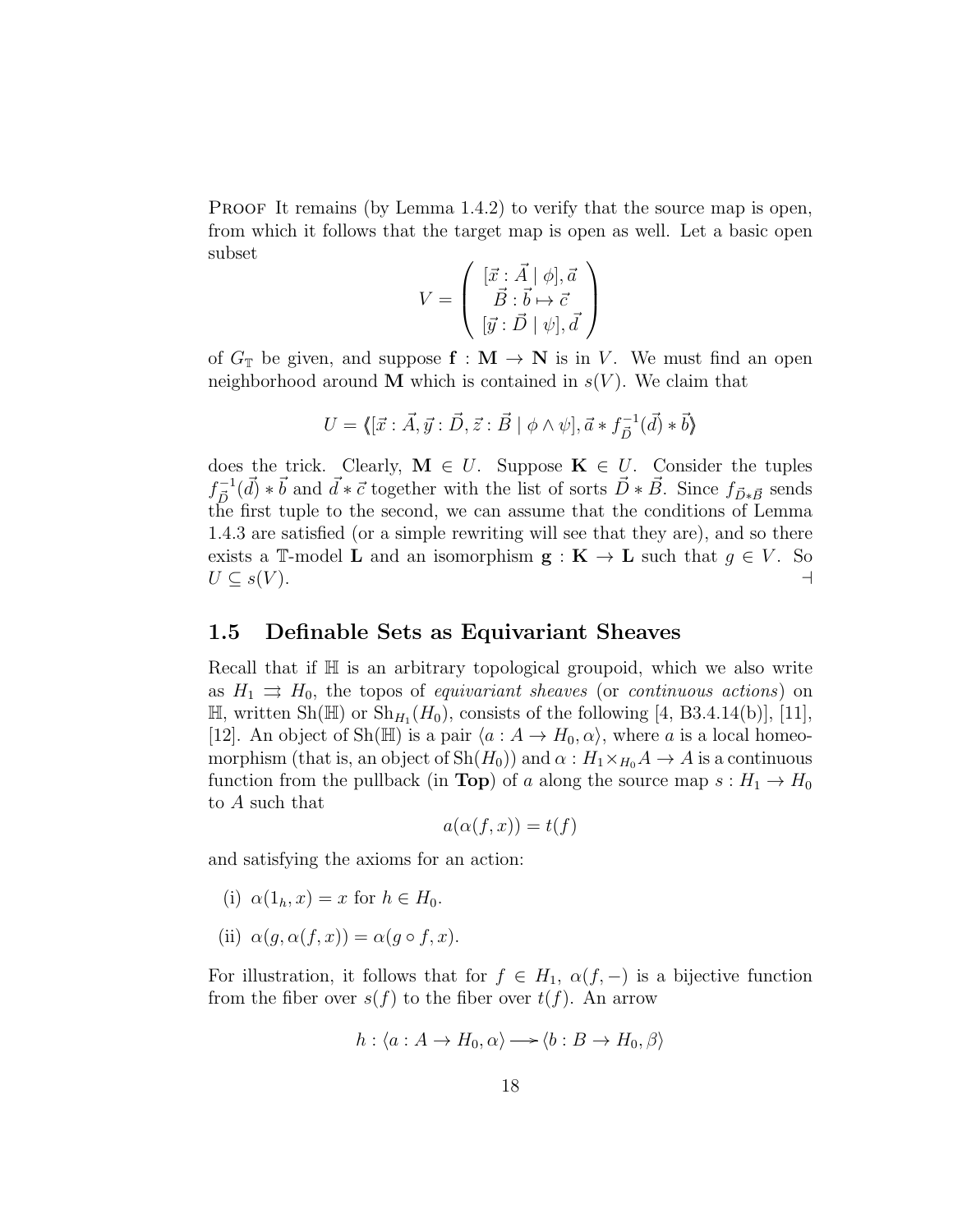is an arrow of  $\mathrm{Sh}(H_0)$ ,



which commutes with the actions:

$$
H_1 \times_{H_0} A \xrightarrow{\alpha} A
$$
  
\n
$$
H_1 \times_{H_0} h \downarrow \qquad \qquad \downarrow h
$$
  
\n
$$
H_1 \times_{H_0} B \xrightarrow{\beta} B
$$

We now return to the definable set functors,  $[\vec{x} | \phi]^{(-)} : \text{Mod}_{\mathbb{T}} \longrightarrow \textbf{Sets}.$ Ignoring the isomorphisms between the T-models for the moment, we have described such a functor – restricted to  $\kappa$ -small models – first as a set and then (introducing topological structure) as a sheaf over  $X_{\mathbb{T}}$ . The action of the functor on the model isomorphisms can now be introduced as an action of the groupoid on the sheaf, as follows.

**Definition 1.5.1** For each  $[\vec{x} | \phi] \in C_{\mathbb{T}}$  the function

$$
\theta_{[\vec{x} \mid \phi]} : G_{\mathbb{T}} \times_{X_{\mathbb{T}}} [\vec{x} \mid \phi]_{X_{\mathbb{T}}} \longrightarrow [\vec{x} \mid \phi]_{X_{\mathbb{T}}} \tag{4}
$$

is defined by  $\langle f,\langle s(f),\vec{a}\rangle\rangle \mapsto \langle t(f),f(\vec{a})\rangle$ . (The subscript on  $\theta$  will usually be left implicit.)

**Lemma 1.5.2** The pair  $\langle \mathcal{M}([\vec{x} \mid \phi]), \theta \rangle$  is an object of  $\text{Sh}_{G_{\mathbb{T}}}(X_{\mathbb{T}})$ , i.e. the function

$$
\theta: G_{\mathbb{T}} \times_{X_{\mathbb{T}}} [\![\vec{x} \!]\phi]\!]_{X_{\mathbb{T}}} \longrightarrow [\![\vec{x} \!]\phi]\!]_{X_{\mathbb{T}}}
$$

is a continuous action of  $G_{\mathbb{T}}$  on  $\llbracket \vec{x} \mid \phi \rrbracket_{X_{\mathbb{T}}}.$ 

PROOF We verify that  $\theta$  is continuous. Let a basic open

$$
U = \langle [\vec{x} : \vec{A}, \vec{y} : \vec{B} \mid \psi], \vec{b} \rangle \subseteq [\![ \vec{x} : \vec{A} \mid \phi ]\!]_{X_{\mathbb{T}}}
$$

be given, and suppose  $\theta(\mathbf{f},\langle \mathbf{M},\vec{a}\rangle) = \langle \mathbf{N}, f_{\vec{A}}(\vec{a})\rangle \in U$  for  $\mathbf{M}, \mathbf{N} \in X_{\mathbb{T}}$  and  $f : M \to N$  in  $G_{\mathbb{T}}$ . Then we can specify an open neighborhood around  $\langle \mathbf{f}, \langle \mathbf{M}, \vec{a} \rangle \rangle$  which  $\theta$  maps into U as:

$$
\langle \mathbf{f}, \langle \mathbf{M}, \vec{a} \rangle \rangle \in \left( \begin{array}{c} - \\ \vec{B} : f_{\vec{B}}^{-1}(\vec{b}) \mapsto \vec{b} \\ - \end{array} \right) \times_{X_{\mathbb{T}}} \left\langle [\vec{x} : \vec{A}, \vec{y} : \vec{B} \mid \psi], f_{\vec{B}}^{-1}(\vec{b}) \right\rangle
$$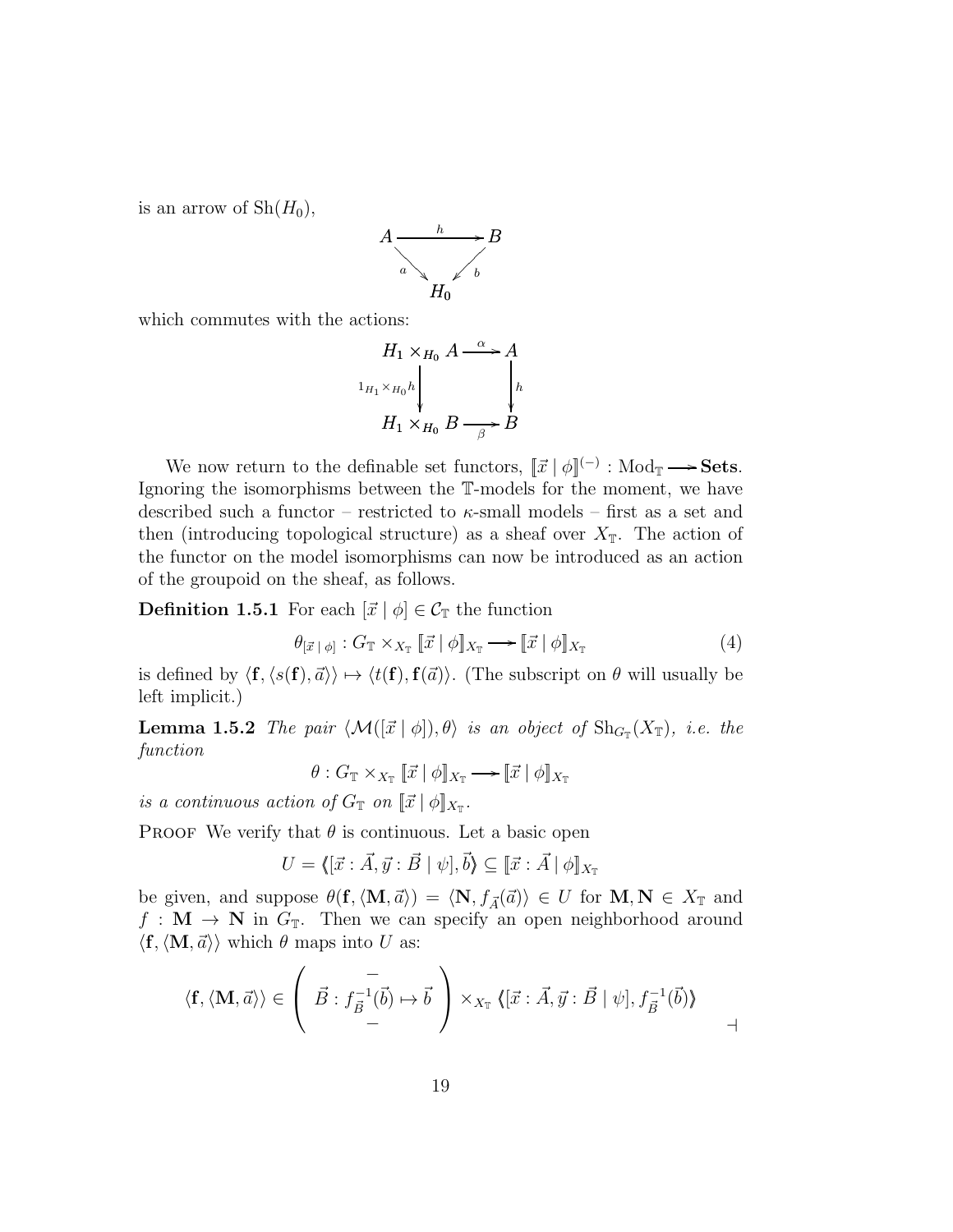### 1.6 Stable Subsets

For a subobject (represented by an inclusion)  $[\vec{x} \mid \xi] \rightarrow [\vec{x} \mid \phi]$  in  $\mathcal{C}_{\mathbb{T}}$ , the open subset  $[\![\vec{x}\!]\!] \xi]_{X_{\mathbb{T}}} \subseteq [\![\vec{x}\!]\!] \phi]_{X_{\mathbb{T}}}$  is closed under the action  $\theta$  in the usual sense that  $\theta(a) \in [\![\vec{x}]\!]_{X_{\mathbb{T}}}$  for any point  $a \in [\![\vec{x}]\!]_{X_{\mathbb{T}}}$ . For an object,  $\langle A \to X_{\mathbb{T}}, \alpha \rangle$ , of  $\text{Sh}_{G_{\mathbb{T}}}(X_{\mathbb{T}})$ , we call a subset,  $S \subseteq A$ , that is closed under the action of  $G_{\mathbb{T}}$ stable, so as to reserve "closed" to mean topologically closed. We claim that the only stable opens of  $[\![\vec{x} \mid \phi]\!]_{X_{\mathbb{T}}}$  come from subobjects of  $[\![\vec{x} \mid \phi]\!]$  as joins. Specifically:

**Lemma 1.6.1** Let  $[\vec{x} : \vec{A} | \phi]$  in  $\mathcal{C}_{\mathbb{T}}$  and U a basic open subset of  $[\vec{x} : \vec{A} | \phi]_{X_{\mathbb{T}}}$ of the form

$$
U = \langle [\vec{x} : \vec{A}, \vec{y} : \vec{B} \mid \psi], \vec{b} \rangle
$$

be given. Then the stabilization (closure) of U under the action  $\theta$  of  $G_{\mathbb{T}}$  on  $\langle [\vec{x} : \vec{A}] | \phi \rangle \rangle$  is a subset of the form  $[\![\vec{x} : \vec{A}] | \xi ]\!]_{X_{\mathbb{T}}} \subseteq [\![\vec{x} : \vec{A}] | \phi \!]_{X_{\mathbb{T}}}.$ 

**PROOF** We can assume without loss that U is in reduced form. Let  $\varphi$  be the formula expressing the conjunction of inequalities  $y_i \neq y_j$  for all pairs of indices  $i \neq j$  such that  $B_i = B_j$  in  $\vec{B}$ . We claim that the stabilization of U is  $[\![\vec{x} : \vec{A} \mid \xi]\!]_{X_T}$  where  $\xi$  is the formula  $\exists \vec{y} : \vec{B} \cdot \phi \wedge \psi \wedge \varphi$ . First,  $[\![\vec{x} : \vec{A} \mid \xi]\!]_{X_T}$ is a stable set containing U. Next, suppose  $\langle \mathbf{M}, \vec{a} \rangle \in [\![\vec{x} : \vec{A}] \!]_{X_{\mathbb{T}}}$ . Then there exists  $\vec{c}$  such that  $\vec{a} * \vec{c} \in [\vec{x} : \vec{A}, \vec{y} : \vec{B} \mid \phi \wedge \psi \wedge \varphi]^{\mathbf{M}}$ . Then  $\vec{b}$  and  $\vec{c}$ (with respect to  $\vec{B}$ ) satisfy the conditions of Lemma 1.4.3, so there exists a T-model N with isomorphism  $f : M \to N$  such that  $f_{\vec{B}}(\vec{c}) = \vec{b}$ . Then  $\theta(\mathbf{f},\langle \mathbf{M},\vec{a}\rangle) \in U$ , and hence  $\langle \mathbf{M},\vec{a}\rangle$  is in the stabilization of U. ⊣

**Definition 1.6.2** We call a subset of the form  $[\![\vec{x}\!] \{\xi\]}_{X_{\mathbb{T}}} \subseteq [\![\vec{x}\!] \phi\!]_{X_{\mathbb{T}}}$ , for a subobject

 $[\vec{x} | \xi] \longrightarrow [\vec{x} | \phi]$ 

in  $\mathcal{C}_{\mathbb{T}}$ , a *definable* subset of  $[\![\vec{x}\!]\!] \phi \!]_{X_{\mathbb{T}}}.$ 

**Corollary 1.6.3** Any open stable subset of  $[\![\vec{x}:\vec{A}\!]\phi]\!]_{X_{\mathbb{T}}}$  is a union of definable subsets.

We also note the following:

**Lemma 1.6.4** Let  $\{[\vec{x} : A | \phi], \vec{a}\}$  be a basic open of  $X_{\mathbb{T}}$  in reduced form. Then there exists a sheaf  $\mathcal{M}([\vec{x} : \vec{A} | \xi])$  and a (continuous) section

$$
s:\left\langle [\vec x:\vec A\mid\phi],\vec a\right\rangle\longrightarrow\left[\!\!\left[\vec x:\vec A\mid\xi\right]\!\!\right]_{X_{\mathbb T}}
$$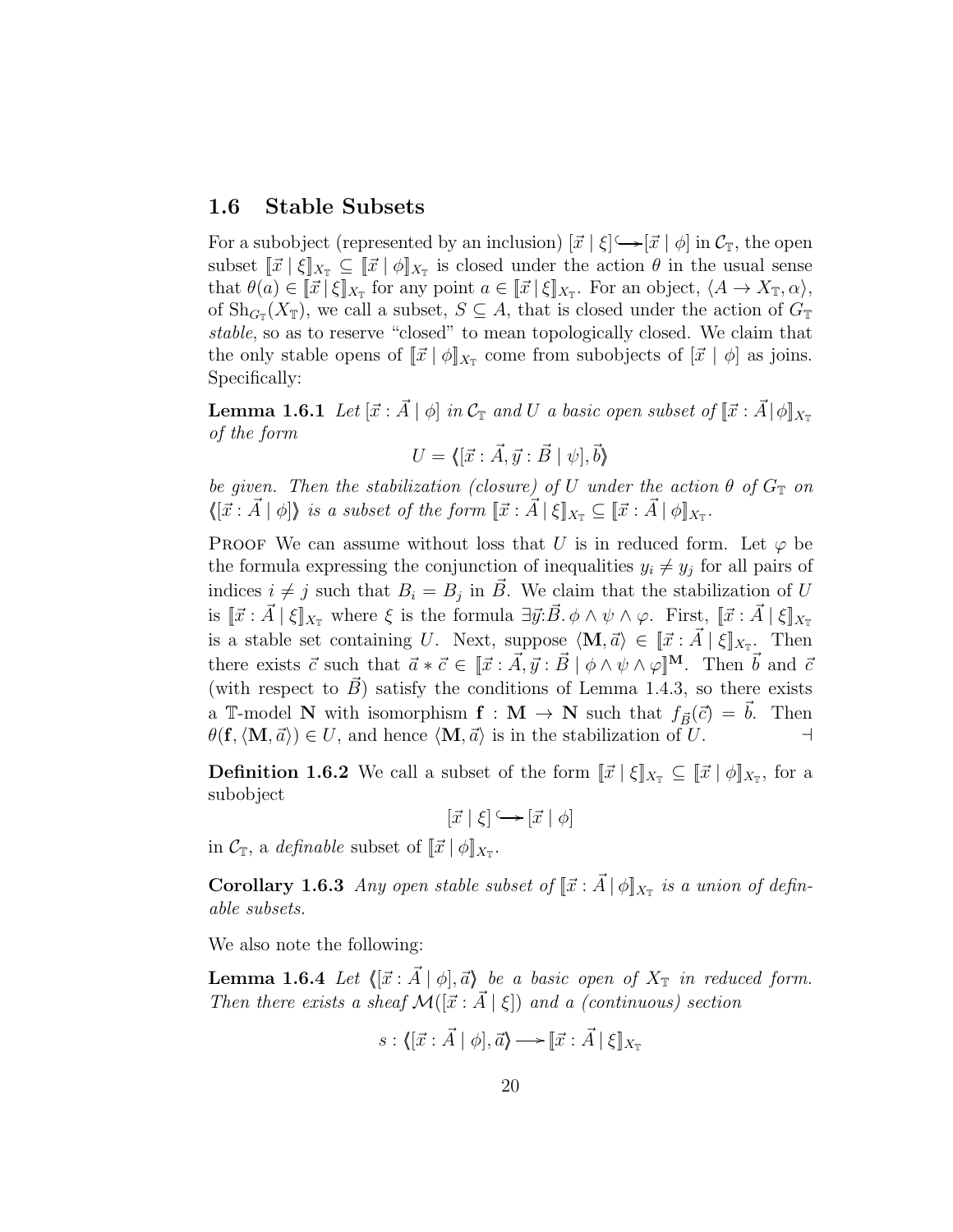such that  $[\![\vec{x}:\vec{A}\!]\!] \xi]\!]_{X_{\mathbb{T}}}$  is the stabilization of the open set  $s(\langle [\vec{x}:\vec{A}\!]\!|\phi]\rangle) \subseteq$  $[\![\vec{x}:\vec{A}\,|\,\xi]\!]_{X_{\mathbb{T}}}.$ 

PROOF Let  $\varphi$  be the formula expressing the inequalities  $x_i \neq x_j$  for all pairs of indices  $i \neq j$  such that  $A_i = A_j$  in  $\vec{A}$ . Let  $\xi := \phi \wedge \varphi$  and consider the function  $s : \langle [\vec{x} : \vec{A} | \phi], \vec{a} \rangle \longrightarrow [\vec{x} : \vec{A} | \xi]_{X_{\top}}$  defined by  $\mathbf{M} \mapsto \langle \mathbf{M}, \vec{a} \rangle$ . The image of s is the open set  $\langle [\vec{x} : \vec{A}, \vec{y} : \vec{A} | \vec{x} = \vec{y}], \vec{a} \rangle$ , so s is a (continuous) section. And by the proof of Lemma 1.6.1, the stabilization of  $\langle [x : \vec{A}, \vec{y} : \vec{A} \mid \vec{x} = \vec{y}], \vec{a} \rangle$ is exactly  $[\![\vec{x} : A]\!] \xi \|_{X_{\mathbb{T}}}.$ . ⊣

Consider now the topos of equivariant sheaves  $\text{Sh}_{G_{\mathbb{T}}}(X_{\mathbb{T}})$ . For an arrow,  $f: C \to D$ , of  $\mathcal{C}_{\mathbb{T}}$ , clearly the function  $\mathcal{M}(f): \mathcal{M}(C) \to \mathcal{M}(D)$  commutes with the actions  $\theta_C$  and  $\theta_D$ , so that, by Lemma 1.5.2, we have a functor  $\mathcal{M}^\dagger: \mathcal{C}_\mathbb{T} \longrightarrow \mathrm{Sh}_{G_\mathbb{T}}(X_\mathbb{T}) \text{ which factors } \mathcal{M}: \mathcal{C}_\mathbb{T} \longrightarrow \mathrm{Sh}_{G_\mathbb{T}}(X_\mathbb{T}) \text{ through } \mathrm{Sh}_{G_\mathbb{T}}(X_\mathbb{T})$ :

$$
\operatorname{Sh}(X_{\mathbb{T}}) \qquad \qquad \downarrow \qquad \qquad \downarrow \qquad \qquad \downarrow \qquad \downarrow \qquad \downarrow \qquad \downarrow \qquad \downarrow \qquad \downarrow \qquad \downarrow \qquad \downarrow \qquad \downarrow \qquad \downarrow \qquad \downarrow \qquad \downarrow \qquad \downarrow \qquad \downarrow \qquad \downarrow \qquad \downarrow \qquad \downarrow \qquad \downarrow \qquad \downarrow \qquad \downarrow \qquad \downarrow \qquad \downarrow \qquad \downarrow \qquad \downarrow \qquad \downarrow \qquad \downarrow \qquad \downarrow \qquad \downarrow \qquad \downarrow \qquad \downarrow \qquad \downarrow \qquad \downarrow \qquad \downarrow \qquad \downarrow \qquad \downarrow \qquad \downarrow \qquad \downarrow \qquad \downarrow \qquad \downarrow \qquad \downarrow \qquad \downarrow \qquad \downarrow \qquad \downarrow \qquad \downarrow \qquad \downarrow \qquad \downarrow \qquad \downarrow \qquad \downarrow \qquad \downarrow \qquad \downarrow \qquad \downarrow \qquad \downarrow \qquad \downarrow \qquad \downarrow \qquad \downarrow \qquad \downarrow \qquad \downarrow \qquad \downarrow \qquad \downarrow \qquad \downarrow \qquad \downarrow \qquad \downarrow \qquad \downarrow \qquad \downarrow \qquad \downarrow \qquad \downarrow \qquad \downarrow \qquad \downarrow \qquad \downarrow \qquad \downarrow \qquad \downarrow \qquad \downarrow \qquad \downarrow \qquad \downarrow \qquad \downarrow \qquad \downarrow \qquad \downarrow \qquad \downarrow \qquad \downarrow \qquad \downarrow \qquad \downarrow \qquad \downarrow \qquad \downarrow \qquad \downarrow \qquad \downarrow \qquad \downarrow \qquad \downarrow \qquad \downarrow \qquad \downarrow \qquad \downarrow \qquad \downarrow \qquad \downarrow \qquad \downarrow \qquad \downarrow \qquad \downarrow \qquad \downarrow \qquad \downarrow \qquad \downarrow \qquad \downarrow \qquad \downarrow \qquad \downarrow \qquad \downarrow \qquad \downarrow \qquad \downarrow \qquad \downarrow \qquad \downarrow \qquad \downarrow \qquad \downarrow \qquad \downarrow \qquad \downarrow \qquad \downarrow \qquad \downarrow \qquad \downarrow \qquad \downarrow \qquad \downarrow \qquad \downarrow \qquad \downarrow \qquad \downarrow \qquad \downarrow \qquad \downarrow \qquad \down
$$

where  $v^*$  is the forgetful functor. We call the image of  $\mathcal{M}^{\dagger}$  the *definable* objects and arrows of  $\text{Sh}_{G_{\mathbb{T}}}(X_{\mathbb{T}})$ . Since M is coherent and the forgetful functor  $v^*$  reflects coherent structure,  $\mathcal{M}^{\dagger}$  is coherent. Therefore, (5) induces a commuting diagram of geometric morphisms:

$$
\operatorname{Sh}(X_{\mathbb{T}})\\ \swarrow^m_{\text{Sh}(C_{\mathbb{T}})}\overbrace{\ast^m_{m^{\dagger}}}^{\operatorname{Sh}(X_{\mathbb{T}})}\text{Sh}_{G_{\mathbb{T}}}(X_{\mathbb{T}})
$$

where  $m^{\dagger}$  is a surjection because m is. We state these facts for reference:

**Lemma 1.6.5**  $\mathcal{M}^{\dagger} : \mathcal{C}_{\mathbb{T}} \longrightarrow Sh_{G_{\mathbb{T}}}(X_{\mathbb{T}})$  is coherent, conservative (i.e. faithful and reflects isomorphisms), and reflects covers.

The remainder of this section is devoted to establishing that the geometric morphism

$$
m^{\dagger} : \mathrm{Sh}_{G_{\mathbb{T}}}(X_{\mathbb{T}}) \longrightarrow \mathrm{Sh}(\mathcal{C}_{\mathbb{T}})
$$

is an equivalence. The main remaining step is to establish that the definable objects generate  $\text{Sh}_{G_{\mathbb{T}}}(X_{\mathbb{T}})$  (Corollary 1.6.10). First, it is a known fact that any equivariant sheaf on an open topological groupoid has an open action (see e.g. [11]):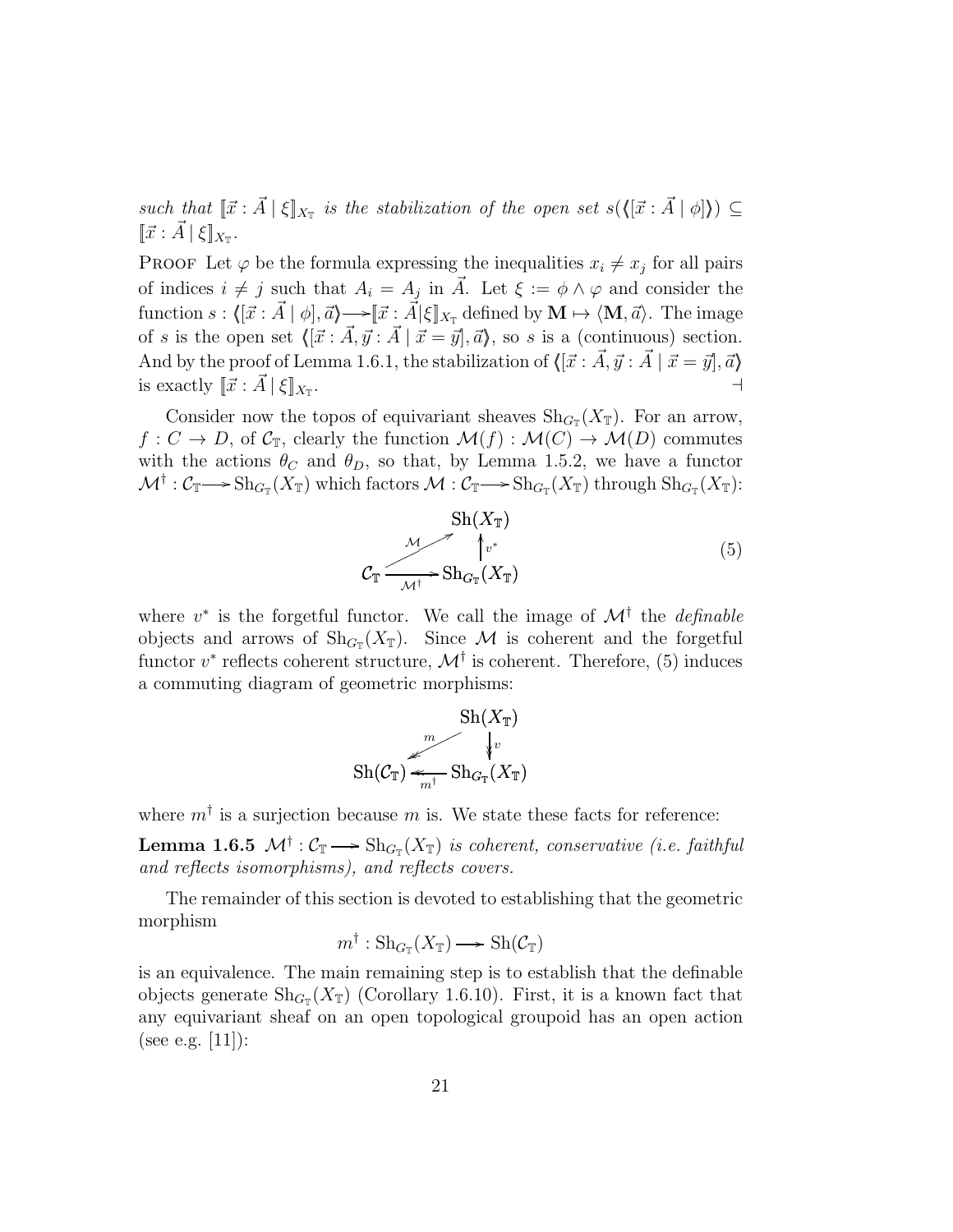**Lemma 1.6.6** For any object in  $\text{Sh}_{G_{\mathbb{T}}}(X_{\mathbb{T}})$ ,

$$
\left\langle R \stackrel{r}{\longrightarrow} X_{\mathbb{T}}, \rho \right\rangle
$$

the projection  $\pi_2$ :  $G_{\mathbb{T}} \times_{X_{\mathbb{T}}} R \longrightarrow R$  is open.

PROOF By Proposition 1.4.4, since pullback preserves open maps of spaces.⊣

**Corollary 1.6.7** For any object  $\langle r : R \to X_{\mathbb{T}}, \rho \rangle$  in  $\text{Sh}_{G_{\mathbb{T}}}(X_{\mathbb{T}})$ , the action

$$
\rho: G_{\mathbb{T}} \times_{X_{\mathbb{T}}} R \longrightarrow R
$$

is open. Consequently, the stabilization of any open subset of  $R$  is again open.

**PROOF** Let a basic open  $V \times_{X_{\mathbb{T}}} U \subseteq G_{\mathbb{T}} \times_{X_{\mathbb{T}}} R$  be given (so that  $U \subseteq R$  and  $V \subseteq G_{\mathbb{T}}$  are open). Observe that, since the inverse map  $i: G_{\mathbb{T}} \longrightarrow G_{\mathbb{T}}$  is a homeomorphism,  $i(V)$  is open, and

$$
\rho(V \times_{X_{\mathbb{T}}} U) = \{ y \in R \mid \exists \langle f, x \rangle \in V \times_{X_{\mathbb{T}}} U. \rho(f, x) = y \}
$$
  
= 
$$
\{ y \in R \mid \exists f^{-1} \in i(V). s(f^{-1}) = r(y) \land \rho(f^{-1}, y) \in U \}
$$
  
= 
$$
\pi_2(\rho^{-1}(U) \cap (i(V) \times_{X_{\mathbb{T}}} R))
$$

is open by Lemma 1.6.6. Finally, for any open  $U \subseteq R$ , the stabilization of U is  $\rho(G_{\mathbb{T}} \times_{X_{\mathbb{T}}} U)$ .

**Lemma 1.6.8** For any object  $\langle R \stackrel{r}{\longrightarrow} X_{\mathbb{T}}$ ,  $\rho \rangle$  in  $\text{Sh}_{G_{\mathbb{T}}}(X_{\mathbb{T}})$ , and any element  $x \in R$ , there exists a basic open  $\{[\vec{x} : \vec{A} | \phi], \vec{a}\} \subseteq X_{\mathbb{T}}$  and a section v:  $\langle [\vec{x} : \vec{A}] | \phi], \vec{a} \rangle \rightarrow R$  containing x such that for any  $f : M \rightarrow N$  in  $G_{\mathbb{T}}$  such that  $\mathbf{M} \in \{[\vec{x} : \vec{A} \mid \phi], \vec{a}\}$  and  $f_{\vec{A}}(\vec{a}) = \vec{a}$  (thus  $\mathbf{N}$  is also in  $\{[\vec{x} : \vec{A} \mid \phi], \vec{a}\}\)$ , we have  $\rho(\mathbf{f}, v(\mathbf{M})) = v(\mathbf{N}).$ 

**PROOF** Given  $x \in R$ , choose a section  $s : \langle [\vec{y} : \vec{B} | \psi], \vec{b} \rangle \to R$  such that  $x \in s(\langle [\vec{y} : \vec{B} | \psi], \vec{b} \rangle)$ . Pull the open set  $s(\langle [\vec{y} : \vec{B} | \psi], \vec{b} \rangle)$  back along the continuous action  $\rho$ ,

$$
V \longrightarrow s(\langle [\vec{y} : \vec{B} \mid \psi], \vec{b} \rangle)
$$
  
\n
$$
\subseteq \int_{\Gamma} \times_{X_{\Gamma}} R \longrightarrow R
$$
  
\n
$$
G_{\mathbb{T}} \times_{X_{\Gamma}} R \longrightarrow R
$$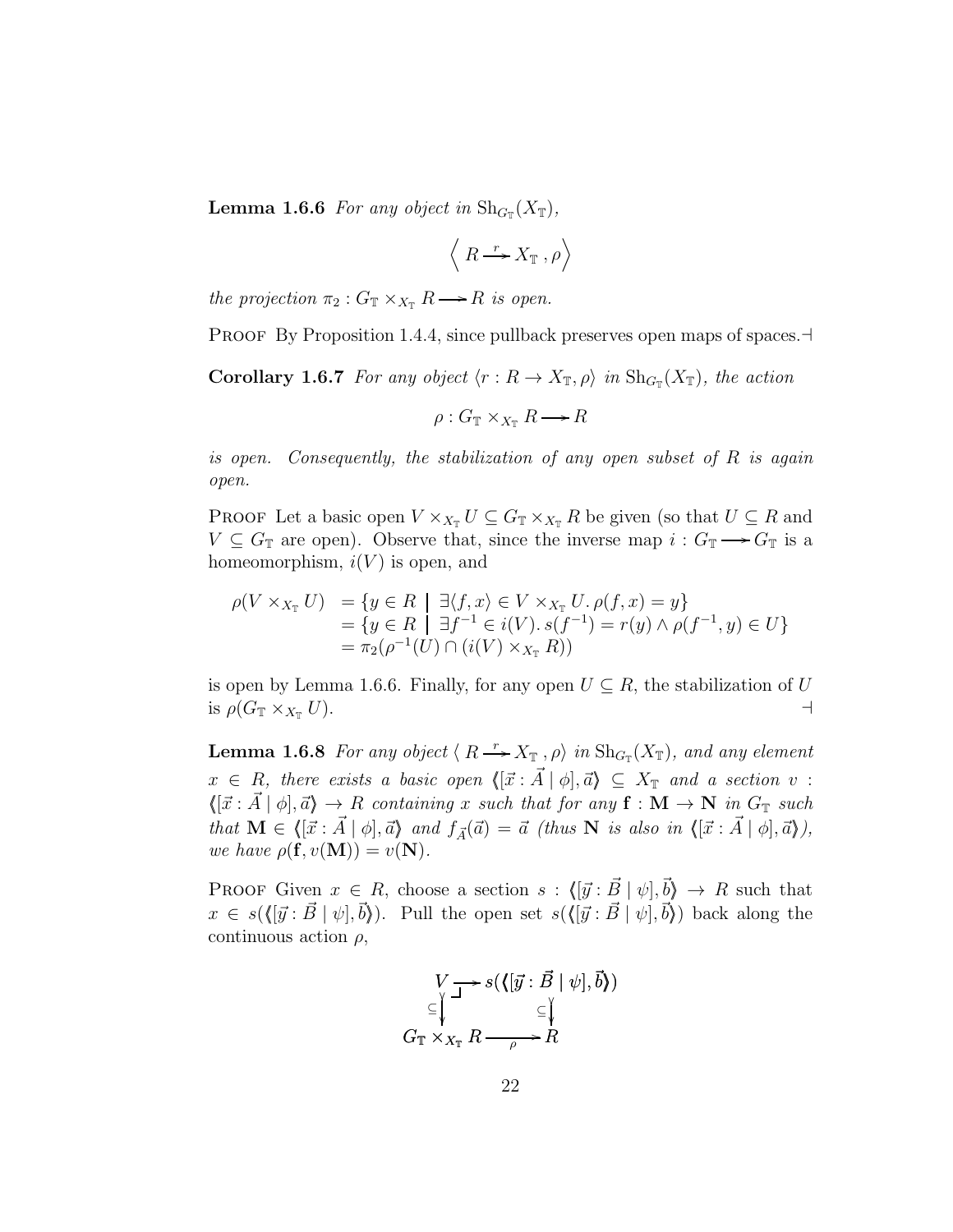to obtain an open set V containing  $\langle 1_{r(x)}, x \rangle$ . Since V is open, we can find a box of basic opens around  $\langle 1_{r(x)}, x \rangle$  contained in V:

$$
\langle 1_{r(x)}, x \rangle \in W := \left( \begin{array}{c} [\vec{z} : \vec{C} \mid \xi], \vec{c} \\ \vec{K} : \vec{k} \mapsto \vec{k} \\ [\vec{z'} : \vec{C'} \mid \eta], \vec{c'} \end{array} \right) \times_{X_{\mathbb{T}}} v'(U_{[\vec{y'} : \vec{D} \mid \theta], \vec{d}}) \subseteq V
$$

where v' is a section  $v': ([\vec{y}': \vec{D} \mid \theta], \vec{d}) \to R$  with x in its image. Notice that the preservation condition of W (i.e.  $\vec{K} : \vec{k} \mapsto \vec{k}$ ) must have the same sets on both the source and the target side, since it is satisfied by  $1_{r(x)}$ . Now, restrict  $v'$  to the subset

$$
U:=\langle [\vec{z}:\vec{C},\vec{z''}:\vec{K},\vec{z'}:\vec{C'},\vec{y'}:\vec{D}\mid \xi\wedge\eta\wedge\theta], \vec{c}*\vec{k}*\vec{c'}*\vec{d}\rangle
$$

to obtain a section  $v = v' \restriction_{U} : U \to R$ . Notice that  $x \in v(U)$ . Furthermore,  $v(U) \subseteq s(\langle [\vec{y} : \vec{B} | \psi], \vec{b} \rangle)$ , for if  $v(M) \in v(U)$ , then  $\langle 1_M, v(M) \rangle \in W$ , and so  $\rho(\langle 1_M, v(M) \rangle) = v(M) \in s(\langle [\vec{y} : \vec{B} | \psi], \vec{b} \rangle)$ . Finally, if  $M \in U$  and  $f : M \to$ N is an isomorphism in  $G_{\mathbb{T}}$  such that

$$
f_{\vec{C}*\vec{K}*\vec{C'}*\vec{D}}(\vec{c}*\vec{k}*\vec{c'}*\vec{d}) = \vec{c}*\vec{k}*\vec{c'}*\vec{d}
$$

then  $\langle f, v(M) \rangle \in W$ , and so  $\rho(f, v(M)) \in s(\langle [\vec{y} : \vec{B} | \psi], \vec{b} \rangle)$ . But we also have  $v(\mathbf{N}) \in v(U) \subseteq s(\langle [\vec{y} : \vec{B} | \psi], \vec{b} \rangle)$ , and  $r(\rho(\mathbf{f}, v(\mathbf{M}))) = r(v(\mathbf{N}), s\alpha)$  $\rho(\mathbf{f}, v(\mathbf{M})) = v(\mathbf{N}).$ 

**Lemma 1.6.9** For any object in  $\text{Sh}_{G_{\mathbb{T}}}(X_{\mathbb{T}})$ ,

$$
\langle R\mathrel{\longrightarrow}\limits^r X_\mathbb{T}\, , \rho\rangle
$$

and any element  $x \in R$ , there exists a morphisms of  $\text{Sh}_{G_{\mathbb{T}}}(X_{\mathbb{T}})$  with definable domain and with x in its image.

PROOF First, we construct a function over  $X_{\mathbb{T}}$  with definable domain and with x in its image. Choose a section  $v : \langle [\vec{x} : A] \phi], \vec{a} \rangle \rightarrow R$  with the property described in Lemma 1.6.8 such that  $x \in v(\langle [\vec{x} : A] \phi], \vec{a} \rangle)$ . We can assume that  $\langle [\vec{x} : \vec{A} | \phi], \vec{a} \rangle$  is on reduced form. Then, by Lemma 1.6.4 there exists an object  $[\vec{x} : \vec{A} | \xi]$  in  $\mathcal{C}_{\mathbb{T}}$  and a section  $s : \langle [\vec{x} : \vec{A} | \phi], \vec{a} \rangle \rightarrow [\vec{x} : \vec{A}]$  $\{\Vert x_\mathbb{T}\Vert_{X_\mathbb{T}} \text{ such that } [\![\vec{x}:\vec{A}\,|\,\xi]\!]_{X_\mathbb{T}} \text{ is the stabilization of } s(\langle [\vec{x}:\vec{A}\,|\,\phi],\vec{a}\rangle). \text{ Define a } \]$ mapping  $\hat{v} : [\![\vec{x} : \vec{A} \vert \xi ]\!]_{X_{\mathbb{T}}} \to R$  as follows: for an element  $\langle \mathbf{N}, \vec{c} \rangle \in [\![\vec{x} : \vec{A} \vert \xi ]\!]_{X_{\mathbb{T}}},$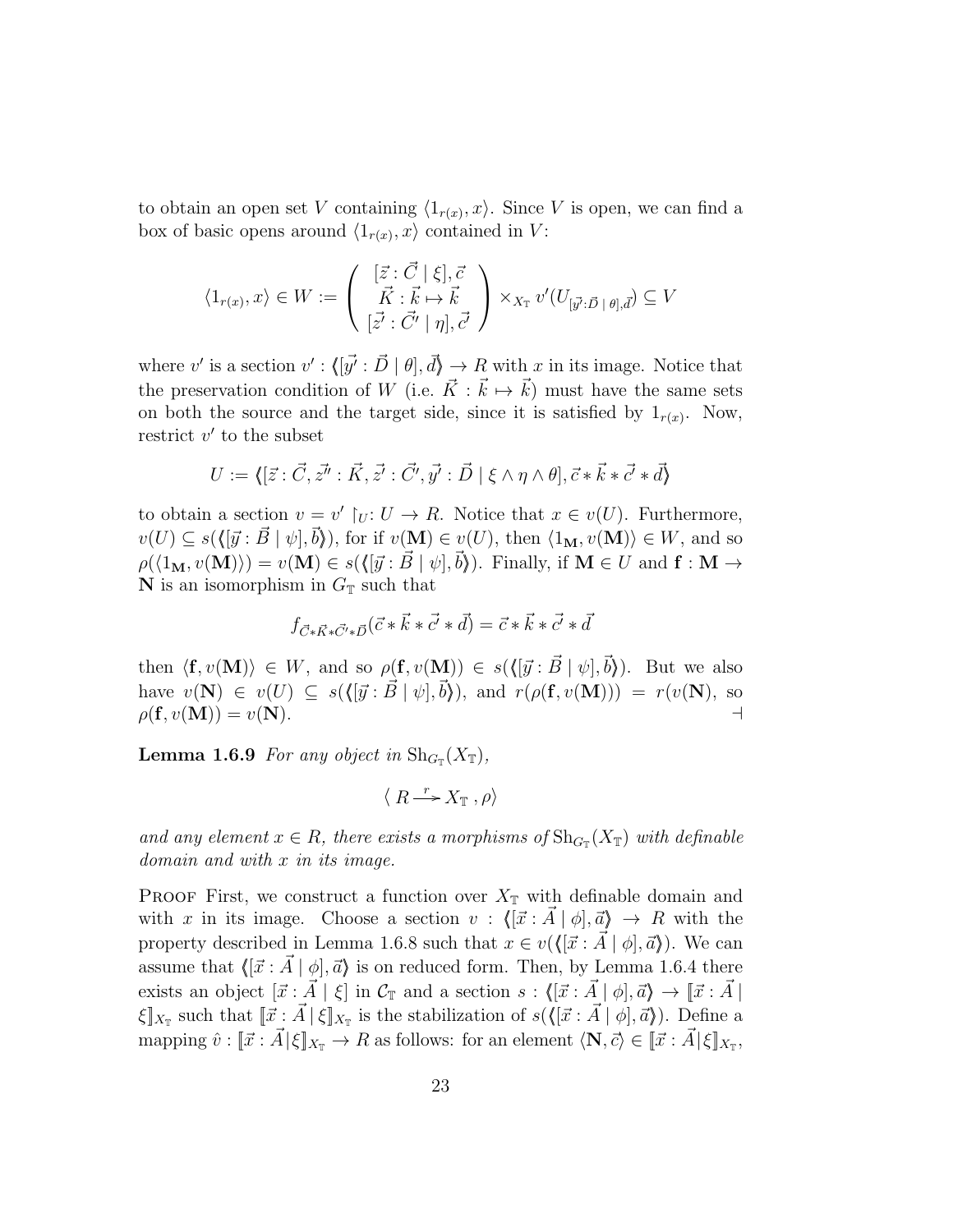there exists  $\langle \mathbf{M}, \vec{a} \rangle \in s(\langle [\vec{x} : \vec{A} | \phi], \vec{a} \rangle) \subseteq [\![ \vec{x} : \vec{A} | \xi ]\!]_{X_{\mathbb{T}}}$  and  $\mathbf{f} : \mathbf{M} \to \mathbf{N}$  in  $G_{\mathbb{T}}$ such that  $f_{\vec{A}}(\vec{a}) = \vec{c}$ . Set  $\hat{v}(\langle \mathbf{N}, \vec{c} \rangle) = \rho(\mathbf{f}, v(\mathbf{M}))$ . We verify that  $\hat{v}$  is well defined: suppose  $\langle \mathbf{M}', \vec{a} \rangle \in s(\langle [\vec{x} : \vec{A} | \phi], \vec{a} \rangle) \subseteq [\![ \vec{x} : \vec{A} | \xi ]\!]_{X_{\mathbb{T}}}$  and  $\mathbf{g} : \mathbf{M}' \to \mathbf{N}$ in  $G_{\mathbb{T}}$  is such that  $g_{\vec{A}}(\vec{a}) = \vec{c}$ . Then  $\mathbf{g}^{-1} \circ \mathbf{f} : \mathbf{M} \to \mathbf{M}'$  sends  $\vec{a} \in [\![\vec{x} : \vec{A} \mid \phi]\!]^{\mathbf{M}}$ to  $\vec{a} \in [\vec{x} : \vec{A}] \phi \mathbb{I}^{\mathbf{M}'},$  and so by the choice of section  $v : \langle [\vec{x} : \vec{A}] \phi, \vec{a} \rangle \to R$ , we have that  $\rho(\mathbf{g}^{-1} \circ \mathbf{f}, v(\mathbf{M})) = v(\mathbf{M}')$ . But then

$$
\rho(\mathbf{g}, v(\mathbf{M}')) = \rho(\mathbf{g}, \rho(\mathbf{g}^{-1} \circ \mathbf{f}, v(\mathbf{M}))) = \rho(\mathbf{f}, v(\mathbf{M}))
$$

so the value of  $\hat{v}$  at  $\langle \mathbf{N}, \vec{c} \rangle$  is indeed independent of the choice of  $\langle \mathbf{M}, \vec{a} \rangle$  and f. Finally, the following triangle commutes,

$$
\begin{aligned}\n\left[\vec{x} : \vec{A} \mid \xi\right] \mathbf{x}_{\mathbb{T}} &\xrightarrow{\hat{v}} R \\
\downarrow^{\circ} &\searrow^{\circ} \\
\langle \left[\vec{x} : \vec{A} \mid \phi\right], \vec{a} \rangle\n\end{aligned} \tag{6}
$$

and so x is in the image of  $\hat{v}$ .

Second, we verify that the function  $\hat{v} : [\vec{x} : \vec{A} | \xi]_{X_{\tau}} \to R$  is the underlying function of a morphism,



of  $\text{Sh}_{G_{\mathbb{T}}}(X_{\mathbb{T}})$ , where the action on  $\llbracket \vec{x} : \vec{A} \mid \xi \rrbracket_{X_{\mathbb{T}}}$  is denoted  $\theta$  (recall 4 on page 19). The definition of  $\hat{v}$  makes it straightforward to see that  $\hat{v}$  commutes with the actions  $\theta$  and  $\rho$  of  $[\vec{x} : \vec{A} | \xi]_{X_{\mathbb{T}}}$  and R, respectively. Remains to show that  $\hat{v}$  is continuous. Recall the triangle (6). Let  $y \in \hat{v}(\llbracket \vec{x} : \vec{A} \, | \, \xi \rrbracket_{X_{\mathbb{T}}})$  be given, and suppose  $U$  is a open neighborhood of  $y$ . By Corollary 1.6.7, we can assume that  $U \subseteq \hat{v}(\llbracket \vec{x} : \vec{A} \mid \xi \rrbracket_{X_{\mathbb{T}}})$ . Suppose  $y = \hat{v}(\langle \mathbf{N}, \vec{c} \rangle) = \rho(\mathbf{f}, v(\mathbf{M}))$ for a  $f : M \to N$  such that  $\theta(f, s(M)) = \langle N, \vec{c} \rangle$ . We must find an open neighborhood W around  $\langle \mathbf{N}, \vec{c} \rangle$  such that  $\hat{v}(W) \subseteq U$ . First, define the open neighborhood  $T \subseteq G_{\mathbb{T}} \times_{X_{\mathbb{T}}} R$  around  $\langle \mathbf{f}, v(\mathbf{M}) \rangle$  by

$$
T := \rho^{-1}(U) \cap \left( G_{\mathbb{T}} \times_{X_{\mathbb{T}}} v(\langle [\vec{x} : \vec{A} | \phi], \vec{a} \rangle) \right)
$$

From the homeomorphism  $v(\langle [\vec{x} : \vec{A} | \phi], \vec{a} \rangle) \cong s(\langle [\vec{x} : \vec{A} | \phi], \vec{a} \rangle)$  we obtain a homeomorphism  $G_{\mathbb{T}} \times_{X_{\mathbb{T}}} v(\langle [\vec{x} : \vec{A} \mid \phi], \vec{a} \rangle) \cong G_{\mathbb{T}} \times_{X_{\mathbb{T}}} s(\langle [\vec{x} : \vec{A} \mid \phi], \vec{a} \rangle)$ . Set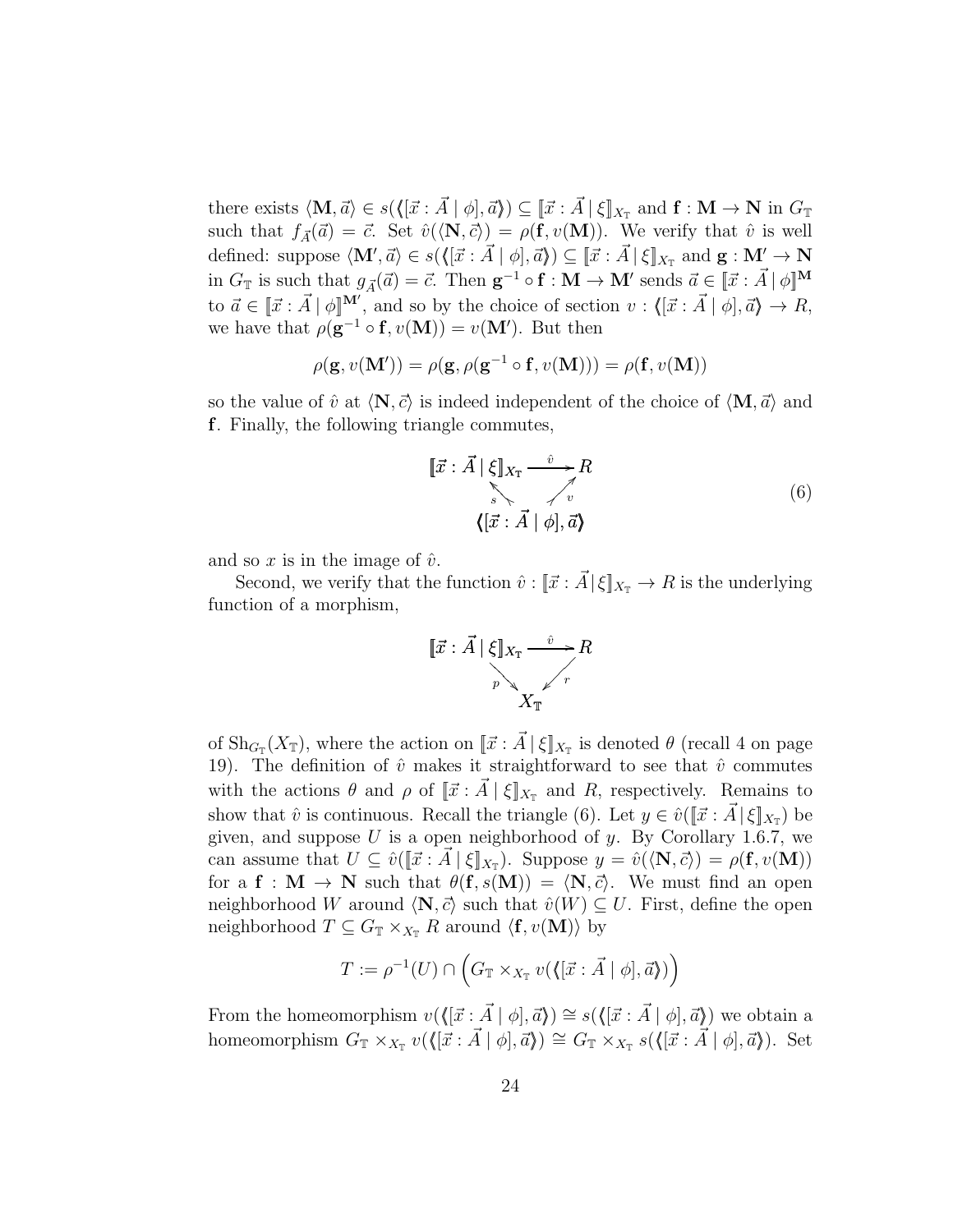$T' \subseteq G_{\mathbb{T}} \times_{X_{\mathbb{T}}} s(\langle [\vec{x} : \vec{A} | \phi], \vec{a} \rangle)$  to be the open subset corresponding to T under this homeomorphism,

$$
\langle \mathbf{f}, v(\mathbf{M}) \rangle \in T \subseteq G_{\mathbb{T}} \times_{X_{\mathbb{T}}} v(\langle [\vec{x} : \vec{A} | \phi], \vec{a} \rangle)
$$
  
\n
$$
\cong
$$
  
\n
$$
\langle \mathbf{f}, s(\mathbf{M}) \rangle \in T' \subseteq G_{\mathbb{T}} \times_{X_{\mathbb{T}}} s(\langle [\vec{x} : \vec{A} | \phi], \vec{a} \rangle)
$$

Then  $\langle \mathbf{N}, \vec{c} \rangle = \theta(\mathbf{f}, s(\mathbf{M})) \in \theta(T')$ , and by Corollary 1.6.7,  $\theta(T')$  is open. We claim that  $\hat{v}(\theta(T')) \subseteq U$ : for suppose  $\langle \mathbf{g}, s(\mathbf{P}) \rangle \in T'$ . Then  $\langle \mathbf{g}, v(\mathbf{P}) \rangle \in T \subseteq$  $\rho^{-1}(U)$ , and so  $\hat{v}(\theta(\mathbf{g}, s(\mathbf{P}))) = \rho(\langle \mathbf{g}, v(\mathbf{P}) \rangle) \in U$ . Thus  $\theta(T')$  is the required  $W.$ 

**Corollary 1.6.10** The definable objects generate the topos  $\text{Sh}_{G_{\mathbb{T}}}(X_{\mathbb{T}})$ .

We are thus in a position to conclude:

**Theorem 1.6.11** For a decidable coherent theory  $\mathbb T$  with a saturated set of  $\kappa$ -small models  $X_{\mathbb{T}}$ , we have an equivalence of toposes,

$$
Sh_{G_{\mathbb{T}}}(X_{\mathbb{T}})\simeq Sh(\mathcal{C}_{\mathbb{T}}).
$$

PROOF Since, by Corollary 1.6.10, the definable objects form a generating set, the full subcategory of definable objects is a site for  $\text{Sh}_{G_{\mathbb{T}}}(X_{\mathbb{T}})$  when equipped with the canonical coverage inherited from  $\text{Sh}_{G_{\mathbb{T}}}(X_{\mathbb{T}})$  (see e.g. [4, C2.2.16]). We argue first that  $\mathcal{M}^{\dagger} : C_{\mathbb{T}} \longrightarrow Sh_{G_{\mathbb{T}}}(X_{\mathbb{T}})$  is full: because  $\mathcal{M}^{\dagger}$ is coherent (Lemma 1.6.5), definable objects are decidable. Therefore, any graph of a morphism between definable objects is complemented. Because  $\mathcal{M}^{\dagger}$  reflects covers and any subobject of a definable object is a join of definable subobjects (Lemma 1.6.3), definable objects are compact in  $\text{Sh}_{G_{\mathbb{T}}}(X_{\mathbb{T}})$ (in the sense that any covering family of subobjects has a finite covering subfamily). But then every complemented subobject of a definable object is a finite join of definable subobjects, and therefore definable. Hence  $\mathcal{M}^{\dagger}$  is full. By Lemma 1.6.5,  $\mathcal{M}^{\dagger}$  is also faithful. Finally, the canonical coverage inherited from  $\text{Sh}_{G_{\mathbb{T}}}(X_{\mathbb{T}})$  coincides with the coherent coverage since  $\mathcal{M}^{\dagger}$  reflects covers precisely with respect to the canonical coverage on  $\text{Sh}_{G_{\mathbb{T}}}(X_{\mathbb{T}})$  and the coherent coverage on  $\mathcal{C}_{\mathbb{T}}$ . Therefore,  $\mathcal{C}_{\mathbb{T}}$  equipped with the coherent coverage is a site for  $\text{Sh}_{G_{\mathbb{T}}}(X_{\mathbb{T}})$ , so  $\text{Sh}_{G_{\mathbb{T}}}(X_{\mathbb{T}}) \simeq \text{Sh}(\mathcal{C}_{\mathbb{T}})$ .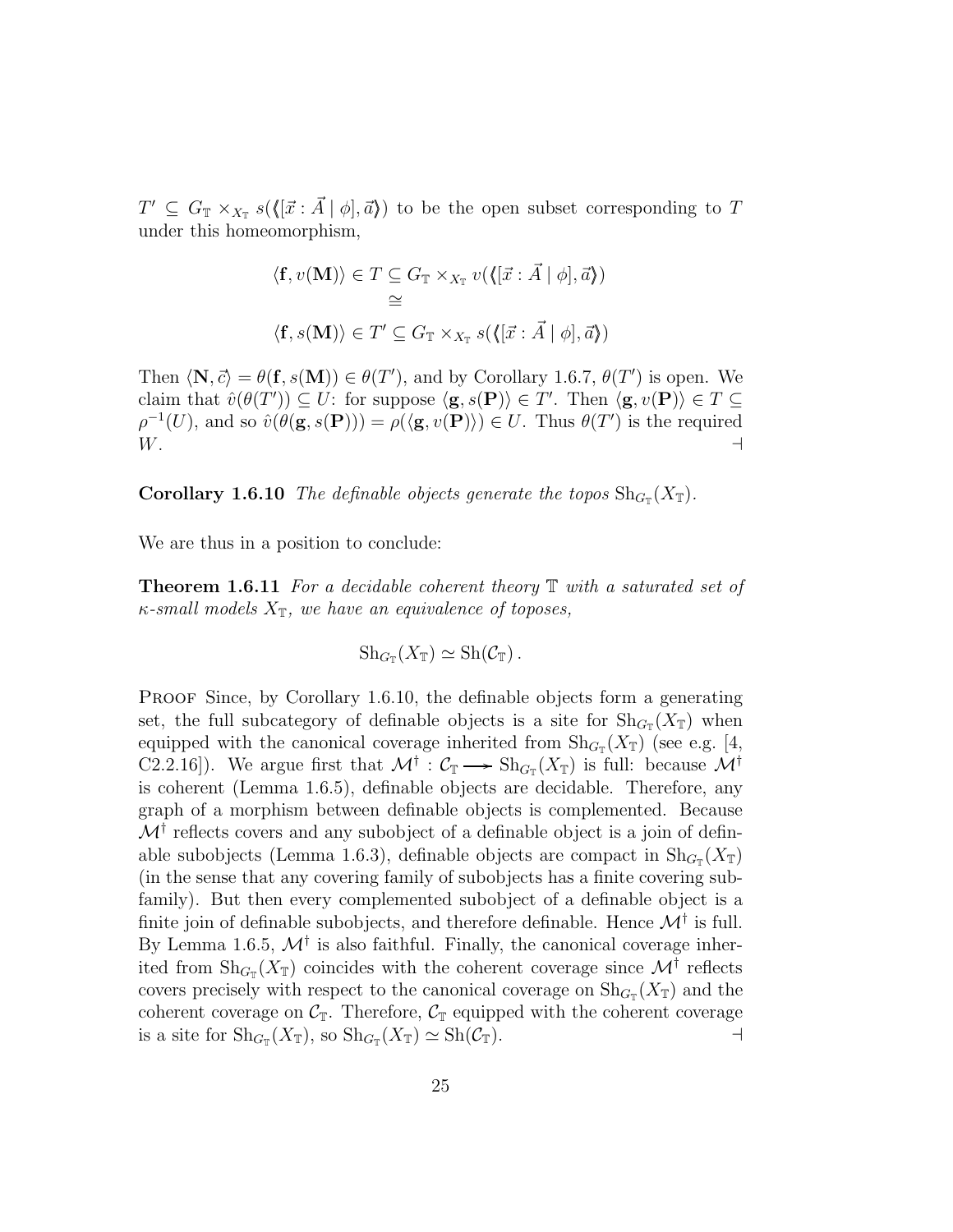Remark 1.6.12 An alternate proof of Theorem 1.6.11, following the lines of [10], is given in [9, Chapter 3]. It proceeds by showing that the spatial covering

$$
m: \mathrm{Sh}(X_{\mathbb{T}}) \longrightarrow \mathrm{Sh}(\mathcal{C}_{\mathbb{T}})
$$

of Section 1.2 is an open surjection and thus, by results of [13], an effective descent morphism. The groupoid representation  $\text{Sh}_{G_{\mathbb{T}}}(X_{\mathbb{T}}) \simeq \text{Sh}(\mathcal{C}_{\mathbb{T}})$  then follows from descent theory.

## 2 Duality

## 2.1 Representation Theorem for Decidable Coherent Categories

Since one can pass back and forth between coherent theories and categories by taking the theories of categories and the syntactic categories of theories, Proposition 1.2.2 translates to a representation result for decidable coherent categories, in terms of groupoids of  $Sets_{\kappa}$ -valued coherent functors and invertible natural transformations between them. We spell this representation out, including a more direct characterization of the topology on the set of  $\textbf{Sets}_{\kappa}$ -valued coherent functors (Definition 2.1.2).

Let  $\mathcal D$  be a (small) decidable coherent category, that is, a category with finite limits, images, stable covers, finite unions of subobjects, and complemented diagonals ([4, A1.4]). For a (regular) cardinal  $\kappa$ , we say that  $\mathcal D$  has a saturated set of  $\kappa$ -small models if the coherent functors from  $\mathcal D$  to the category of (hereditarily)  $\kappa$ -small sets,

$$
\mathcal{D}\longrightarrow \operatorname{Sets}_{\kappa}
$$

jointly reflect covers, in the sense, again, that for any family of arrows  $f_i$ :  $C_i \to C$  in  $\mathcal{D}$ , if for all  $M: \mathcal{D} \longrightarrow \mathbf{Sets}_{\kappa}$  in  $X_{\mathcal{D}}$ 

$$
\bigcup_{i\in I} \mathrm{Im}\,(M(f_i)) = M(C)
$$

then there exists  $f_{i_1}, \ldots, f_{i_n}$  such that  $\text{Im}(f_{i_1}) \vee \ldots \vee \text{Im}(f_{i_n}) = C$ .

Definition 2.1.1 Let dCoh be the category of small decidable coherent categories with coherent functors between them. For  $\kappa$  a (regular) cardinal,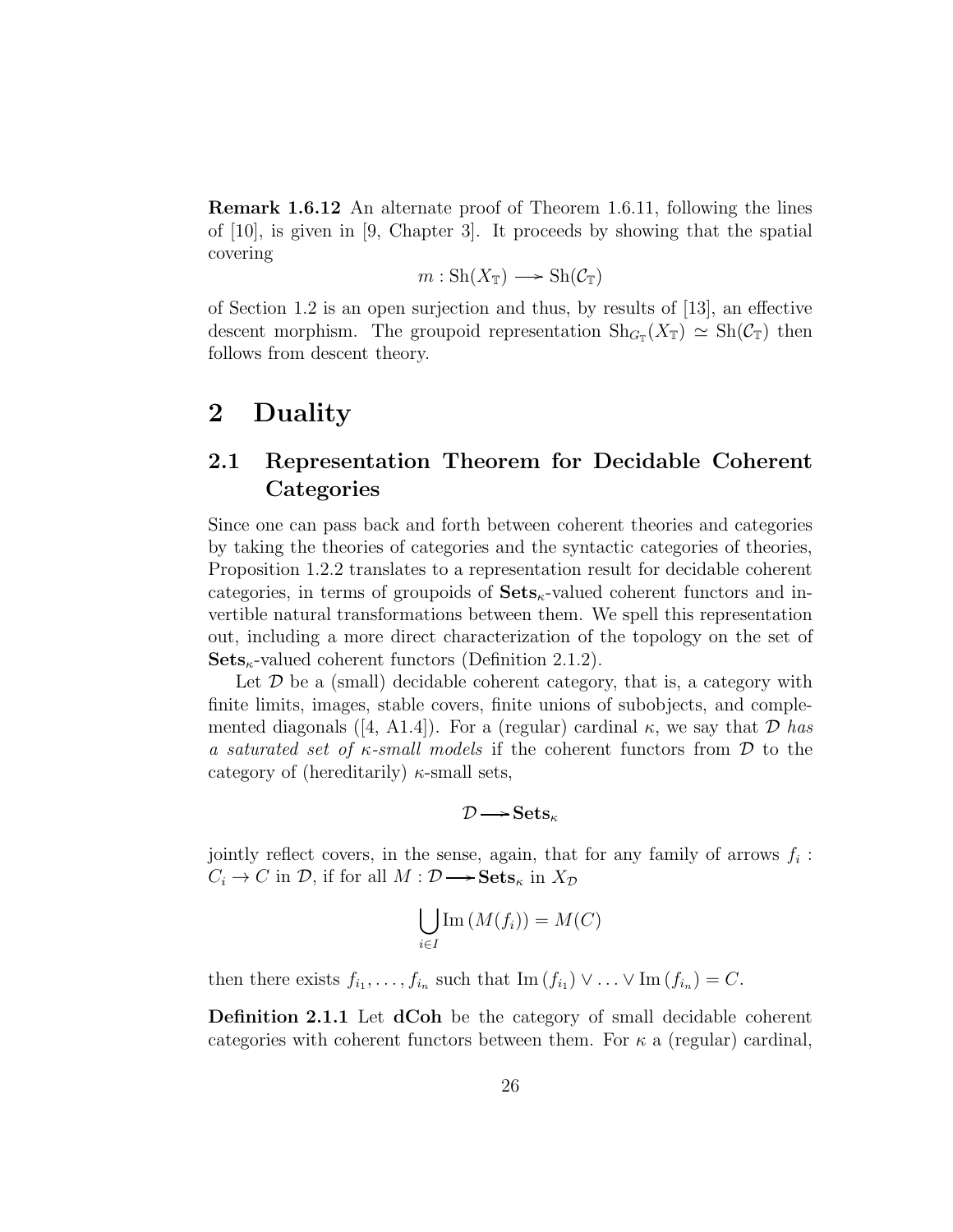let  $dCoh_{\kappa}$  be the full subcategory of those categories which have a saturated set of  $\kappa$ -small models, i.e. such that the coherent functors to  $\textbf{Sets}_{\kappa}$  reflect covers.

Note that any coherent category which is of cardinality  $\lt \kappa$  is in  $\mathbf{dCoh}_{\kappa}$ , as are all distributive lattices.

#### **Definition 2.1.2** For  $\mathcal{D}$  in  $dCoh_{\kappa}$ :

1. Let  $X_{\mathcal{D}}$  be the set of coherent functors from  $\mathcal{D}$  to  $\mathbf{Sets}_{\kappa}$ ,

$$
X_{\mathcal{D}} = \text{Hom}_{\mathbf{dCoh}}(\mathcal{D}, \mathbf{Sets}_{\kappa}).
$$

2. Let  $G_{\mathcal{D}}$  be the set of invertible natural transformations between functors in  $X_{\mathcal{D}}$ , with s and t the source and target, or domain and codomain, maps,

$$
s, t: G_{\mathcal{D}} \rightrightarrows X_{\mathcal{D}}
$$

Denote the resulting groupoid by  $\mathbb{G}_{\mathcal{D}}$ .

3. The *coherent topology* on  $X_{\mathcal{D}}$  is given by taking as a subbasis the collection of sets of the form,

$$
\langle \vec{f}, \vec{a} \rangle = \langle \langle f_1 : A \to B_1, \dots, f_n : A \to B_n \rangle, \langle a_1, \dots, a_n \rangle \rangle
$$
  
=  $\{ M \in X_{\mathcal{D}} \mid \exists x \in M(A) . M(f_1)(x) = a_1 \land \dots \land M(f_n)(x) = a_n \}$ 

for a finite span of arrows



in D and  $a_1, \ldots, a_n \in \mathbf{Sets}_{\kappa}$ . Let the *coherent topology* on  $G_{\mathcal{D}}$  be the coarsest topology such that  $s, t : G_{\mathcal{D}} \rightrightarrows X_{\mathcal{D}}$  are both continuous and all sets of the form

$$
\langle A, a \mapsto b \rangle = \{ \mathbf{f} : M \to N \mid a \in M(A) \land f_A(a) = b \}
$$

are open, for A an object of D and  $a, b \in \mathbf{Sets}_{\kappa}$ .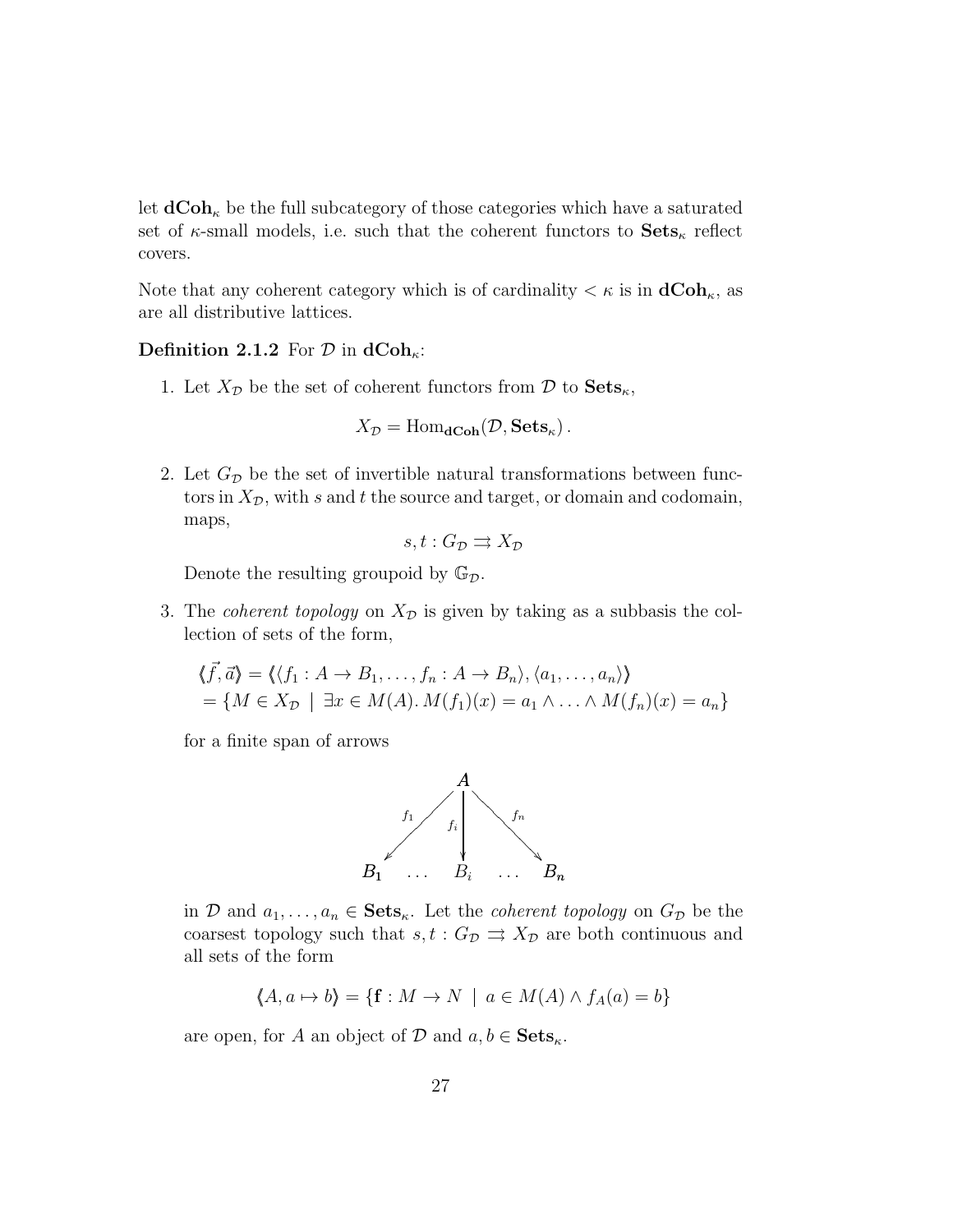**Remark 2.1.3** Note that if  $\mathcal{D}$  is a Boolean algebra and we require coherent functors into Sets to send the terminal object to the distinguished terminal object  $\{\star\}$  in **Sets**, then  $X_{\mathcal{D}}$  is the Stone space of  $\mathcal{D}$ .

For  $\mathcal D$  in  $dCoh_{\kappa}$ , we have the decidable coherent theory  $\mathbb T_{\mathcal D}$  of  $\mathcal D$ , and its syntactic category,  $\mathcal{C}_{\mathbb{T}_{\mathcal{D}}}$  (as described in Section 1.1). Sending an object, D, in D to the object  $[x : D \mid \top]$  in  $\mathcal{C}_{\mathbb{T}_{\mathcal{D}}},$  and an arrow  $f : C \to D$  to  $[x : C, y : D | f(x) = y]$ , defines a functor

$$
\eta_{\mathcal{D}}:\mathcal{D}\longrightarrow \mathcal{C}_{\mathbb{T}_{\mathcal{D}}}
$$

which is one half of an equivalence, the other half being the (or a choice of) canonical  $\mathbb{T}_{\mathcal{D}}$ -model in  $\mathcal{D}$ .

Now, any  $\mathbb{T}_{\mathcal{D}}$ -model, M, in  $\mathbf{Sets}_{\kappa}$  can be seen as a coherent functor,  $M:\mathcal{C}_{\mathbb{T}_{\mathcal{D}}}\longrightarrow \mathbf{Sets}_{\kappa}$ . Composition with  $\eta_{\mathcal{D}}$ 



induces restriction functions



commuting with source and target (as well as composition and insertion of identities) maps.

**Lemma 2.1.4** The maps  $\phi_0$  and  $\phi_1$  are homeomorphisms of spaces.

**PROOF** Any coherent functor  $M : \mathcal{D} \longrightarrow \mathbf{Sets}_{\kappa}$  lifts to a unique  $\mathbb{T}_{\mathcal{D}}$ -model  $\mathbf{M} : \mathcal{C}_{\mathbb{T}_{\mathcal{D}}} \longrightarrow \mathbf{Sets}_{\kappa}$ , to yield an inverse  $\psi_0 : X_{\mathcal{D}} \to X_{\mathbb{T}_{\mathcal{D}}}$  to  $\phi_0$ . Similarly, an invertible natural transformation of functors  $f : M \to N$  lifts to a unique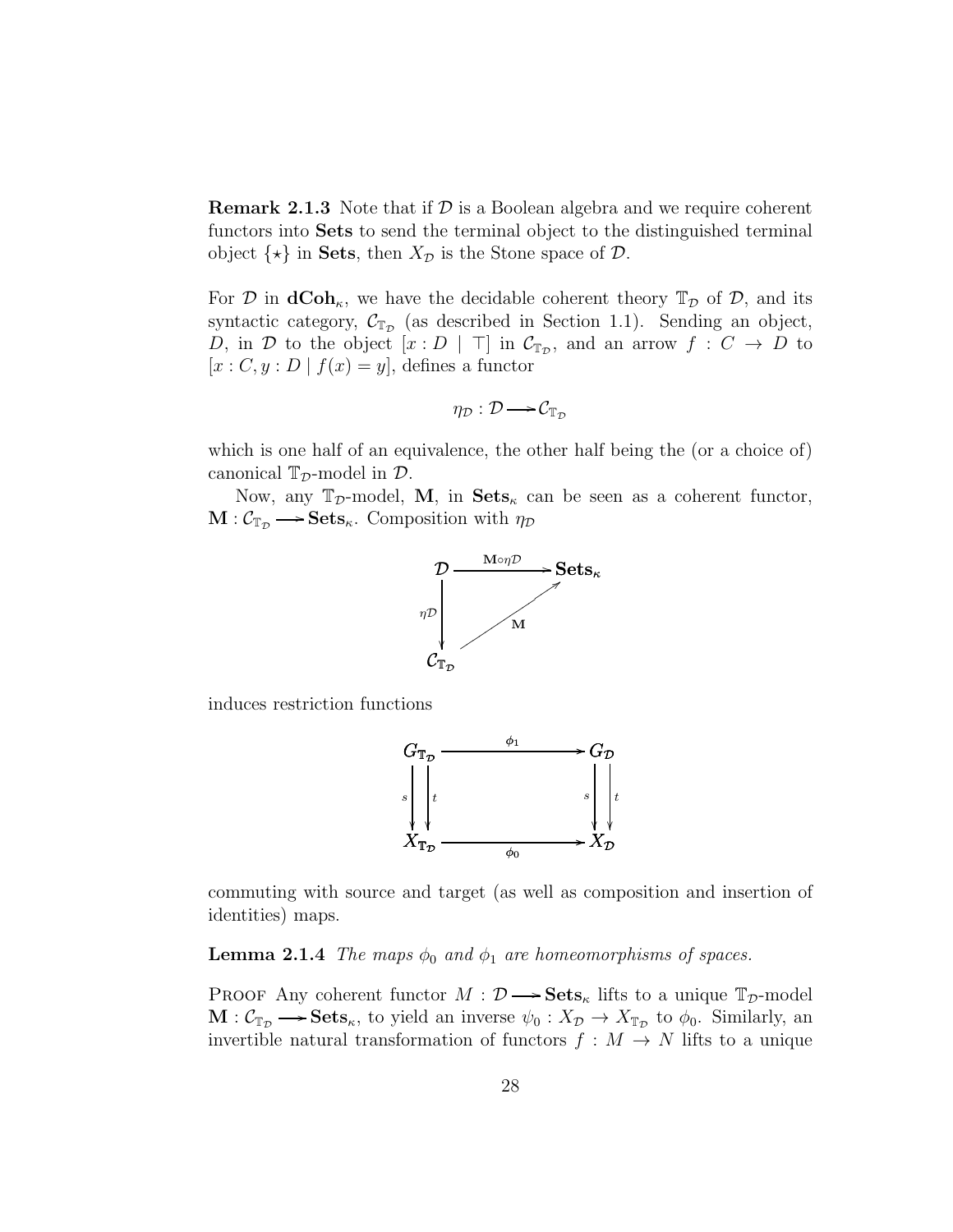$\mathbb{T}_{\mathcal{D}}$ -isomorphism  $f: M \to N$  to yield an inverse  $\psi_1: G_{\mathcal{D}} \to G_{\mathbb{T}_{\mathcal{D}}}$  to  $\phi_1$ . We verify that these four maps are all continuous. For a subbasic open

$$
U = \langle \langle f_1 : A \to B_1, \dots, f_n : A \to B_n \rangle, \langle a_1, \dots, a_n \rangle \rangle \subseteq X_{\mathcal{D}}
$$

we have

$$
\phi_0^{-1}(U) = \{ [y_1 : B_1, \dots, y_n : B_n \mid \exists x : A. \bigwedge_{1 \leq i \leq n} f_i(x) = y_i], \vec{a} \}
$$

so  $\phi_0$  is continuous. To verify that  $\psi_0$  is continuous, there are two cases to consider, namely non-empty and empty context. For basic open

$$
\langle [x:A_1,\ldots,x_n:A_n | \phi], \langle a_1,\ldots,a_n \rangle \rangle \subseteq X_{\mathbb{T}_{\mathcal{D}}}
$$

the canonical interpretation of  $\mathbb{T}_{\mathcal{D}}$  in  $\mathcal{D}$  yields a subobject of a product in  $\mathcal{D}$ ,

$$
[\![x:A_1,\ldots,x_n:A_n\!mid \phi]\!] \longmapsto A_1 \times \ldots \times A_n \xrightarrow{\pi_i} A_i.
$$

Choose a monomorphism  $r : R \rightarrow A_1 \times \ldots \times A_n$  representing that subobject. Then

$$
\psi_0^{-1}(\langle [x : A_1, \dots, x_n : A_n | \phi], \langle a_1, \dots, a_n \rangle \rangle)
$$
  
=  $\langle \langle \pi_1 \circ r : R \to A_1, \dots, \pi_n \circ r : R \to A_n \rangle, \langle a_1, \dots, a_n \rangle \rangle$ 

and it is clear that this is independent of the choice of product diagram and of representing monomorphism. For the empty context case, consider a basic open  $U = \{ [\phi, \star], \text{ where } \varphi \text{ is a sentence of } \mathbb{T}_D \text{ and } \star \text{ is the element of the } \}$ distinguished terminal object of **Sets** (traditionally  $\star = \emptyset$ , notice that any  $\langle | \phi |, a \rangle$  with  $a \neq \star$  is automatically empty). The canonical interpretation of  $\varphi$  in  $\mathcal D$  yields a subobject of a terminal object,  $\llbracket \varphi \rrbracket \rightarrow 1$ . Choose a representative monomorphism  $r : R \rightarrow 1$ . Then, independently of the choices made,

$$
\psi_0^{-1}(U) = \bigcup_{a \in \mathbf{Sets}_{\kappa}} \langle r : R \to 1, a \rangle.
$$

So  $\psi_0$  is continuous. With  $\phi_0$  continuous, it is sufficient to check  $\phi_1$  on subbasic opens of the form  $U = \langle A, a \mapsto b \rangle \subseteq G_{\mathcal{D}}$ . But

$$
\phi_1^{-1}(U) = \left( [x : A | \top] : a \mapsto b \right)
$$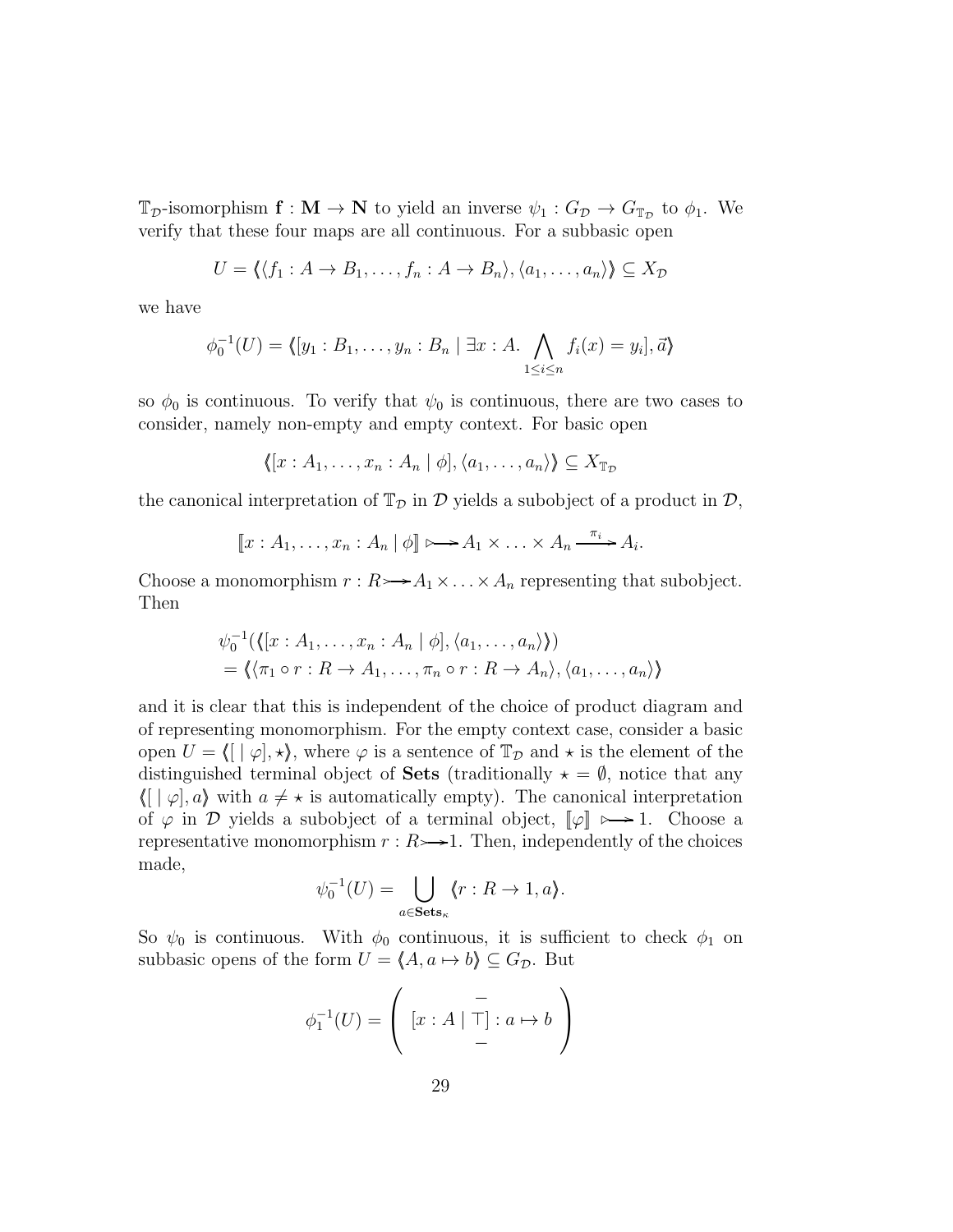so  $\phi_1$  is continuous. Similarly, it is sufficient to check  $\psi_1$  on subbasic opens of the form

$$
U = \left( [x : A | \overline{\top} ] : a \mapsto b \right)
$$

but  $\psi_1^{-1}(U) = \langle A, a \mapsto b \rangle$ , so  $\psi_1$  is continuous.  $\rightarrow$ 

Corollary 2.1.5 Definition 2.1.2 yields, for a decidable coherent category  $\mathcal{D}$ , a topological groupoid  $\mathbb{G}_{\mathcal{D}}$  such that

$$
\mathbb{G}_{\mathcal{D}}\cong \mathbb{G}_{\mathbb{T}_{\mathcal{D}}}
$$

in the category Gpd.

We can now state the main representation result of this section.

Theorem 2.1.6 For a decidable coherent category with a saturated set of  $\kappa$ -small models, the topos of coherent sheaves on  $\mathcal D$  is equivalent to the topos of equivariant sheaves on the topological groupoid  $\mathbb{G}_D$  of models and isomorphisms equipped with the coherent topology,

$$
Sh(\mathcal{D})\simeq Sh(\mathbb{G}_{\mathcal{D}}).
$$

PROOF The equivalence  $\eta_{\mathcal{D}}$ :  $\mathcal{D} \longrightarrow \mathcal{C}_{\mathbb{T}_{\mathcal{D}}}$  yields an equivalence  $\text{Sh}(\mathcal{D}) \simeq$  $\mathrm{Sh}(\mathcal{C}_{\mathbb{T}_{\mathcal{D}}})$ , whence

$$
Sh(\mathcal{D}) \simeq Sh(\mathcal{C}_{\mathbb{T}_{\mathcal{D}}}) \simeq Sh(\mathbb{G}_{\mathbb{T}_{\mathcal{D}}}) \cong Sh(\mathbb{G}_{\mathcal{D}})
$$

by Theorem 1.6.11.  $\rightarrow$ 

### 2.2 The Semantical Functor Mod

We proceed to construct a 'syntax-semantics' adjunction between the category  $\mathbf{dCoh}_{\kappa}$  (syntax) and a subcategory of topological groupoids (semantics). Given a coherent functor

$$
F: \mathcal{A} \longrightarrow \mathcal{D}
$$

between two objects of  $\mathbf{dCoh}_{\kappa}$ , precomposition with  $F$ ,

$$
\mathcal{A} \xrightarrow{F} \mathcal{D} \xrightarrow{\frac{M}{\sqrt{N}}} \mathbf{Sets}_{\kappa}
$$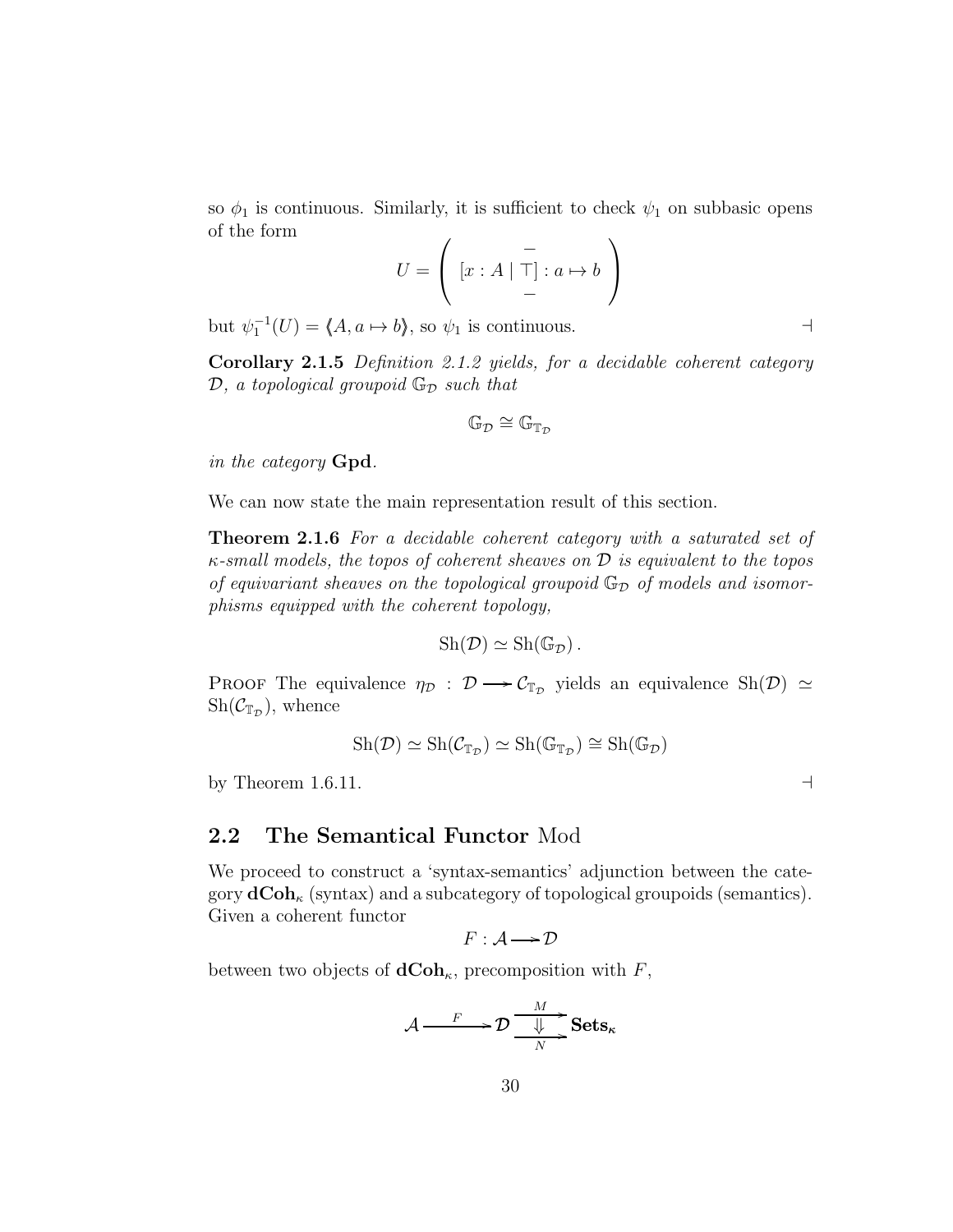yields a homomorphism of (discrete) groupoids



We verify that  $f_0$  and  $f_1$  are both continuous. For basic open

$$
U = \langle \langle g_1 : A \to B_1, \dots, g_n : A \to B_n \rangle, \langle a_1, \dots, a_n \rangle \rangle \subseteq X_{\mathcal{A}},
$$

we see that

$$
f_0^{-1}(U) = \langle \langle F(g_1) : FA \to FB_1, \ldots, F(g_n) : FA \to FB_n \rangle, \langle a_1, \ldots, a_n \rangle \rangle \subseteq X_{\mathcal{D}}.
$$

And for basic open  $U = \langle C, a \mapsto b \rangle \subseteq G_{\mathcal{A}}$ , we see that

$$
f_1^{-1}(U) = \langle F(C), a \mapsto b \rangle \subseteq G_{\mathcal{D}}
$$

Thus composition with  $F$  yields a morphism of topological groupoids,

$$
f: \mathbb{G}_{\mathcal{D}} \longrightarrow \mathbb{G}_{\mathcal{A}},
$$

and thereby we get a contravariant functor,

 $\operatorname{Mod} : \operatorname{\mathbf{dCoh}}_{\kappa}^{\operatorname{op}} \longrightarrow \operatorname{\mathbf{Gpd}}.$ 

which we shall refer to as the *semantical* functor.

Summarizing, for any decidable coherent category  $\mathcal{D}$ , we take

$$
\mathrm{Mod}(\mathcal{D}) = \mathrm{Hom}_{\mathbf{dCoh}}(\mathcal{D}, \mathbf{Sets}_{\kappa}),
$$

regarded as a groupoid of natural isomorphisms and equipped with the coherent topology, as in Definition 2.1.1.

## 2.3 The Syntactical Functor Form

We construct an adjoint to the semantical functor Mod from a subcategory of Gpd containing the image of Mod. As in the propositional (distributive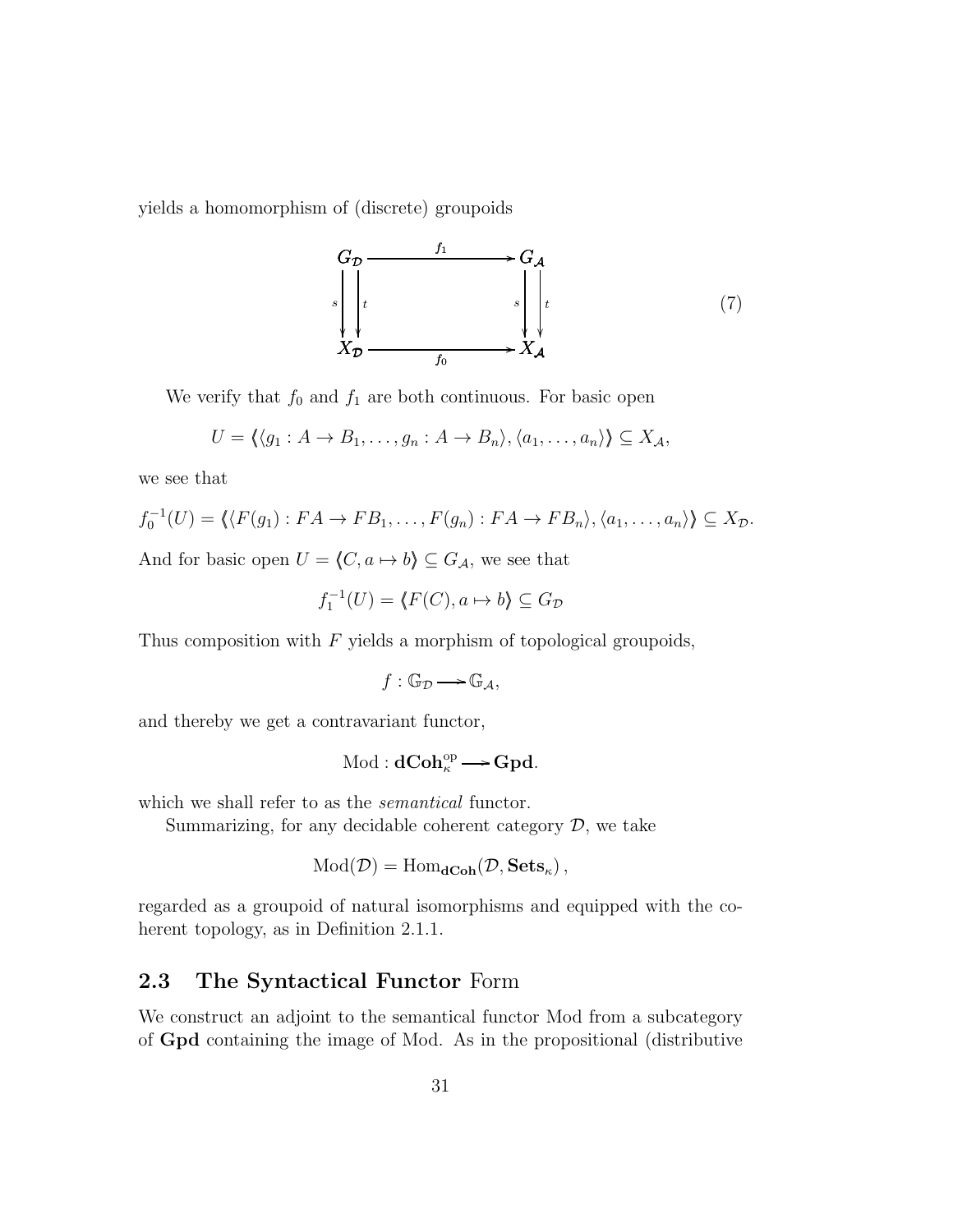lattices) case, there are various subcategories that will work for this; we choose one such that is convenient for the present purpose, namely those groupoids G which are *coherent*, in the sense that  $\text{Sh}(\mathbb{G})$  is a coherent topos, that is, has a coherent site of definition (see [4, D3.3]).

Recall that an object A in a topos is compact if every covering of it (in terms of morphisms or subobjects) has a finite subcovering ([4, D3.3.2]).

Definition 2.3.1 CohGpd is the subcategory of Gpd consisting of coherent groupoids and those morphisms  $f : \mathbb{G} \longrightarrow \mathbb{H}$  which preserve compact objects, in the sense that the induced inverse image functor  $f^* : Sh(\mathbb{H}) \longrightarrow Sh(\mathbb{G})$ sends compact objects to compact objects.

Remark 2.3.2 Recall (e.g. from [4]) that:

(i) An object C in a topos  $\mathcal E$  is *coherent* if (1) it is compact; and (2) it is stable, in the sense that for any morphism  $f : B \longrightarrow A$  with B compact, the domain  $K$  of the kernel pair of  $f$ ,

$$
K \xrightarrow[k_2]{k_1} B \xrightarrow{f} A
$$

is again compact.

- (ii) In a coherent topos,  $\text{Sh}(\mathcal{C})$  say, with  $\mathcal C$  a small coherent category, the full subcategory,  $\mathcal{D} \longrightarrow \text{Sh}(\mathcal{C})$ , of coherent objects is a pretopos.  $\mathcal{D}$  forms a coherent site for  $\text{Sh}(\mathcal{C})$ ; includes  $\mathcal C$  (through the Yoneda embedding); and is a pretopos completion of C. Thus one can recover C from  $\text{Sh}(\mathcal{C})$ up to pretopos completion as the coherent objects.
- (iii) Any compact decidable object is coherent. The full subcategory of decidable objects in a coherent category is again a coherent category. Accordingly, the full subcategory of compact decidable objects in a coherent topos is a decidable coherent category.

By Theorem 2.1.6,  $Mod(\mathcal{D})$  is a coherent groupoid, for any  $\mathcal D$  in  $dCoh_{\kappa}$ , and we can recover  $\mathcal D$  from  $Mod(\mathcal D)$ , up to pretopos completion, by taking the compact decidable objects in  $\text{Sh}(\text{Mod}(\mathcal{D}))$ . For arbitrary coherent groupoids, however, this procedure will yield an decidable coherent category, but not necessarily one in  $dCoh_{\kappa}$ , i.e. not necessarily with a saturated set of smaller than  $\kappa$  models. However, one can use the groupoid,  $\textbf{Sets}_{\kappa}^*$  of smaller than  $\kappa$  sets and bijections to classify a suitable collection of objects, as we now proceed to describe.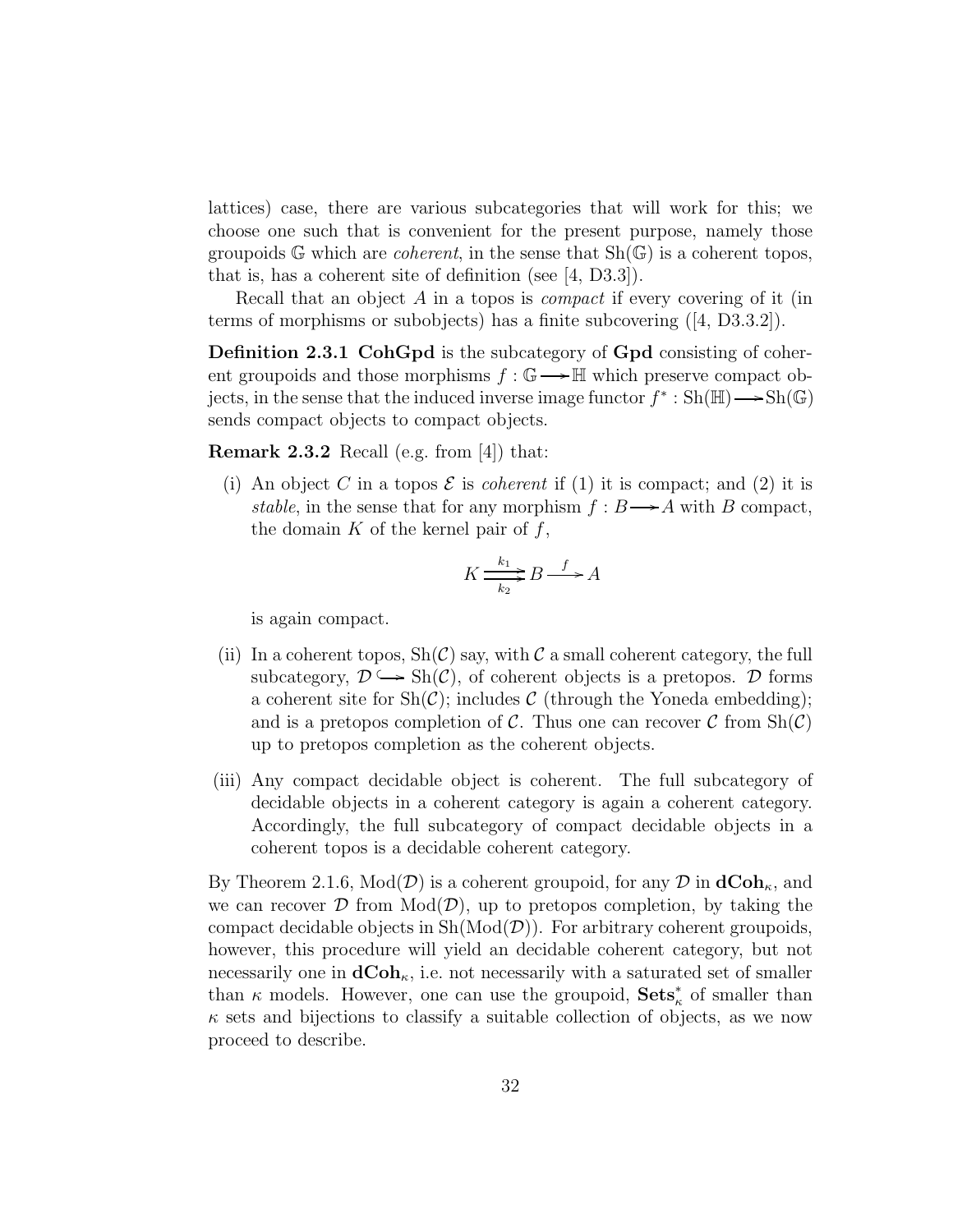#### 2.3.3 The Decidable Object Classifier

**Definition 2.3.4** The topological groupoid S consists of (hereditarily)  $\kappa$ small sets with bijections between them, equipped with topology as follows. The topology on the set of objects,  $S_0$ , is generated by the empty set and basic opens of the form

$$
\langle a_1, \ldots, a_n \rangle := \{ A \in \mathbf{Sets}_{\kappa} \mid a_1, \ldots, a_n \in A \}
$$

while the topology on the set,  $S_1$  of bijections between  $\kappa$ -small sets is the coarsest topology such that the source and target maps  $s, t : S_1 \implies S_0$  are both continuous, and containing all sets of the form

$$
\langle a \mapsto b \rangle := \left\{ f : A \xrightarrow{\cong} B \text{ in } \mathbf{Sets}_{\kappa} \mid a \in A \wedge f(a) = b \right\}
$$

We recognize S as the groupoid of models and isomorphisms for the decidable coherent theory,  $\mathbb{T}_{\neq}$ , of equality and inequality (with the obvious signature and axioms).

**Lemma 2.3.5** There is an isomorphism  $\mathbb{S} \cong \mathbb{G}_{\mathbb{T}_{\neq}}$  in **Gpd**.

**PROOF** Any set A in  $\textbf{Sets}_{\kappa}$  is the underlying set of a canonical  $\mathbb{T}_{\neq}$ -model, and any bijection  $f : A \to B$  is the underlying function of a  $\mathbb{T}_{\neq}$ -model isomorphism, and thereby we obtain bijections  $S_0 \cong X_{\mathbb{T}_{\neq}}$  and  $S_1 \cong G_{\mathbb{T}_{\neq}}$ which commute with source, target, composition, and embedding of identities maps. Remains to show that the topologies correspond. Clearly, any basic open  $\langle \vec{a} \rangle \subseteq S_0$  corresponds to the open set  $\langle [\vec{x} \mid \top], \vec{a} \rangle \subseteq X_{\mathbb{T}_{\neq}}$ . We show that, conversely, any basic open  $\langle [x] | \phi], \vec{a} \rangle \subseteq X_{\mathbb{T}_{\neq}}$  corresponds to an open set of  $S_0$ by induction on  $[\vec{x} | \phi]$ . First,  $\langle [ | T]$ ,  $a \rangle$  is  $X_{\mathbb{T}_{\neq}}$  if  $a = \star$  and empty otherwise, where  $\{\star\}$  is the distinguished terminal object of **Sets**, and  $\langle [\vec{x} | T], \vec{a} \rangle \cong \langle \vec{a} \rangle$ . Next,  $\langle [x, y \mid x = y], a, b \rangle$  corresponds to  $\langle a \rangle \subseteq S_0$  if  $a = b$ , and the empty set otherwise. Similarly,  $\langle [x, y | x \neq y], a, b \rangle$  corresponds to  $\langle a, b \rangle \subseteq S_0$  if  $a \neq b$ and the empty set otherwise. Now, suppose  $\langle [\vec{x} | \phi], \vec{a} \rangle$  corresponds to an open set  $U \subseteq S_0$ . Then  $\langle [x, y | \phi], \vec{a}, b \rangle \cong U \cap \langle b \rangle$ . Next, if  $\langle [x, \vec{y} | \phi], a, b \rangle$ corresponds to an open set  $U_a \subseteq S_0$  for each  $a \in \mathbf{Sets}_{\kappa}$ , then  $\langle [\vec{y} \mid \exists x. \phi], \vec{b} \rangle \cong$  $\bigcup_{a\in\mathbf{Sets}_\kappa} U_a$ . Finally, if  $\langle [\vec{x} \mid \phi], \vec{a} \rangle$  and  $\langle [\vec{x} \mid \psi], \vec{a} \rangle$  correspond to open sets  $U, V \subseteq S_0$ , then  $\langle [\vec{x} \mid \phi \wedge \psi], \vec{a} \rangle \cong U \cap V$ , and  $\langle [\vec{x} \mid \phi \vee \psi], \vec{a} \rangle \cong U \cup V$ . Therefore,  $S_0 \cong X_{\mathbb{T}_{\neq}}$  as spaces. For the spaces of arrows, it remains only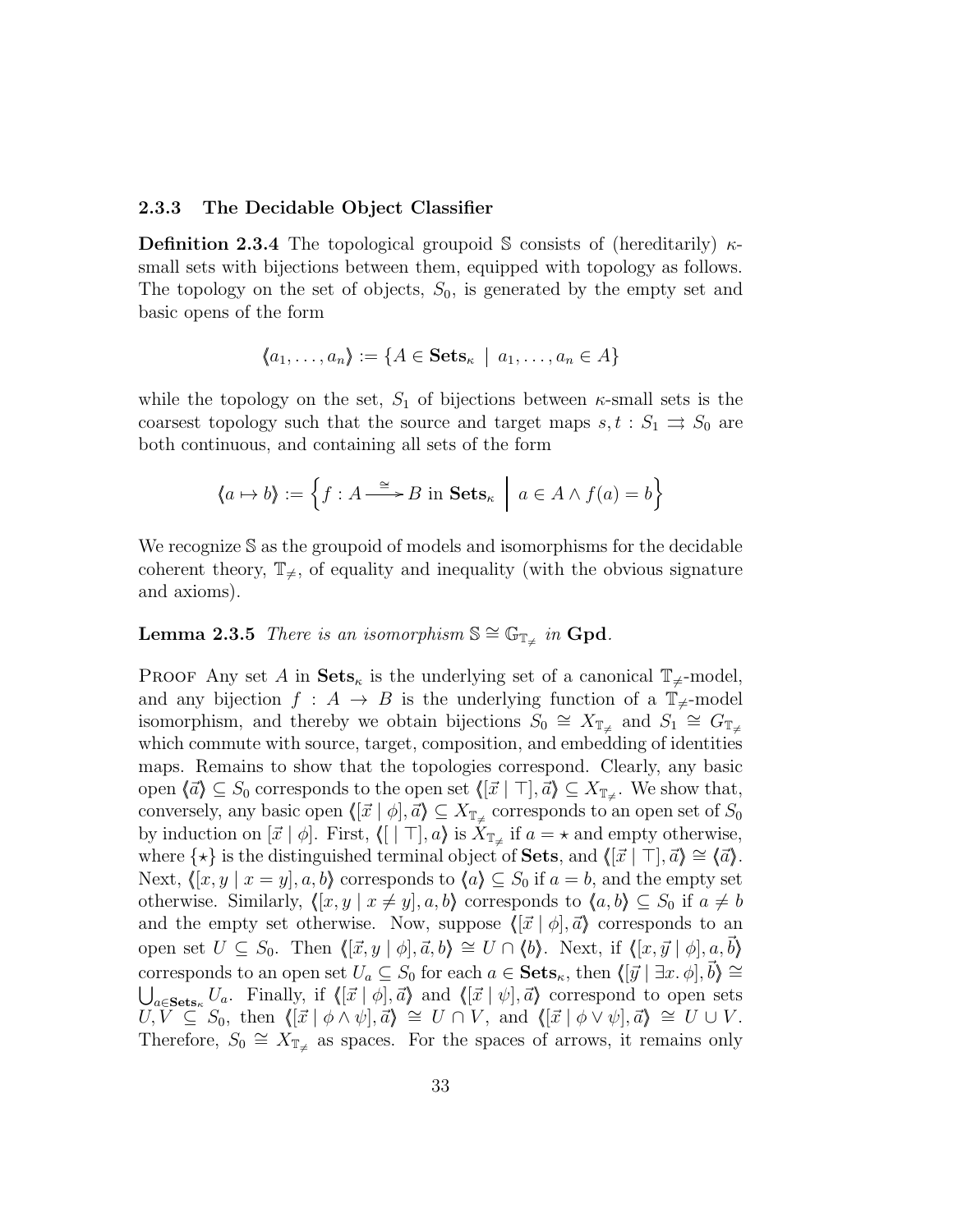to observe that open subsets of the form  $\langle a \mapsto b \rangle \subseteq S_1$  correspond to open subsets of the form

$$
\left(\begin{array}{c} -\\ a \mapsto b \end{array}\right) \subseteq G_{\mathbb{T}_{\neq}}
$$

and we can conclude that  $\mathbb S$  is a topological groupoid isomorphic to  $\mathbb G_{\mathbb T_{\neq}}$  in Gpd.  $\qquad \qquad \dashv$ 

The topos  $Sh(S)$  of equivariant sheaves on S, therefore, classifies decidable objects, as  $\text{Sh}(\mathbb{S}) \simeq \text{Sh}(\mathbb{G}_{\mathbb{T}_{\neq}}) \simeq \text{Sh}(\mathcal{C}_{\mathbb{T}_{\neq}})$ , where the last equivalence is by Theorem 1.6.11.

**Corollary 2.3.6** The groupoid  $\mathcal S$  of small sets is coherent.

Corollary 2.3.7 There is an equivalence of toposes,

$$
\mathbf{Sets}^{\mathrm{Fin}_i}\simeq\mathrm{Sh}\big(\mathcal{C}_{\mathbb{T}_{\neq}}\big)\simeq\mathrm{Sh}(\mathbb{S})
$$

where  $\text{Fin}_i$  is the category of finite sets and injections.

PROOF  $\text{Sets}^{\text{Fin}_i} \simeq \text{Sh}(\mathcal{C}_{\mathbb{T}_{\neq}})$  by [14, VIII, Exc.7–9].

**Definition 2.3.8** We fix the generic decidable object,  $\mathcal{U}$ , in Sh(S) to be the definable sheaf  $\langle [x | T]_{X_{\mathbb{T}_{\neq}}} \to X_{\mathbb{T}_{\neq}} \cong S_0, \theta_{[x | T]}\rangle$ , which we also abbreviate as  $\mathcal{U} = \langle U \rightarrow S_0, \theta_U \rangle$  (see the following remark).

**Remark 2.3.9** Without reference to  $\mathbb{T}_{\neq}$ , we can characterize U as the following equivariant sheaf:  $U \rightarrow S_0$  is the set over  $S_0$  such that the fiber over a set  $A \in S_0$  is the set  $A$  (i.e.  $U = \coprod_{A \in S_0} A$ ), and the action by the set  $S_1$  of isomorphisms is just applying those isomorphisms to the fibers. Thus, forgetting the topology,  $U$  is simply the inclusion  $\mathbb{S} \longrightarrow$  **Sets**. The topology on U is the coarsest such that the projection  $U \to S_0$  is continuous and such that for each  $a \in \mathbf{Sets}_{\kappa}$  the image of the section  $s_a : \langle a \rangle \to U$  defined by  $s_a(A) = a$  is an open set. It is straightforward to verify that this is just an alternative description of  $\langle [x | T]_{X_{\mathbb{T}_{\neq}}} \to X_{\mathbb{T}_{\neq}} \cong S_0, \theta_{[x | T]}\rangle.$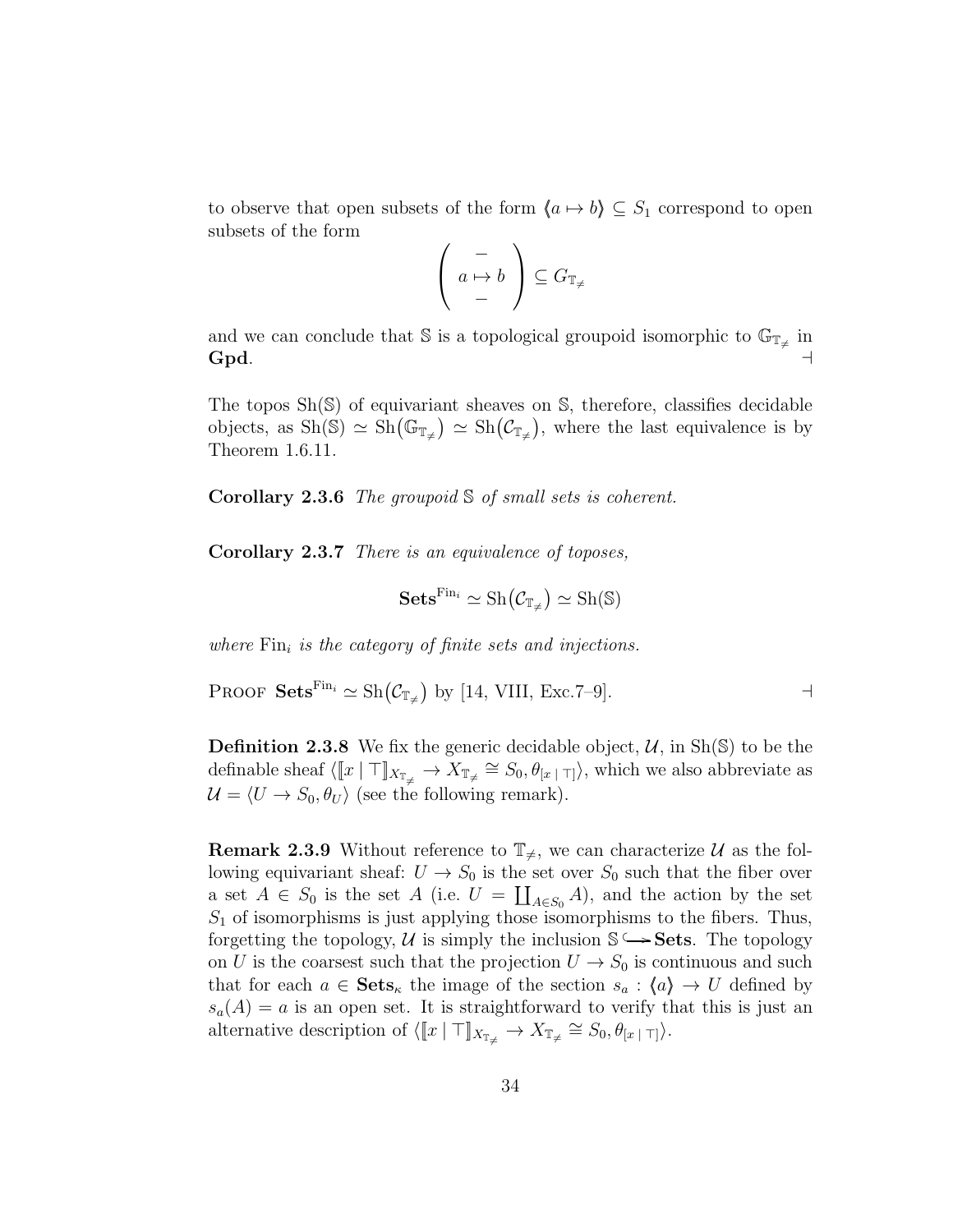#### 2.3.10 Formal Sheaves

We use the groupoid S of (small) sets to recover an object in  $\mathbf{dCoh}_{\kappa}$  from a coherent groupoid by considering the set  $Hom_{\mathbf{CohGpd}}(\mathbb{G}, \mathbb{S})$  of morphisms into S. (Consider the analogy to the propositional case, where the algebra of clopen sets of a Stone space is recovered by homming into the discrete space 2.) First, however, a note on notation and bookkeeping: because we shall be concerned with functors into  $\textbf{Sets}_{\kappa}$ —a subcategory of **Sets** which is not closed under isomorphisms—we fix certain choices on the nose, instead of working up to isomorphism or assuming a canonical choice as arbitrarily given. Without going into the (tedious) details of the underlying bookkeeping, the upshot is that we allow ourselves to treat (the underlying set over  $G_0$  and action of) an equivariant sheaf over a groupoid,  $\mathbb{G}$  as a functor  $\mathbb{G} \longrightarrow$  Sets in an intuitive way. In particular, we refer to the definable set  $\llbracket \vec{x} \mid \phi \rrbracket^{\mathbf{M}}$  as the fiber of  $\llbracket \vec{x} \mid \phi \rrbracket_{X_{\mathbb{T}}} \to X_{\mathbb{T}}$  over **M**, although that is not strictly speaking the fiber (strictly speaking the fiber is, according to our definition, the set  $\{M\}\times[\vec{x}|\phi]^M$ . Moreover, we chose the induced inverse image functor  $f^* : Sh(\mathbb{H}) \longrightarrow Sh(\mathbb{G})$  induced by a morphism,  $f : \mathbb{G} \longrightarrow \mathbb{H}$ , of topological groupoids so that, for  $A \in Sh(\mathbb{H})$  the fiber over  $x \in G_0$  of  $f^*(A)$  is the same set as the fiber of A over  $f_0(x) \in H_0$ . For example, and in particular, any morphism of topological groupoids  $f : \mathbb{G} \longrightarrow \mathbb{S}$  induces a geometric morphism  $f : Sh(\mathbb{G}) \longrightarrow Sh(\mathbb{S})$  the inverse image part of which takes the generic decidable object  $U$  of 2.3.8 to an (equivariant) sheaf over G,



such that the fiber  $A_x$  over  $x \in G_0$  is the same set as the fiber of U over  $f_0(x)$ , which is the set  $f_0(x) \in S_0 = \mathbf{Sets}_{\kappa}$ . We hope that this is sufficiently intuitive so that we may hide the underlying book-keeping needed to make sense of it. With this in mind, then, we make the following stipulation.

**Definition 2.3.11** For a coherent groupoid  $\mathbb{G}$ , let  $Form(\mathbb{G}) \hookrightarrow Sh(\mathbb{G})$  be the full subcategory consisting of objects of the form  $f^*(\mathcal{U})$  for all  $f : \mathbb{G} \longrightarrow \mathbb{S}$ in CohGpd. Such objects will be called formal sheaves.

Observe that: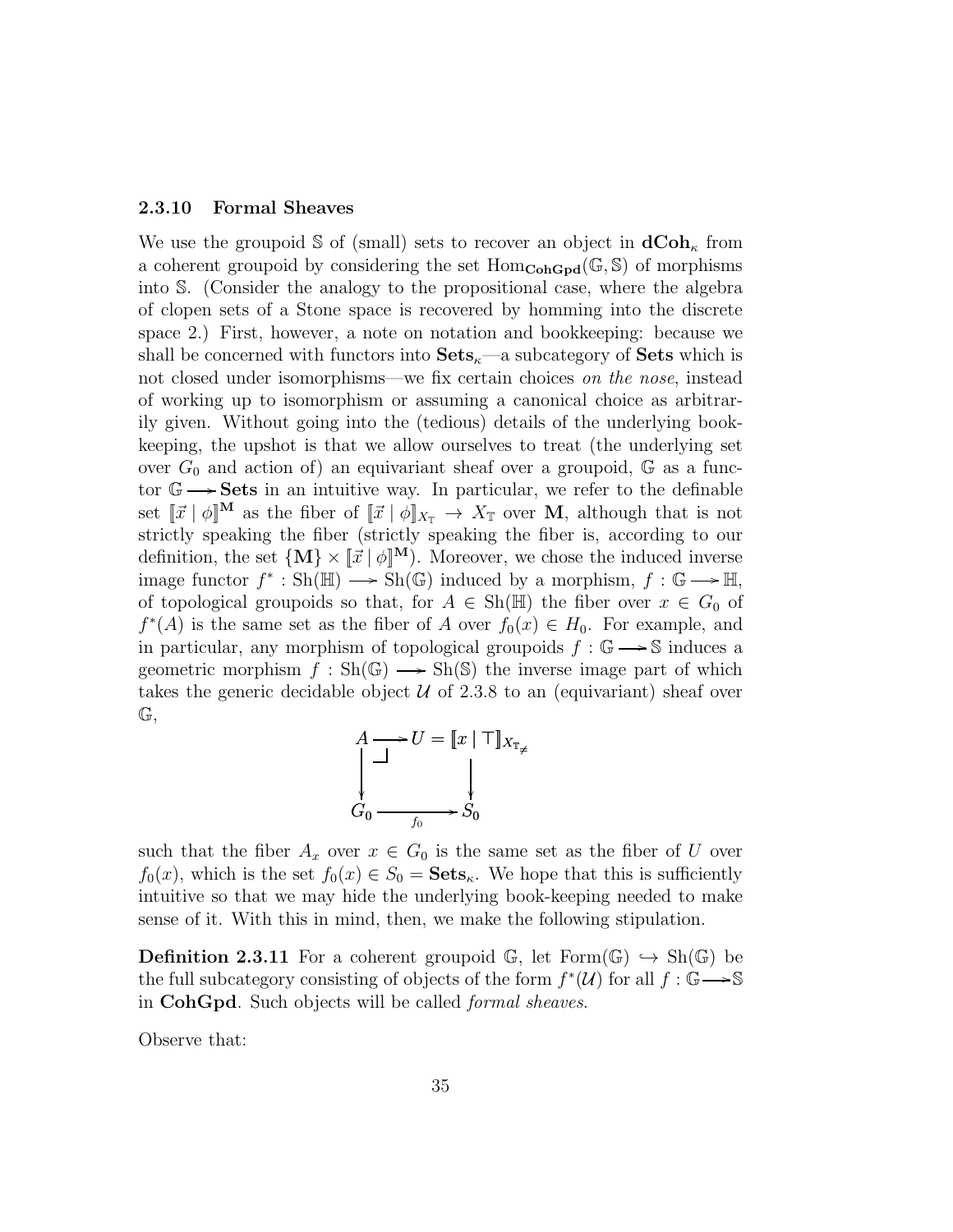**Lemma 2.3.12** For a coherent groupoid  $\mathbb{G}$ , a morphism  $f : \mathbb{G} \longrightarrow \mathbb{S}$  of topological groupoids is in  $\text{CohGpd}$  if (and only if) the classified object  $f^*(\mathcal{U}) \in Sh(\mathbb{G})$  is compact.

**PROOF** Assume that  $f^*(\mathcal{U})$  is compact. By Corollary 2.3.7 we have that  $\mathcal{C}_{\mathbb{T}\neq\mathbb{T}}$ is a site for  $\text{Sh}(\mathbb{S})$ . Write S for the image of the full and faithfull inclusion of  $\mathcal{C}_{\mathbb{T}_{\neq}}$  into Sh(S). We have that U is in S, as the image of the object  $[x | T]$ in  $\mathcal{C}_{\mathbb{T}_{\neq}}$ . Since U is decidable, so is  $f^*(\mathcal{U})$ . Therefore, since  $f^*(\mathcal{U})$  is compact, it is coherent. Now, as an inverse image functor,  $f^*$  is coherent and since  $\text{Sh}(\mathbb{G})$  is a coherent topos, this means that for any A in S we have that  $f^*(A)$  is coherent, and therefore, in particular, compact. Finally, for any compact object E in Sh(S) there is a cover  $e : A_1 + \ldots + A_n \longrightarrow E$ , where  $A_1, \ldots, A_n$  are objects of S, and  $f^*$  takes this to a cover  $e : f^*(A_1) + \ldots +$  $f^*(A_n) \longrightarrow f^*(E)$ , whence  $f^*(E)$  is compact. Hence  $f^*$  takes compact objects to compact objects, so  $f : \mathbb{G} \longrightarrow \mathbb{S}$  is in **CohGpd**. ⊣

The formal sheaves on a coherent groupoid can be characterized directly:

**Lemma 2.3.13** An equivariant sheaf  $A = \langle A \rightarrow G_0, \alpha \rangle$  on a coherent groupoid G is formal just in case:

- $(i)$  A is compact decidable;
- (ii) each fibre  $A_x$  for  $x \in G_0$  is an element of  $\textbf{Sets}_{\kappa};$
- (iii) for each set  $a \in \mathbf{Sets}_{\kappa}$ , the set  $\langle A, a \rangle = \{x \in G_0 \mid a \in A_x\} \subseteq G_0$ is open, and the function  $s_{A,a}$ :  $\{x \in G_0 \mid a \in A_x\} \to A$  defined by  $s(x) = a$  is a continuous section; and

(iv) for any  $a, b \in \mathbf{Sets}_{\kappa}$ , the set

$$
\langle \mathcal{A}, a \mapsto b \rangle = \{ g : x \to y \mid a \in A_x \land \alpha(g, a) = b \} \subseteq G_1
$$

is open.

**PROOF** Let a morphism  $f : \mathbb{G} \longrightarrow \mathbb{S}$  in **CohGpd** be given, inducing a geometric morphism  $f: Sh(\mathbb{G}) \longrightarrow Sh(\mathbb{S})$  such that the inverse image preserves compact objects. Then  $f^*(\mathcal{U})$  is a compact decidable object with fibers in Sets<sub>k</sub>; the set  $\langle f^*(\mathcal{U}), a \rangle = f_0^{-1}(\langle a \rangle) \subseteq G_0$  is open; the continuous section  $\langle a \rangle \rightarrow U$  defined by  $M \mapsto a$  pulls back along  $f_0$  to yield the required section;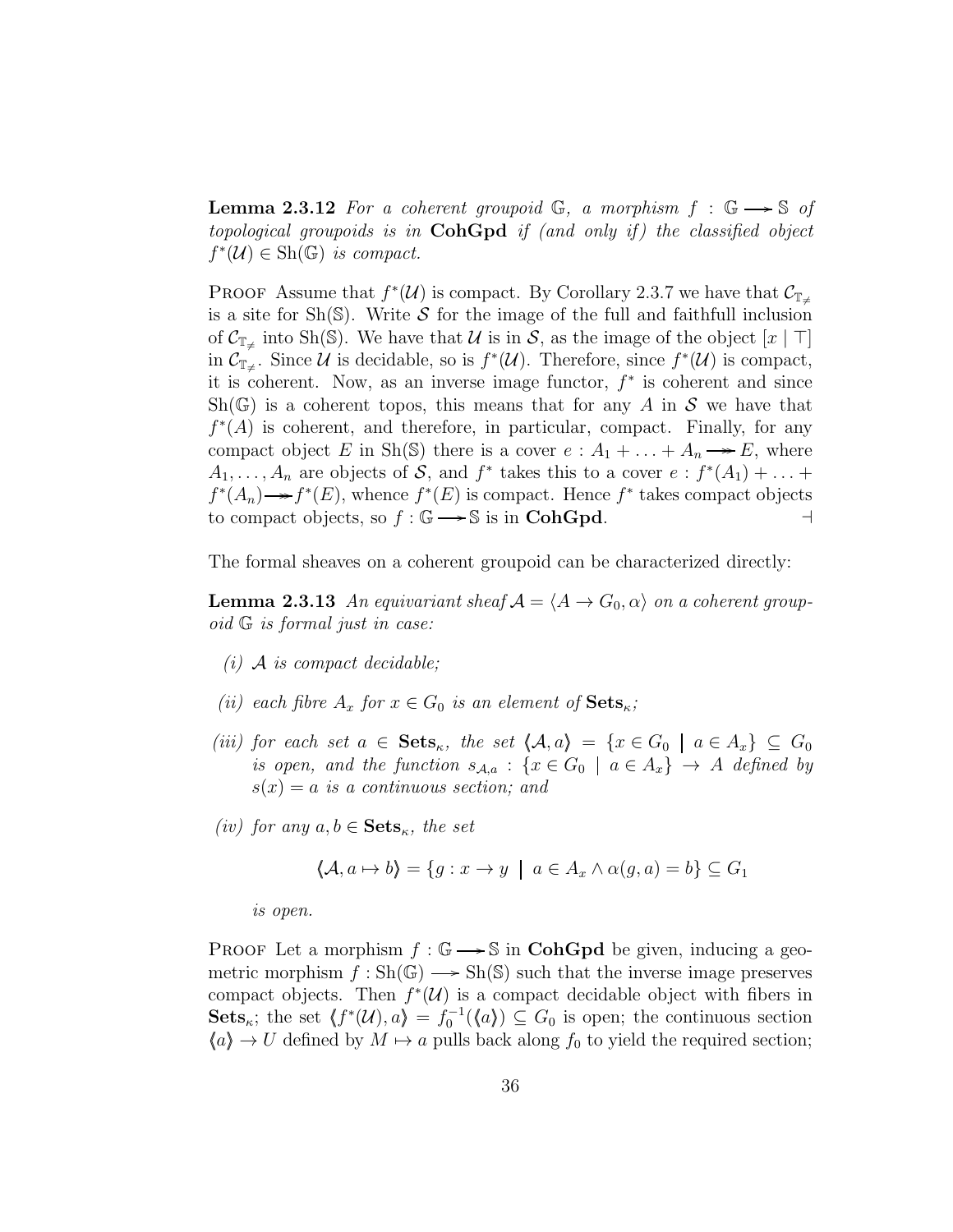and the set  $\langle f^*(\mathcal{U}), a \mapsto b \rangle = f_1^{-1}(\langle a \mapsto b \rangle) \subseteq G_1$  is open. So  $f^*(\mathcal{U})$  satisfies conditions  $(i)$ – $(iv)$ .

Conversely, suppose that  $A = \langle A \rightarrow G_0, \alpha \rangle$  satisfies conditions (i)–(iv). Define the function  $f_0 : G_0 \to S_0$  by  $x \mapsto A_x$ , which is possible since  $A_x \in$ **Sets**<sub>k</sub> by (ii). Then for a subbasic open set  $\langle a \rangle \subseteq S_0$ , we have

$$
f_0^{-1}(\langle a \rangle) = \{x \in G_0 \mid a \in A_x\} = \langle A, a \rangle
$$

so  $f_0$  is continuous by (iii). Next, define  $f_1 : G_1 \to S_1$  by

$$
g: x \to y \quad \mapsto \quad \alpha(g, -): A_x \to A_y.
$$

Then for a subbasic open  $\langle a \mapsto b \rangle \subseteq S_1$ , we have

$$
f_1^{-1}(\langle a \mapsto b \rangle) = \{ g \in G_1 \mid a \in A_{s(g)} \land \alpha(g, a) = b \} = \langle A, a \mapsto b \rangle
$$

so  $f_1$  is continuous by (iv). It remains to show that  $f^*(\mathcal{U}) = \mathcal{A}$ . First, we must verify that what is a pullback of sets:



is also a pullback of spaces. Let  $a \in A$  with  $V \subseteq A$  an open neighborhood. We must find an open box around a contained in  $V$ . Intersect  $V$  with the image of the section  $s_{A,a}(\langle A, a \rangle)$  to obtain an open set V' containing a and homeomorphic to a subset  $W \subseteq G_0$ . Then we can write V' as the box  $W \times_{S_0} ( [x, y \mid x = y], a )$  for the open set  $\langle [x, y \mid x = y], a \rangle \subseteq U$ . Conversely, let a basic open  $\langle [x, \vec{y} | \phi], \vec{b} \rangle \subseteq U$  be given, for  $\phi$  a formula of  $\mathbb{T}_{\neq}$ . We must show that it pulls back to an open subset of A. Let  $a \in A_z$  be given and assume that a (in the fiber over  $f_0(z)$ ) is in  $\langle [x, \vec{y} | \phi], \vec{b} \rangle$ . Now, since A is decidable, there is a canonical interpretation of  $[x, \vec{y} | \phi]$  in Sh(G) obtained by interpreting  $A$  as the single sort, and using the canonical coherent structure of Sh(G). Thereby, we obtain an object

$$
\mathcal{B} := [x, \vec{y} \mid \phi]^{A} \hookrightarrow \mathcal{A} \times \ldots \times \mathcal{A} \xrightarrow{\pi_{1}} \mathcal{A}
$$

in with an underlying open subset  $B \subseteq A \times_{G_0} \ldots \times_{G_0} A \xrightarrow{\pi_1} A$ . One can verify that  $\beta$  satisfies conditions (i)–(iv), se the proof of Lemma 2.3.15 below.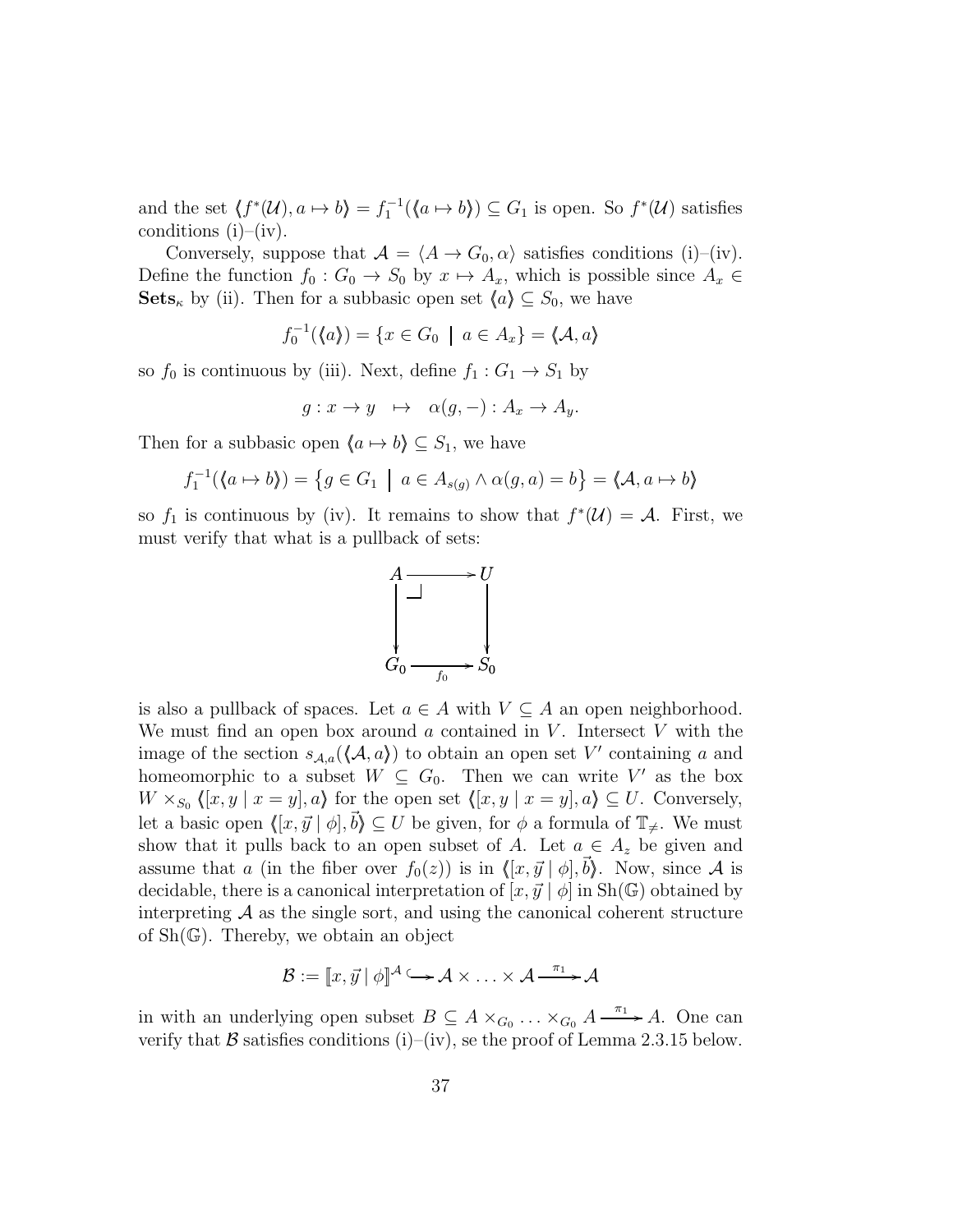Let  $W \subseteq B$  be the image of the continuous section  $s_{\mathcal{B},a,\vec{b}}(\langle \mathcal{B}, a, \vec{b} \rangle)$ . Then the pullback of  $\langle [x, \vec{y} | \phi], \vec{b} \rangle$  along  $f_0$  is the image of W along the projection  $\pi_1 : \mathcal{A} \times \ldots \times \mathcal{A} \longrightarrow \mathcal{A}$ , which is an open subset of A.

The logically definable objects in the category of equivariant sheaves on the groupoid of models and isomorphisms of a theory are readily seen to be a (guiding) example of objects satisfying conditions  $(i)$ –(iv) of Lemma 2.3.13, so we have:

**Lemma 2.3.14** For any  $\mathcal{C}_{\mathbb{T}}$  in  $dCoh_{\kappa}$ , the canonical interpretation functor  $\mathcal{M}^{\dagger}$  of 1.6.11 factors through Form( $\mathbb{G}_{\mathbb{T}}$ ),

$$
\mathcal{M}^{\dagger} : \mathcal{C}_{\mathbb{T}} \longrightarrow \mathrm{Form}(\mathbb{G}_{\mathbb{T}}) \hookrightarrow \mathrm{Sh}(\mathbb{G}_{\mathbb{T}})
$$

Next, we show that the formal sheaves on a coherent groupoid form a decidable coherent category.

**Lemma 2.3.15** Let  $\mathbb{G}$  be an object of **CohGpd**. Then  $\text{Form}(\mathbb{G}) \hookrightarrow \text{Sh}(\mathbb{G})$ is a (positive) decidable coherent category.

**PROOF** We verify that  $Form(\mathbb{G})$  is closed under the relevant operations using the characterization of Lemma 2.3.13. By Remark 2.3.2, it suffices to show that conditions (ii)–(iv) of Lemma 2.3.13 are closed under finite limits, images, and finite coproducts.

Initial object. Immediate.

**Terminal object.** The canonical terminal object, write  $\langle X' \rightarrow X, \alpha \rangle$ , is such that the fiber over any  $x \in G_0$  is  $\{\star\} \in \mathbf{Sets}_{\kappa}$ , whence the set  ${x \in G_0 \mid a \in X'_x}$  is X if  $a = \star$  and empty otherwise. Similarly, the set  ${g : x \to y \mid a \in X'_x \land \alpha(g, a) = b} \subseteq G_1$  is  $G_1$  if  $a = \star = b$  and empty otherwise.

**Finite products.** We do the binary product  $A \times B$ . The fiber over  $x \in G_0$  is the product  $A_x \times B_x$ , and so it is in  $\textbf{Sets}_{\kappa}$ . Let a set  $\langle A \times B, c \rangle$ be given. We may assume that c is a pair,  $c = \langle a, b \rangle$ , or  $\langle A \times B, c \rangle$  is empty. Then,

$$
\langle \mathcal{A} \times \mathcal{B}, \langle a, b \rangle \rangle = \langle \mathcal{A}, a \rangle \cap \langle \mathcal{B}, b \rangle
$$

and the function  $s_{A\times B,\langle a,b\rangle}:\langle A\times B,\langle a,b\rangle\rangle\to A\times_{G_0} B$  is continuous by the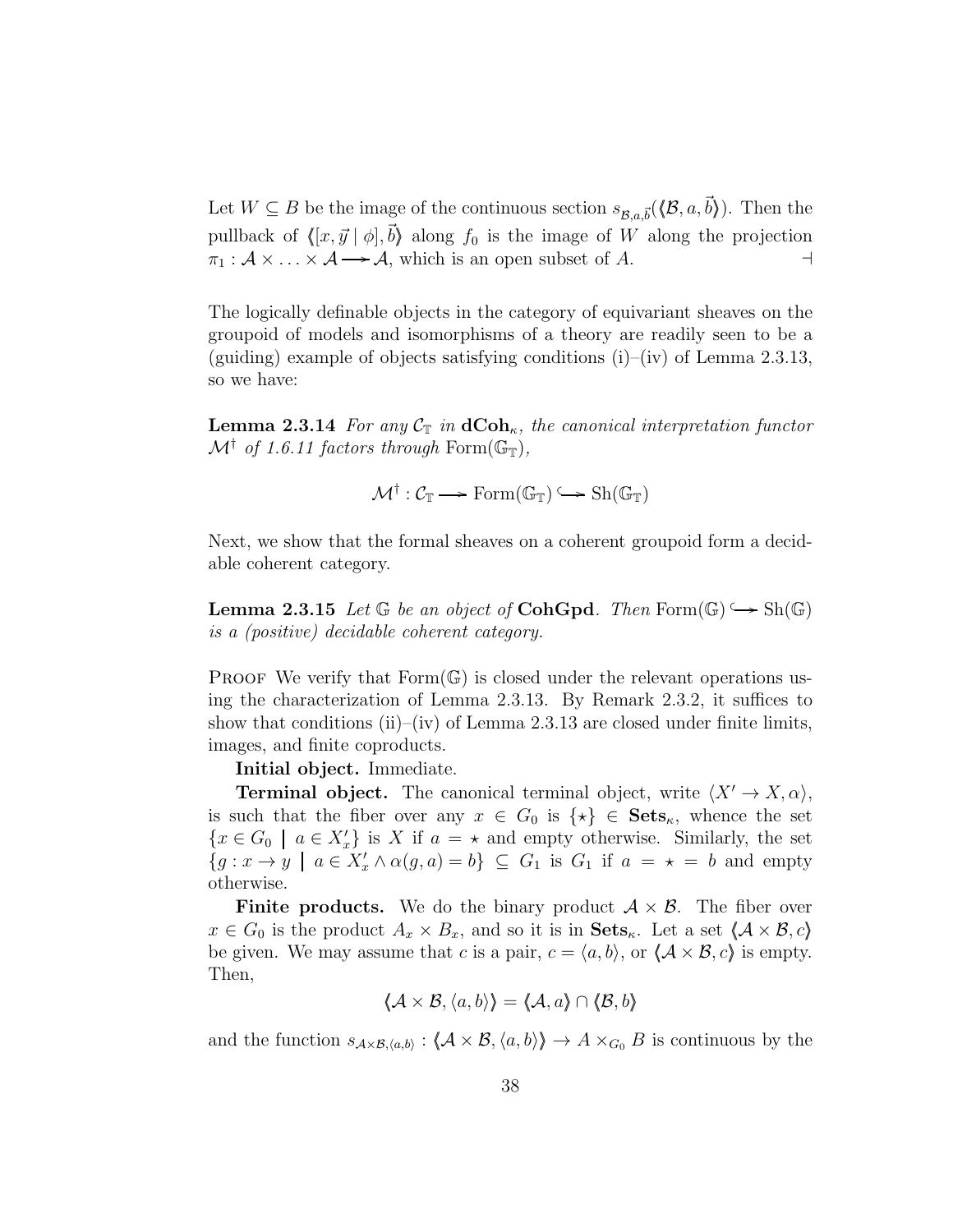following commutative diagram:

$$
\langle A, a \rangle \leftarrow \begin{array}{c} \mathcal{A} \times \mathcal{B}, \langle a, b \rangle \rangle \longrightarrow \langle \mathcal{B}, b \rangle \\ \downarrow \qquad \qquad \downarrow \qquad \qquad \downarrow \qquad \qquad \downarrow \qquad \qquad \downarrow \qquad \qquad \downarrow \qquad \qquad \downarrow \qquad \qquad \downarrow \qquad \qquad \downarrow \qquad \qquad \downarrow \qquad \qquad \downarrow \qquad \qquad \downarrow \qquad \qquad \downarrow \qquad \qquad \downarrow \qquad \qquad \downarrow \qquad \qquad \downarrow \qquad \qquad \downarrow \qquad \qquad \downarrow \qquad \qquad \downarrow \qquad \qquad \downarrow \qquad \qquad \downarrow \qquad \qquad \downarrow \qquad \qquad \downarrow \qquad \qquad \downarrow \qquad \qquad \downarrow \qquad \qquad \downarrow \qquad \qquad \downarrow \qquad \qquad \downarrow \qquad \qquad \downarrow \qquad \qquad \downarrow \qquad \qquad \downarrow \qquad \qquad \downarrow \qquad \qquad \downarrow \qquad \qquad \downarrow \qquad \qquad \downarrow \qquad \qquad \downarrow \qquad \qquad \downarrow \qquad \qquad \downarrow \qquad \qquad \downarrow \qquad \qquad \downarrow \qquad \qquad \downarrow \qquad \qquad \downarrow \qquad \qquad \downarrow \qquad \qquad \downarrow \qquad \qquad \downarrow \qquad \qquad \downarrow \qquad \qquad \downarrow \qquad \qquad \downarrow \qquad \qquad \downarrow \qquad \qquad \downarrow \qquad \qquad \downarrow \qquad \qquad \downarrow \qquad \qquad \downarrow \qquad \qquad \downarrow \qquad \qquad \downarrow \qquad \qquad \downarrow \qquad \qquad \downarrow \qquad \qquad \downarrow \qquad \qquad \downarrow \qquad \qquad \downarrow \qquad \qquad \downarrow \qquad \qquad \downarrow \qquad \qquad \downarrow \qquad \qquad \downarrow \qquad \qquad \downarrow \qquad \qquad \downarrow \qquad \qquad \downarrow \qquad \qquad \downarrow \qquad \qquad \downarrow \qquad \qquad \downarrow \qquad \qquad \downarrow \qquad \qquad \downarrow \qquad \qquad \downarrow \qquad \qquad \downarrow \qquad \qquad \downarrow \qquad \qquad \downarrow \qquad \qquad \downarrow \qquad \qquad \downarrow \qquad \qquad \downarrow \
$$

Similarly, the set  $\langle A \times B, c \mapsto d \rangle$  is either empty or of the form

$$
\langle \mathcal{A} \times B, \langle a, b \rangle \mapsto \langle a', b' \rangle \rangle
$$

in which case

$$
\langle A \times B, \langle a, b \rangle \mapsto \langle a', b' \rangle \rangle = \langle A, a \mapsto a' \rangle \cap \langle B, b \mapsto b' \rangle.
$$

Equalizers and Images. Let A be a subobject of  $\mathcal{B} = \langle \pi_1 : B \to G_0, \beta \rangle$ , with  $A \subseteq B$ , and  $\beta$  satisfying the properties (ii)–(iv) of Lemma 2.3.13. Then given a set  $\langle A, a \rangle$ ,

$$
\langle \mathcal{A}, a \rangle = \pi_1(A \cap s_{\mathcal{B},a}(\langle \mathcal{B}, a \rangle))
$$

and we obtain  $s_{A,a}$  as the restriction



Similarly, given a set  $\langle A, a \mapsto b \rangle \subseteq G_1$ ,

$$
\langle \mathcal{A}, a \mapsto b \rangle = \langle \mathcal{B}, a \mapsto b \rangle \cap s^{-1}(\langle \mathcal{A}, a \rangle)
$$

where s is the source map  $s: G_1 \to G_0$ . We conclude that Form (G) is closed under both equalizers and images.

**Binary coproducts.** Write binary coproducts in  $\textbf{Sets}_{\kappa}$  as  $X + Y =$  $\{\langle 0, x \rangle, \langle 1, y \rangle \mid x \in X \land y \in Y\}.$  Then if  $\langle A + B, c \rangle$  is non-empty, c is a pair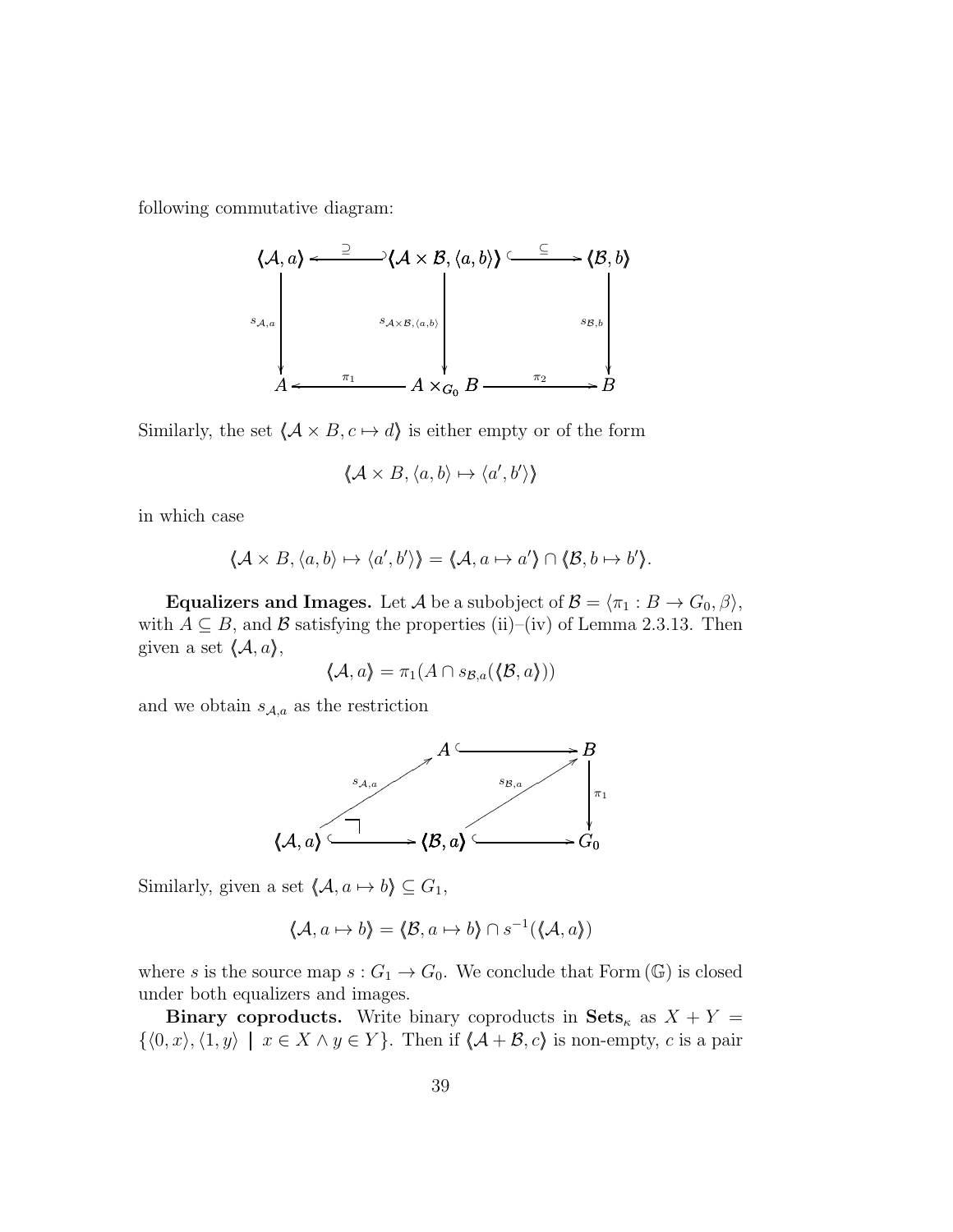$c = \langle 0, a \rangle$  or  $c = \langle 1, b \rangle$ . If the former, then  $\langle A + \mathcal{B}, \langle 0, a \rangle = \langle A, a \rangle$ , and the section is given by composition:

$$
\begin{array}{ccc}\nA & P^1 & \longrightarrow A + B \\
\downarrow & & A \\
\langle A + B, \langle 0, a \rangle \rangle & = \langle A, a \rangle & \longrightarrow G_0\n\end{array}
$$

The latter case is similar, and so is verifying that the set  $\langle A + \mathcal{B}, c \mapsto d \rangle$  is open.  $\rightarrow$ 

**Lemma 2.3.16** Let G be a coherent groupoid. Then  $Form(\mathbb{G}) \longrightarrow Sh(\mathbb{G})$  has a saturated set of κ-small models.

PROOF This follows from the fact that the coherent inclusion

$$
\mathrm{Form}(\mathbb{G}) \hookrightarrow \mathrm{Sh}(\mathbb{G})
$$

reflects covers, since every formal sheaf is compact, and any point, given by an element  $x \in G_0$ ,

$$
Sets \longrightarrow Sets/G_0 \longrightarrow Sh(G_0) \longrightarrow Sh(\mathbb{G}) \longrightarrow Sh(Form(\mathbb{G}))
$$

yields a coherent functor  $Form(\mathbb{G}) \longrightarrow \mathbf{Sets}_{\kappa} \longrightarrow \mathbf{Sets}$ , since the value of the point at an equivariant sheaf is the fiber over  $x$ , and formal sheaves have fibers in  $\textbf{Sets}_{\kappa}$ .  $\qquad \qquad \text{ } \dashv$ 

**Lemma 2.3.17** If  $f : \mathbb{G} \longrightarrow \mathbb{H}$  is a morphism of CohGpd, then the induced coherent inverse image functor  $f^* : Sh(\mathbb{H}) \longrightarrow Sh(\mathbb{G})$  restricts to a coherent functor  $\text{Form}(f) = F : \text{Form}(\mathbb{H}) \longrightarrow \text{Form}(\mathbb{G}),$ 



**PROOF** If A is an object of Form(H) classified by  $h : \mathbb{H} \longrightarrow \mathbb{S}$ , then  $f^*(\mathcal{A}) =$  $F(\mathcal{A})$  is classified by  $h \circ f : \mathbb{G} \longrightarrow \mathbb{S}$  in CohGpd.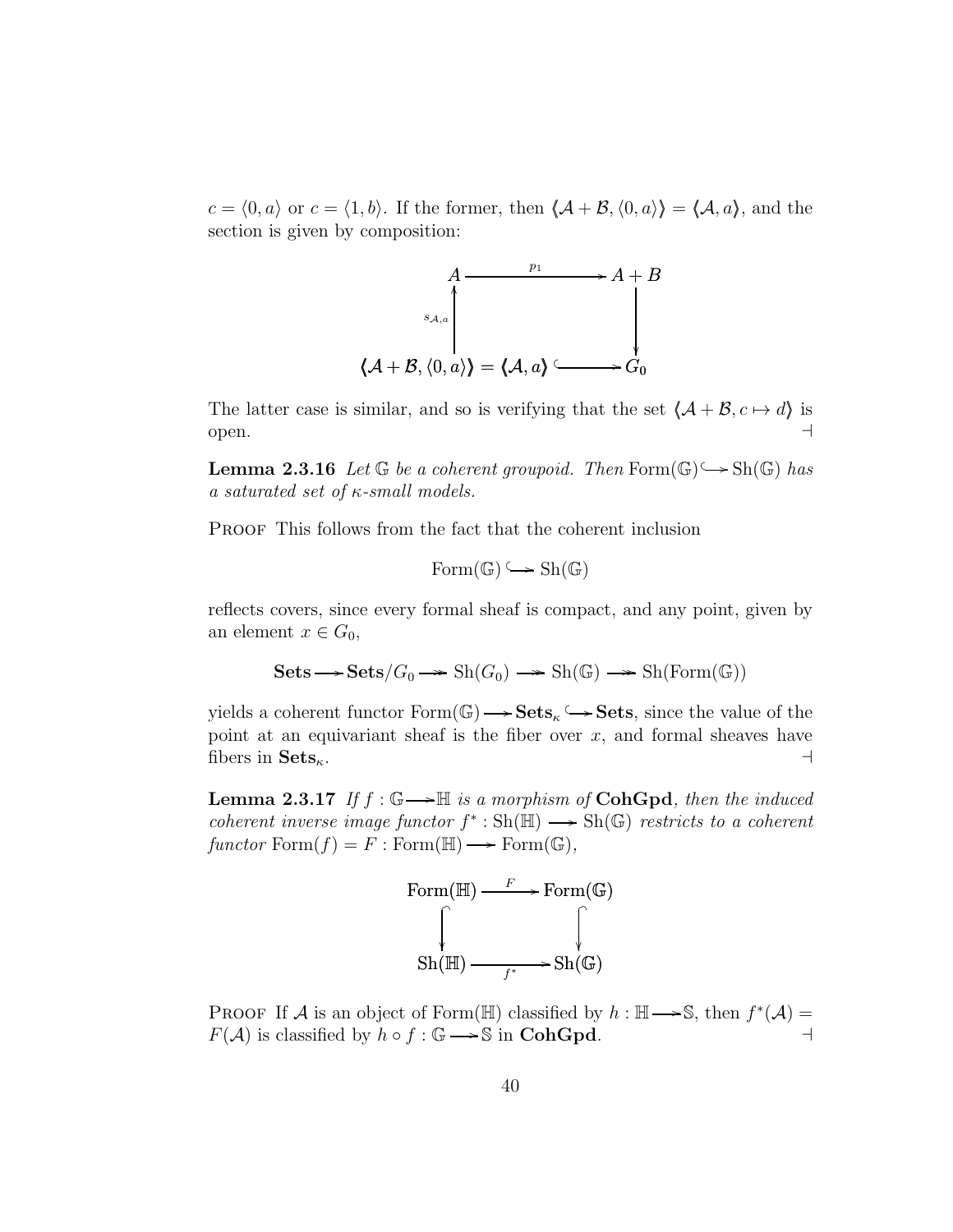This completes the construction of the 'syntactical' functor:

Definition 2.3.18 The functor

Form :  $\mathbf{CohGpd}\longrightarrow \mathbf{dCoh}^{\mathrm{op}}_{\kappa}$ 

is defined by sending a groupoid G to the decidable coherent category

$$
\mathrm{Form}(\mathbb{G})\hookrightarrow \mathrm{Sh}(\mathbb{G})
$$

of formal sheaves, and a morphism  $f : \mathbb{G} \longrightarrow \mathbb{H}$  to the restricted inverse image functor  $f^*$ : Form( $\mathbb{H}$ )  $\longrightarrow$  Form( $\mathbb{G}$ ).

## 2.4 The Syntax-Semantics Adjunction

We now show that the syntactical functor is left adjoint to the semantical functor:

$$
\mathbf{dCoh}_{\kappa}^{op} \xrightarrow[\text{Form}]{\underbrace{\text{Mod}}]{\text{Form}}}\mathbf{CohGpd}
$$

First, we identify a counit candidate. Given  $\mathcal D$  in  $dCoh_{\kappa}$ , we have the 'evaluation' functor

$$
\mathcal{Y}_{\mathcal{D}}:\mathcal{D}\longrightarrow\mathrm{Sh}(\mathbb{G}_{\mathcal{D}})
$$

which sends an object  $D$  to the 'definable' equivariant sheaf which is such that the fiber of  $\mathcal{Y}(D)$  over  $F \in X_{\mathcal{D}}$  is the set  $F(D)$ , or more informatively, such that the diagram,

$$
\mathcal{D} \xrightarrow{\mathcal{Y}_{\mathcal{D}}} \text{Sh}(\mathbb{G}_{\mathcal{D}})
$$
\n
$$
\downarrow \cong
$$
\n
$$
\mathcal{C}_{\mathbb{T}_{\mathcal{D}}} \xrightarrow[\mathcal{M}^{\dagger}]{\mathcal{P}} \text{Sh}(\mathbb{G}_{\mathbb{T}_{\mathcal{D}}})
$$

commutes, using the map  $\eta_{\mathcal{D}}$  and isomorphism  $\mathbb{G}_{\mathcal{D}} \cong \mathbb{G}_{\mathbb{T}_{\mathcal{D}}}$  from Section 2.1.  $\mathcal{Y}_{\mathcal{D}}$  factors through Form( $\mathbb{G}_{\mathcal{D}}$ ), by Lemma 2.3.14, to yield a coherent functor

$$
\epsilon_{\mathcal{D}} : \mathcal{D} \longrightarrow \mathrm{Form}(\mathbb{G}_{\mathcal{D}}) = \mathrm{Form} \circ \mathrm{Mod}(\mathcal{D})
$$

And if  $F : \mathcal{A} \longrightarrow \mathcal{D}$  is an arrow of  $dCoh_{\kappa}$ , the square

$$
\mathcal{A} \xrightarrow{\epsilon_{\mathcal{A}}} \text{Form} \circ \text{Mod}(\mathcal{A})
$$
\n
$$
\uparrow
$$
\n
$$
\mathcal{D} \xrightarrow{\epsilon_{\mathcal{D}}} \text{Form} \circ \text{Mod}(\mathcal{D})
$$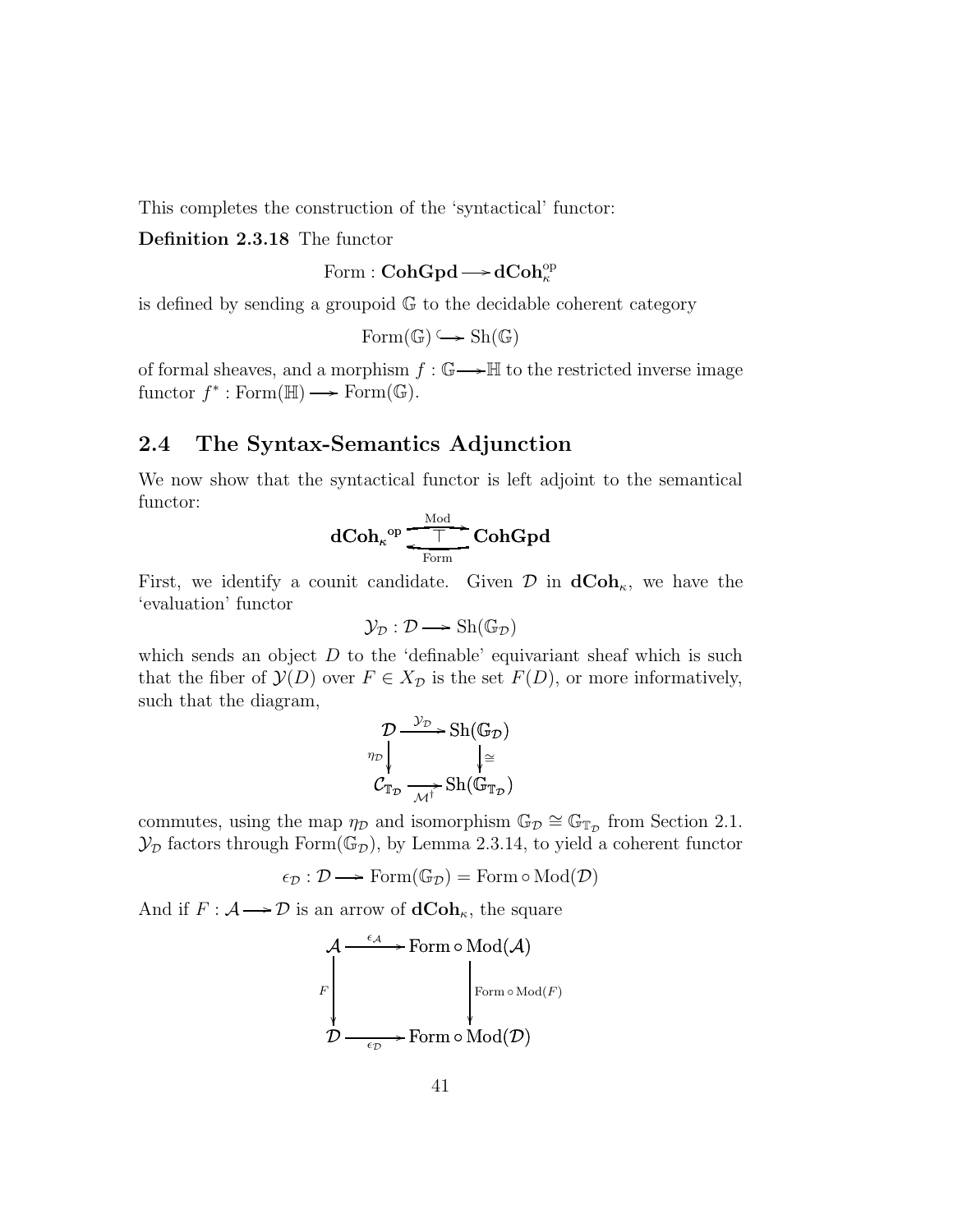commutes.

Next, we consider the unit. Let  $\mathbb H$  be a groupoid in CohGpd. We construct a morphism

$$
\eta_{\mathbb{H}} : \mathbb{H} \longrightarrow \mathbb{G}_{\mathrm{Form}(\mathbb{H})} = \mathrm{Mod}(\mathrm{Form}(\mathbb{G})).
$$

First, as previously noticed, each  $x \in H_0$  induces a coherent functor  $\mathbf{M}_x$ : Form( $\mathbb{H}$ )  $\longrightarrow$  **Sets**<sub>k</sub>. This defines a function  $\eta_0 : H_0 \to X_{\text{Form}(\mathbb{H})}$ . Similarly, any  $a: x \to y$  in  $H_1$  induces an invertible natural transformation  $f_a: M_x \to$  $\mathbf{M}_y$ . This defines a function  $\eta_1 : H_1 \to G_{\text{Form}(\mathbb{H})}$ , such that  $\langle \eta_1, \eta_0 \rangle$  is a morphism of discrete groupoids. We argue that  $\eta_0$  and  $\eta_1$  are continuous. Let a subbasic open  $U = (\langle g_1 : A \rightarrow B_1, \ldots, g_n : A \rightarrow B_n \rangle, \langle a_1, \ldots, a_n \rangle) \subseteq$  $X_{\text{Form}(\mathbb{H})}$  be given, with  $g_i: \mathcal{A} = \langle A \to H_0, \alpha \rangle \longrightarrow \mathcal{B}_i = \langle B_i \to H_0, \beta_i \rangle$  and arrow of Form( $\mathbb{H}$ ) and  $a_i \in \mathbf{Sets}_{\kappa}$ , for  $1 \leq i \leq n$ . Form the canonical product  $\mathcal{B}_1 \times \ldots \times \mathcal{B}_n$  in Sh(H), so as to get an arrow  $g = \langle g_1, \ldots, g_n \rangle$ :  $\mathcal{A} \longrightarrow \mathcal{B}_1 \times \ldots \times \mathcal{B}_n$  in Form(H). Denote by C the canonical image of g in Sh( $\mathbb{H}$ ) (and thus in Form( $\mathbb{H}$ )), such that the underlying set C (over  $H_0$ ) of C is a subset of  $B_1 \times_{H_0} \ldots \times_{H_0} B_n$ . Then

$$
\eta_0^{-1}(U) = \{x \in H_0 \mid \exists y \in \mathbf{M}_x(\mathcal{A}). \mathbf{M}_x(g_i)(y) = a_i \text{ for } 1 \le i \le n\}
$$

$$
= \{x \in H_0 \mid \exists y \in A_x. g_i(y) = a_i \text{ for } 1 \le i \le n\}
$$

$$
= \{x \in H_0 \mid \langle a_1, \dots, a_n \rangle \in \mathbf{M}_x(\mathcal{C})\}
$$

$$
= \{x \in H_0 \mid \langle a_1, \dots, a_n \rangle \in C_x\}
$$

which is an open subset of  $H_0$  by Lemma 2.3.13 since C is in Form( $\mathbb{H}$ ). Thus  $\eta_0$  is continuous. Next, consider a subbasic open of  $G_{\text{Form}(\mathbb{H})}$  of the form  $U = (\mathcal{A}, a \mapsto b) \subseteq G_{\text{Form}(\mathbb{H})}$ , for  $\mathcal{A} = \langle A \to H_0, \alpha \rangle$  in Form( $\mathbb{H}$ ). Then

$$
\eta_1^{-1}(U) = \{ g : x \to y \mid a \in \mathbf{M}_x(\mathcal{A}) \land (\mathbf{f}_g)_{\mathcal{A}}(a) = b \} \subseteq H_1
$$

$$
= \{ g : x \to y \mid a \in A_x \land \alpha(g, a) = b \} \subseteq H_1
$$

which is an open subset of  $H_1$ , since  $\mathcal A$  is in Form(H). Thus  $\eta_1$  is also continuous, so that  $\langle \eta_1, \eta_0 \rangle$  is a morphism of continuous groupoids.

Lemma 2.4.1 The triangle

$$
\operatorname{Sh}(\mathbb{H})
$$
\n
$$
\uparrow_{\text{Form}(\mathbb{H})}^{\eta_{\text{Form}(\mathbb{H})}} \qquad (8)
$$
\n
$$
\operatorname{Form}(\mathbb{H}) \xrightarrow{\gamma_{\text{Form}(\mathbb{H})}} \operatorname{Sh}(\mathbb{G}_{\text{Form}(\mathbb{H})})
$$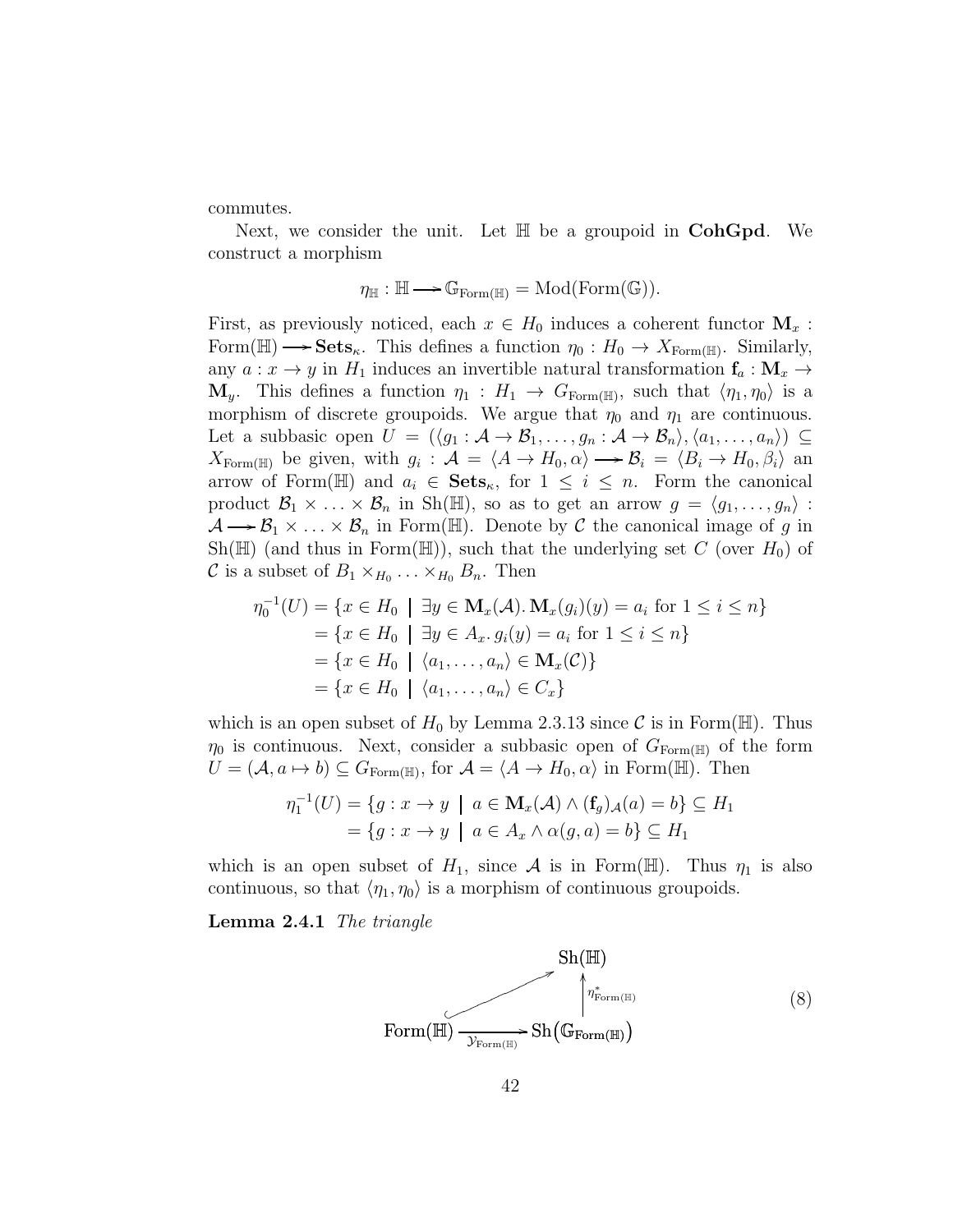commutes.

**PROOF** Let  $\mathcal{A} = \langle A \to H_0, \alpha \rangle$  in Form(H) be given, and write  $E_{\mathcal{A}} \to X_{\text{Form(H)}}$ for the underlying sheaf of  $\mathcal{Y}_{\text{Form}(\mathbb{H})}(\mathcal{A})$ . Write  $a: \mathbb{H} \to \mathbb{S}$  and  $a': \mathbb{G}_{\text{Form}(\mathbb{H})} \to$ S, respectively, for the CohGpd morphisms classifying these objects. Then the triangle



in Gpd can be seen to commute. Briefly, for  $x \in H_0$ , we have  $a(x) = A_x$  $\mathbf{M}_{x}(\mathcal{A}) = (E_{\mathcal{A}})_{\mathbf{M}_{x}} = (E_{\mathcal{A}})_{\eta_{0}(x)} = a'(\eta_{0}(x))$  and similarly for elements of  $H_{1}$ .

It follows from Lemma 2.4.1 that the inverse image functor  $\eta^*_{\text{Form}(\mathbb{H})}$  preserves compact objects, and so  $\eta_{\text{Form}(\mathbb{H})}: \mathbb{H} \longrightarrow G_{\text{Form}(\mathbb{H})}$  is indeed a morphism of CohGpd. It remains to verify that it is the component of a natural transformation. Given a morphism  $f : \mathbb{G} \longrightarrow \mathbb{H}$  of **CohGpd**, we must verify that the square



commutes. Let  $x \in G_0$  be given. We chase it around the square. Applying  $\eta_{\text{Form}(\mathbb{G})}$ , we obtain the functor  $\mathbf{M}_x$ : Form $(\mathbb{G}) \longrightarrow$ **Sets** which sends an object  $\mathcal{A} = \langle A \to G_0, \alpha \rangle$  to  $A_x$ . Composing with  $Form(f): Form(\mathbb{H}) \longrightarrow Form(\mathbb{G}),$ we obtain the functor Form( $\mathbb{H}$ )  $\longrightarrow$  Sets which sends an object  $\langle B \to H_0, \beta \rangle$ to the fiber over  $x$  of the pullback



which is the same as the fiber  $B_{f_0(x)}$ . And this is the same functor that results from sending x to  $f_0(x)$  and applying  $\eta_{\text{Form}(\mathbb{H})}$ . For  $a: x \to y$  in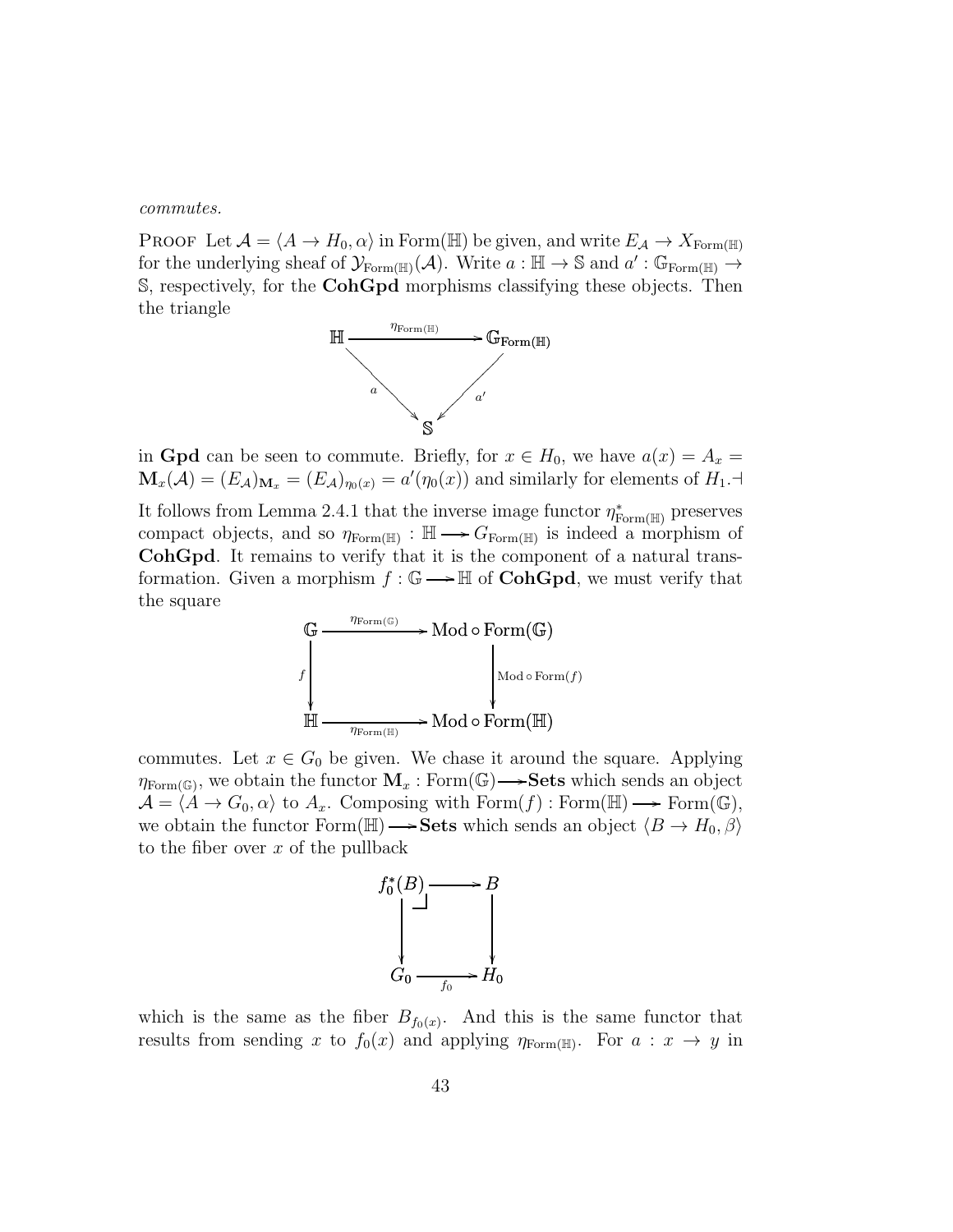$G_1$ , a similar check establishes that  $\eta_1 \circ f_1(a) : \mathbf{M}_{f_0(x)} \to \mathbf{M}_{f_0(y)}$  equals  $\eta_1(a) \circ \text{Form}(f) : M_x \circ \text{Form}(f) \to \mathbf{M}_y \circ \text{Form}(f)$ . It remains to verify the triangle identities.

#### Lemma 2.4.2 The triangle identities hold:



PROOF We begin with the first triangle, which we write:



This triangle commutes by the definition of  $\epsilon_{\text{Form}(\mathbb{H})}$  and Lemma 2.4.1, as can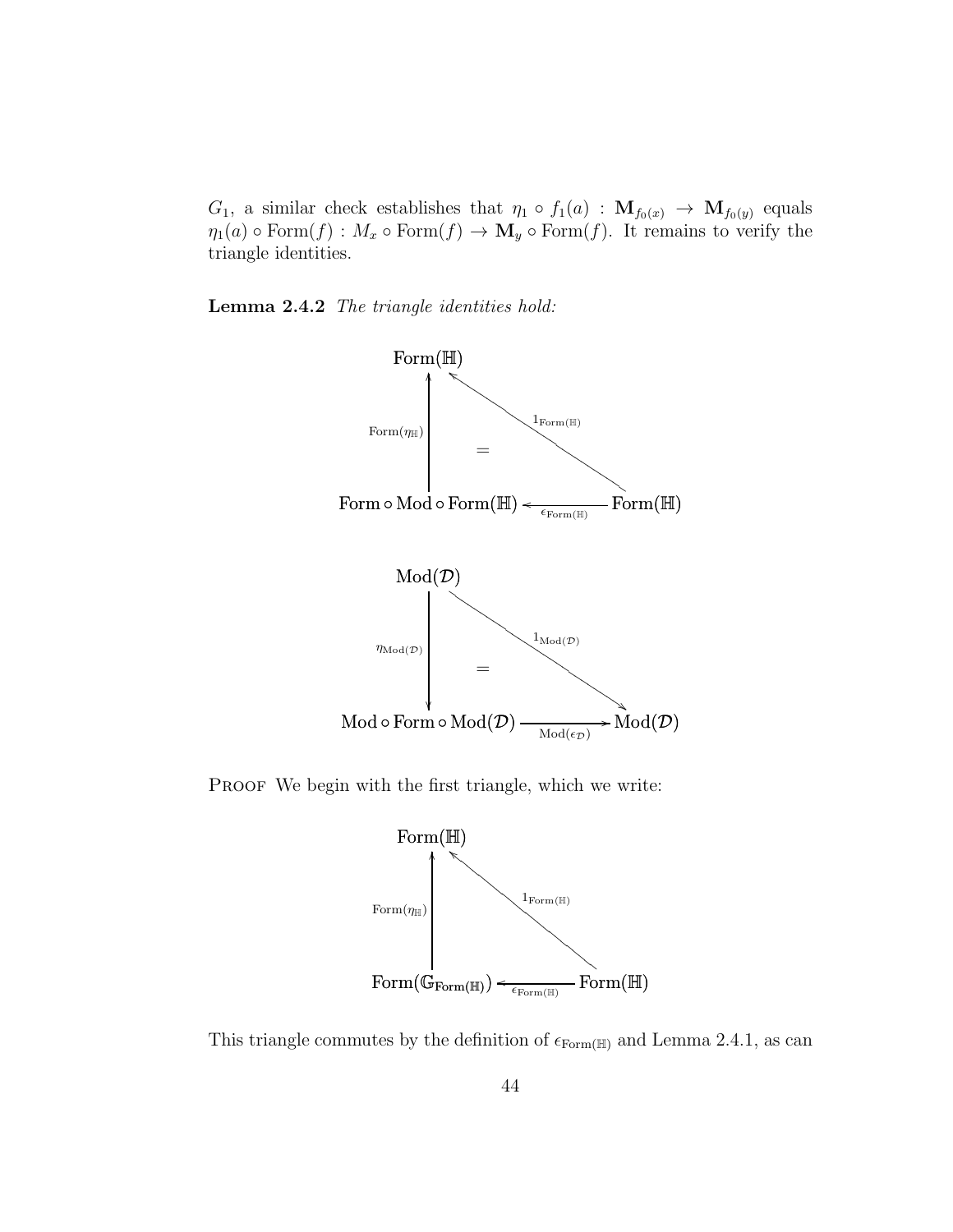be seen by the following diagram:



We pass to the second triangle, which can be written as:



Let  $N : \mathcal{D} \longrightarrow$  Sets in  $X_{\mathcal{D}}$  be given. As an element in  $X_{\mathcal{D}}$ , it determines a coherent functor  $M_N$ : Form $(\mathbb{G}_{\mathcal{D}}) \longrightarrow$  Sets, the value of which at  $\mathcal{A} =$  $\langle A \rightarrow X_{\mathcal{D}}, \alpha \rangle$  is the fiber  $A_N$ . Applying Mod $(\epsilon_{\mathcal{D}})$  is composing with the functor  $\epsilon_{\mathcal{D}} : \mathcal{D} \longrightarrow \text{Form}(\mathbb{G}_{\mathcal{D}})$ , to yield the functor  $M_N \circ \epsilon_{\mathcal{D}} : \mathcal{D} \longrightarrow$  **Sets**, the value of which at an object B in D is the fiber over N of  $\mathcal{Y}_D(B)$ , which of course is just  $N(B)$ . For an invertible natural transformation  $f : M \to N$  in  $G_{\mathcal{D}}$ , the chase is entirely similar, and we conclude the the triangle commutes. $\exists$ 

**Theorem 2.4.3** The contravariant functors Mod and Form are adjoint,

$$
\mathbf{dCoh}^{\mathrm{op}}_{\kappa}\xrightarrow{\mathrm{Mod} \atop \mathrm{Form}}\mathbf{CohGpd}
$$

where Mod sends a decidable coherent category  $\mathcal D$  to the semantic groupoid  $Hom_{dCoh}(\mathcal{D}, \mathbf{Sets}_{\kappa})$  equipped with the coherent topology, and Form sends a coherent groupoid  $\mathbb G$  to the full subcategory  $\mathrm{Form}(\mathbb G) \hookrightarrow \mathrm{Sh}(\mathbb G)$  of formal sheaves, i.e. those classified by the morphisms in  $Hom_{\text{CohGpd}}(\mathbb{G}, \mathbb{S})$ .

Notice that if D is an object of  $dCoh_{\kappa}$ , then the counit component  $\epsilon_{\mathcal{D}}$ :  $\mathcal{D} \longrightarrow$  Form  $\circ$  Mod $(\mathcal{D})$  is a Morita equivalence of categories, in the sense that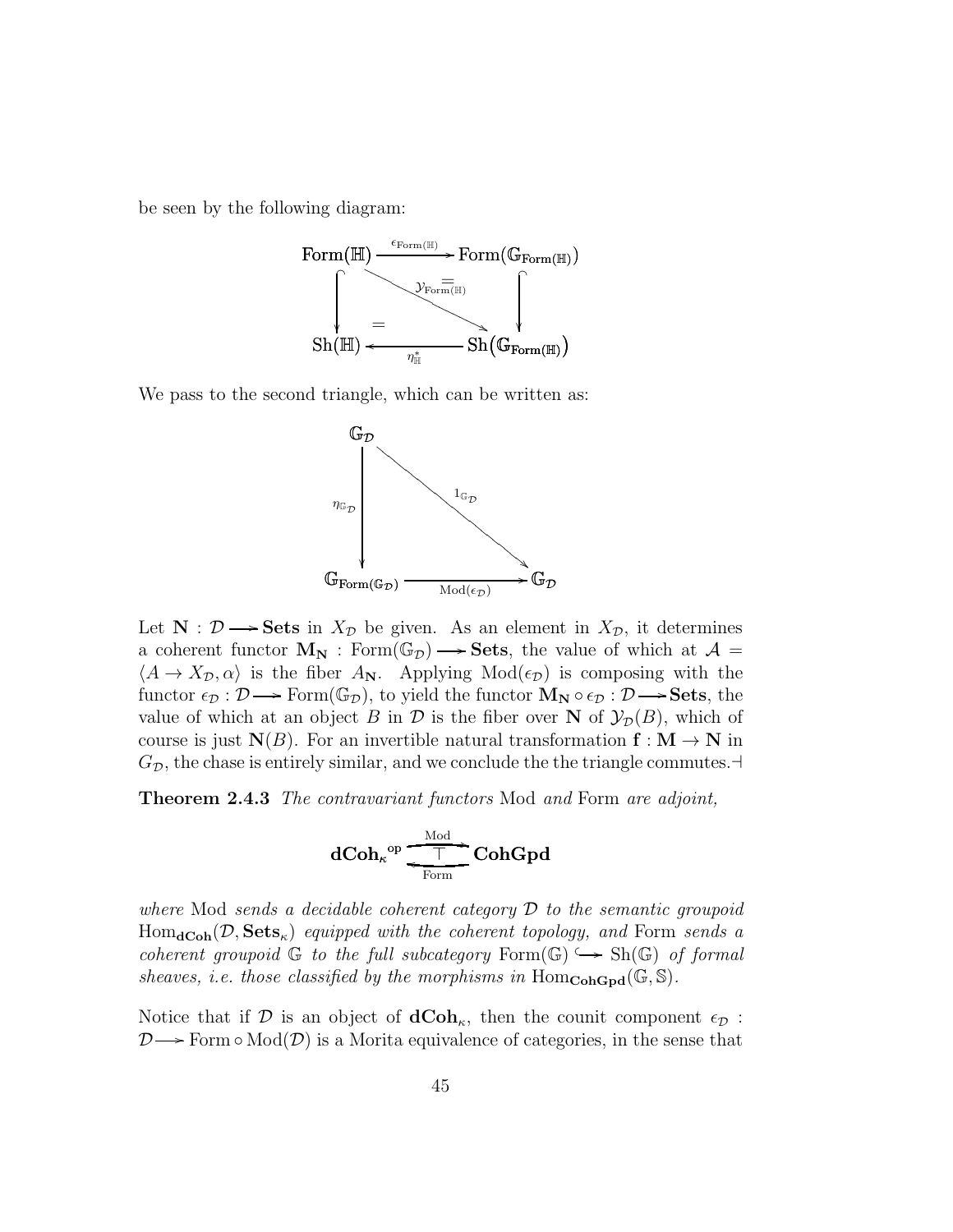it induces an equivalence  $\text{Sh}(\mathcal{D}) \simeq \text{Sh}(\text{Form} \circ \text{Mod}(\mathcal{D}))$ . In the case where  $\mathcal D$ is a pretopos, the counit is, moreover, also an equivalence of categories, since any decidable compact object in  $\text{Sh}(\mathcal{D})$  is coherent and therefore isomorphic to a representable in that case. Furthermore, for any  $\mathcal D$  in  $dCoh_{\kappa}$ , we have that the unit component  $\eta_{\mathbb{G}_{\mathcal{D}}}$ :  $\mathbb{G}_{\mathcal{D}} \longrightarrow \mathbb{G}_{\text{Form}(\mathbb{G}_{\mathcal{D}})}$  is a Morita equivalence of topological groupoids, in the sense that it induces an equivalence  $\text{Sh}(\mathbb{G}_{\mathcal{D}}) \simeq$  $\mathrm{Sh}(\mathbb{G}_{\mathrm{Form}(\mathbb{G}_{\mathcal{D}})})$ . We refer to the full image of Mod in **Gpd** as **SemGpd**, the category of semantic groupoids.

Corollary 2.4.4 The adjunction of Theorem 2.4.3 restricts to an adjunction

$$
\mathbf{dCoh}_{\kappa}^{op} \overset{\overbrace{\overbrace{\text{Hom}}\nolimits^{Mod}}}{}\sum\limits_{\text{Form}}\mathbf{SemGpd}
$$

with the property that the unit and counit components are Morita equivalences of categories and topological groupoids respectively.

### 2.5 Stone Duality for Classical First-Order Logic

Returning to the classical first-order logical case, we can restrict the adjunction further to the full subcategory  $\mathbf{BCoh}_{\kappa} \hookrightarrow \mathbf{dCoh}_{\kappa}$  of Boolean coherent categories. Unlike in the decidable coherent case, the pretopos completion of a Boolean coherent category is again Boolean, so that  $\mathbf{BCoh}_{\kappa}$  is closed under pretopos completion. Since, as we mentioned in Section 1.1, completing a first-order theory so that its syntactic category is a pretopos involves only a conservative extension of the theory and does not change the category of models, it is natural to represent the classical first-order theories by the subcategory of Boolean pretoposes (see e.g.  $|15|, |16|$ ). We shall refer to the groupoids in the image of the semantic functor Mod restricted to the full subcategory of Boolean pretoposes  $\text{BPTop}_{\kappa} \hookrightarrow d\text{Coh}_{\kappa}$ , as *Stone groupoids*. Thus  $StoneGpd \rightarrow SemGpd$  is the full subcategory of topological groupoids of models of theories in classical, first-order logic (the morphisms are still those continuous homomorphisms that preserve compact sheaves).

Corollary 2.5.1 The adjunction of Theorem 2.4.3 restricts to an adjunction

$$
\mathbf{BPTop}_{\kappa}^{op} \overline{\underbrace{\overset{\mathrm{Mod}}{\underset{\mathrm{Form}}{\leftarrow}}}} \mathbf{StoneGpd}
$$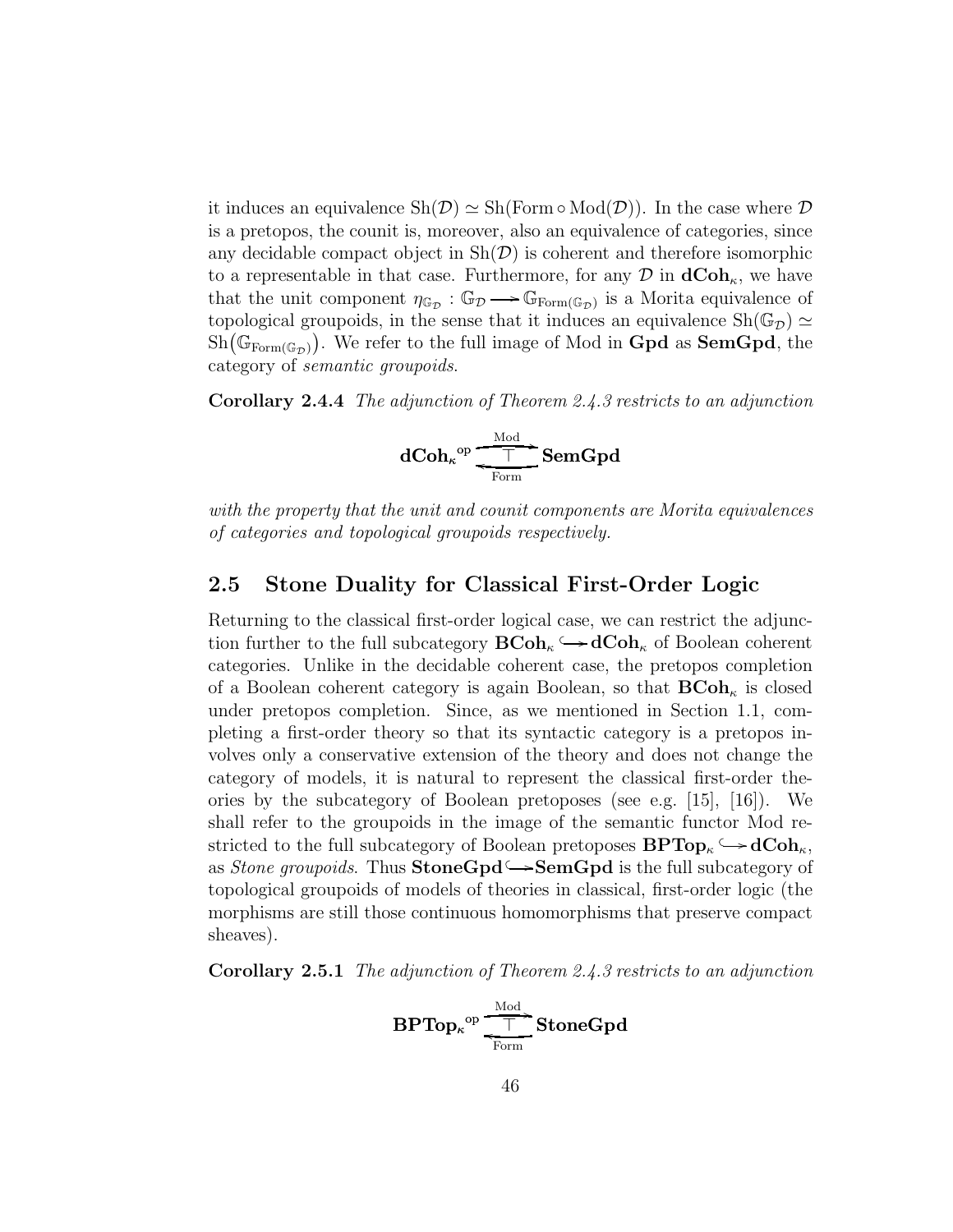with the property that the unit and counit components are Morita equivalences of topological groupoids and equivalences of pretoposes, respectively.

Moreover, given the obvious notion of 'continuous natural transformation' of topological groupoid homomorphisms, the unit components of the foregoing adjunction can also be shown to be equivalences. Thus we have our main result:

Theorem 2.5.2 The adjunction of Corollary 2.5.1 is a (bi-)equivalence,

$$
BPTop\kappaop \simeq StoneGpd
$$
 (9)

establishing a duality between the category of  $(\kappa\text{-}small)$  Boolean pretoposes and Stone topological groupoids.

Finally, a remark on the posetal case and classical Stone duality for Boolean algebras. By a coherent space we mean a compact topological space such that the compact open sets are closed under intersection and form a basis for the topology. A coherent function between coherent spaces is a continuous function such that the inverse image of a compact open is again compact. Stone duality can be obtained as a restriction of a contravariant adjunction between the category dLat of distributive lattices and homomorphisms and the category CohSpace of coherent spaces and coherent functions

$$
\mathbf{dLat}^{\mathrm{op}} \overline{\underbrace{\qquad \qquad }} \Gamma \quad \mathbf{CohSpace} \tag{10}
$$

where, as in Stone duality, the right adjoint is the 'Spec' functor obtained by taking prime filters (or homming into the lattice 2), and the left adjoint is obtained by taking the distributive lattice of compact opens (or homming into the Sierpinski space, i.e. the set 2 with one open point). This adjunction restricts to a contravariant equivalence between distributive lattices and sober coherent spaces, and further to the full subcategory of Boolean algebras,  $BA \hookrightarrow dLat$ , and the full subcategory of Stone spaces and continuous functions, **Stone**  $\hookrightarrow$  CohSpace, so as to give the contravariant equivalence of classical Stone duality:

$$
\mathbf{BA}^{\mathrm{op}} \xrightarrow{\simeq} \mathbf{Stone} \tag{11}
$$

The adjunction (10) can be obtained from the adjunction of Theorem 2.4.3 as follows. A poset is a distributive lattice if and only if it is a coherent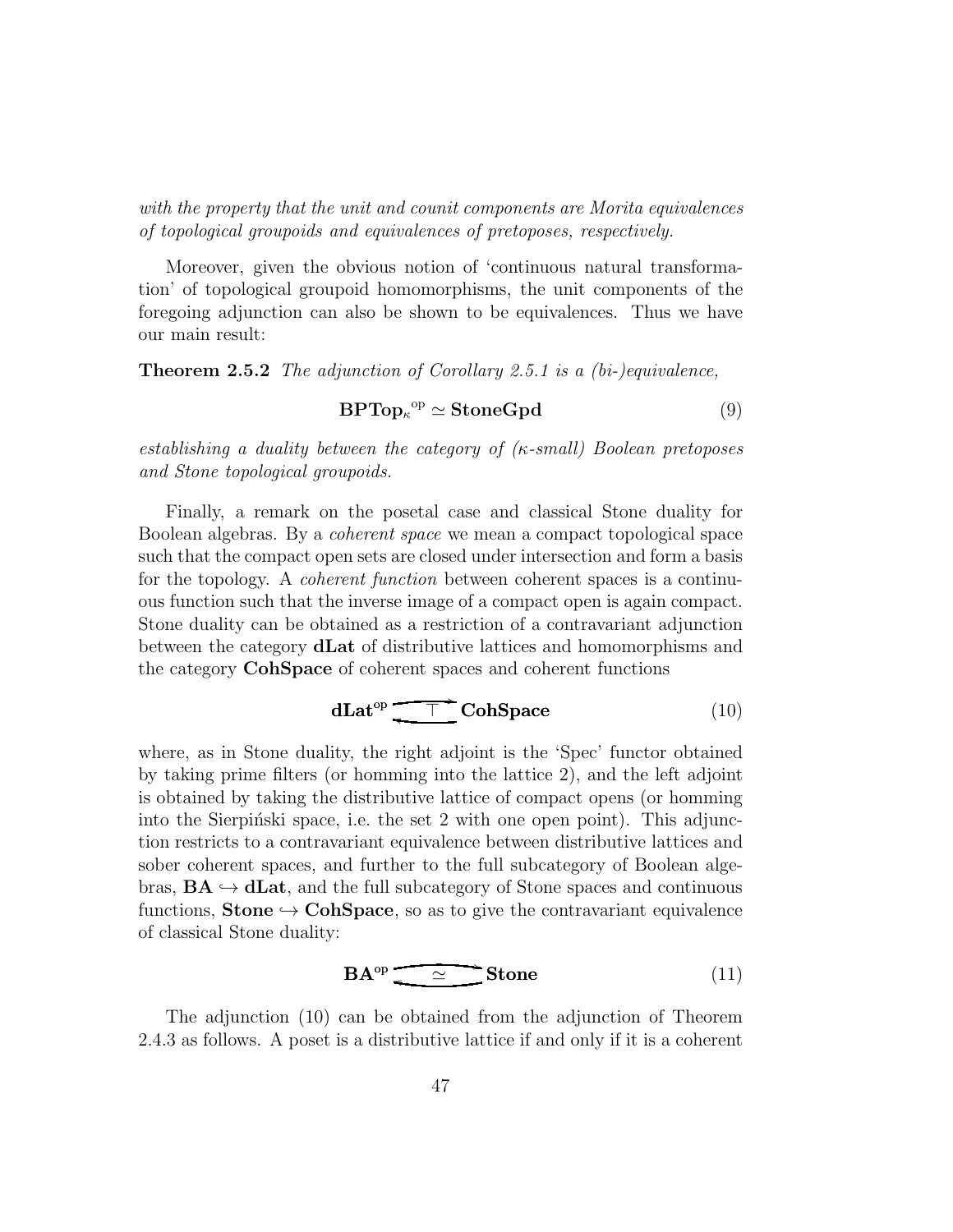category (necessarily decidable), and as we remarked after Definition 2.1.1, such a poset always has enough  $\kappa$ -small models, so that

## $dLat \hookrightarrow dCoh_{\kappa}$

is the subcategory of posetal objects. On the other side, any space can be considered as a trivial topological groupoid, with only identity arrows, and it is straightforward to verify that this yields a full embedding

## $\text{CohSpace} \longrightarrow \text{CohGpd}.$

Since a coherent functor from a distributive lattice  $\mathcal L$  into Sets sends the top object in  $\mathcal L$  to the terminal object 1 in Sets, and everything else to a subobject of 1, restricting the semantic functor Mod to dLat gives us the right adjoint of (10). In the other direction, applying the syntactic functor Form to the subcategory  $\mathbf{CohSpace} \hookrightarrow \mathbf{CohGpd}$  does not immediately give us a functor into dLat, simply because the formal sheaves do not form a poset (for instance, by Lemma 2.3.13, the formal sheaves on a coherent groupoid include all finite coproducts of 1). However, if we compose with the functor  $\text{Sub}(1) : \text{dCoh}_{\kappa} \longrightarrow \text{dLat}$  which sends a coherent category  $\mathcal C$  to its distributive lattice  $\text{Sub}_C(1)$  of subobjects of 1, then it is straightforward to verify that we have a restricted adjunction

$$
\text{dLat}^\text{op} \overline{\underbrace{\overset{\text{Mod}}{\underset{\text{Form}_1}{\leftarrow}}}\text{CohSpace}}
$$

where  $Form_1(\mathcal{C}) = Sub_{Form(\mathcal{C})}(1)$ . Moreover, this is easily seen to be precisely the adjunction (10), of which classical Stone duality for Boolean algebras is a special case. Indeed, again up to the reflection into  $\text{Sub}(1)$ , the duality (11) is precisely the poset case of the duality (9) between ( $\kappa$ -small) Boolean pretoposes and Stone topological groupoids.

## Acknowledgements

The second author was supported by the Eduard Cech Center for Algebra and Geometry (grant no. LC505) during parts of the research presented here. Both authors take the opportunity to thank Lars Birkedal and Dana Scott for their support.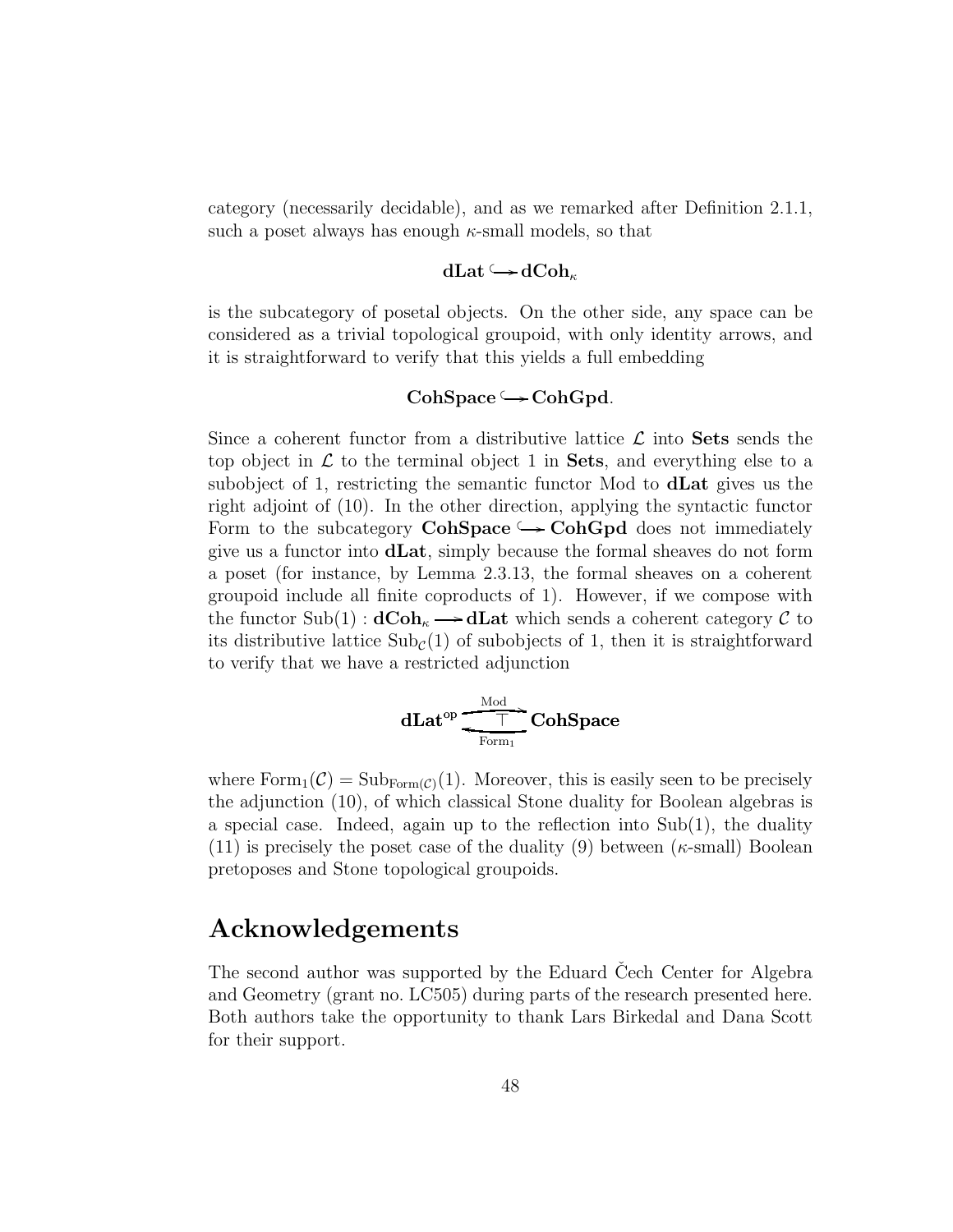## References

- [1] C. Butz, Logical and Cohomological Aspects of the Space of Points of a Topos. PhD thesis, Universiteit Utrecht, 1996.
- [2] F. W. Lawvere, Functorial Semantics of Algebraic Theories and some Algebraic Problems in the Context of Functorial Semantics of Algebraic Theories. PhD thesis, Columbia University, 1963. Reprinted in Theory and Applications of Categories, http://www.tac.mta.ca/tac/reprints/index.html.
- [3] J. Adámek, F. W. Lawvere, and J. Rosický, "On the duality between varieties and algebraic theories," Algebra Universalis, vol. 49, pp. 35–49, 2003.
- [4] P. T. Johnstone, Sketches of an Elephant, vol. 43 and 44 of Oxford Logic Guides. Oxford: Clarendon Press, 2002.
- [5] J. Adámek and J. Rosický, *Locally Presentable and Accessible Cate*gories. Cambridge University Press, 1994.
- [6] M. Makkai, "A theorem on barr-exact categories, with an infinitary generalization," Annals of Pure and Applied Logic, vol. 47, pp. 225–268, 1990.
- [7] M. Makkai, "Stone duality for first order logic," Advances in Mathematics, vol. 65, no. 2, pp. 97–170, 1987.
- [8] M. Makkai, Duality and Definability in First Order Logic. No. 503 in Memoirs of the American Mathematical Society, American Mathematical Society, 1993.
- [9] H. Forssell, First-Order Logical Duality. PhD thesis, Carnegie Mellon University, 2008. http://folk.uio.no/jonf.
- [10] C. Butz and I. Moerdijk, "Representing topoi by topological groupoids," Journal of Pure and Applied Algebra, vol. 130, pp. 223–235, 1998.
- [11] I. Moerdijk, "The classifying topos of a continuous groupoid. I," Transactions of the American Mathematical Society, vol. 310, no. 2, pp. 629– 668, 1988.